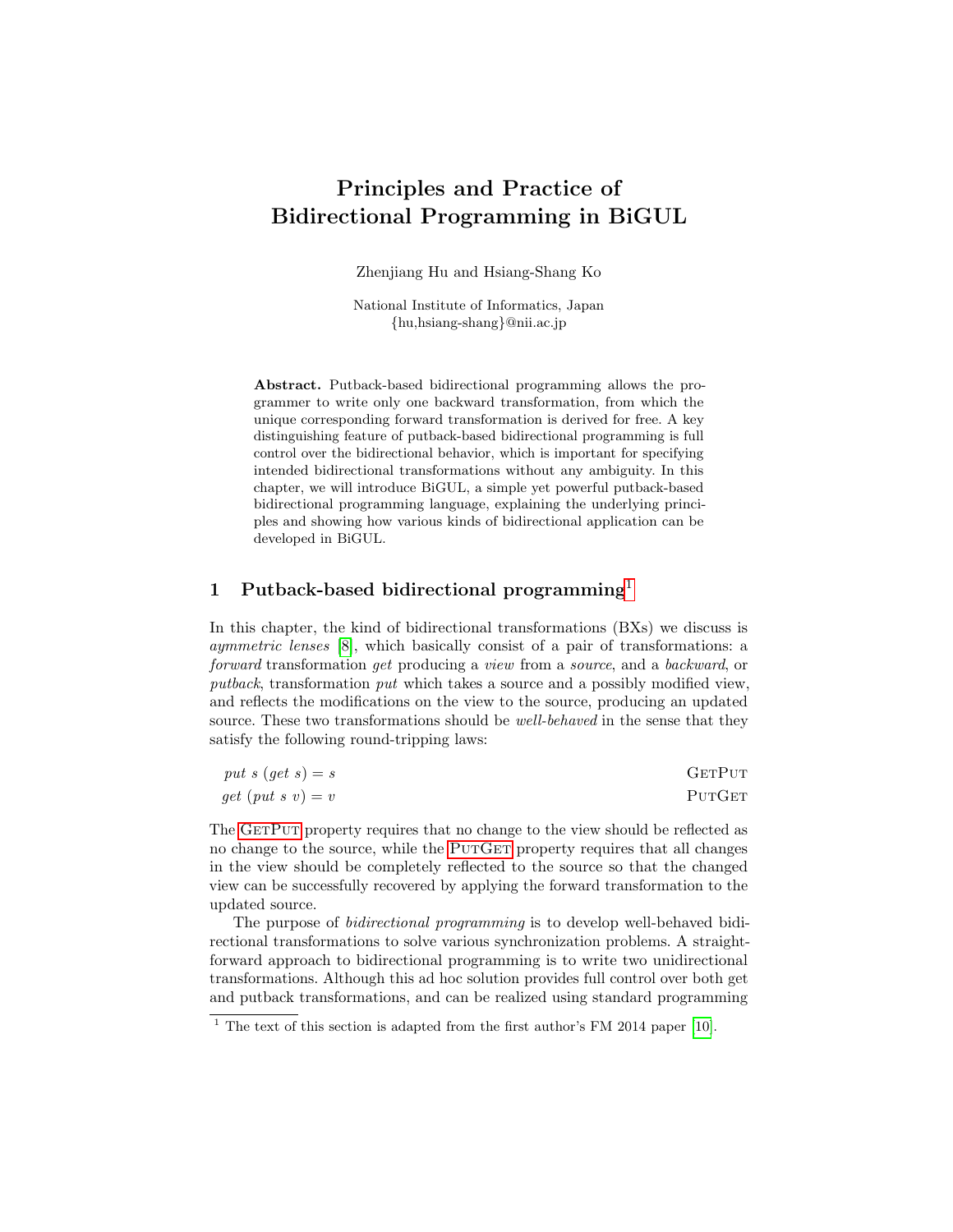languages, the programmer needs to show that the two transformations satisfy the well-behavedness laws, and a modification to one of the transformations requires a redefinition of the other transformation as well as a new well-behavedness proof. To ease and enable maintainable bidirectional programming, it is preferable to write just a single program that can denote both transformations.

Lots of work  $[2, 3, 8, 9, 12, 15, 16]$  $[2, 3, 8, 9, 12, 15, 16]$  $[2, 3, 8, 9, 12, 15, 16]$  $[2, 3, 8, 9, 12, 15, 16]$  $[2, 3, 8, 9, 12, 15, 16]$  $[2, 3, 8, 9, 12, 15, 16]$  $[2, 3, 8, 9, 12, 15, 16]$  has been devoted to the *get-based* approach, allowing the programmer to write, mainly, the forward transformation  $qet$ , and deriving a suitable putback transformation. While the get-based approach is friendly, a get function will typically not be injective, so there may exist many possible put functions that can be combined with it to form a valid BX. This ambiguity of put is what makes bidirectional programming challenging and unpredictable in practice. For specific domains where declarative approaches suffice, the get-based approach works fine, but when it comes to problems for which it is essential to precisely control put behavior, the get-based approach is inherently awkward: while most get-based languages/systems offer some features for programming put behavior, the programmer ends up having to break the get-based abstraction and figure out the put semantics of their get programs in excruciating detail to be able to reliably use these features, largely defeating the purpose of these languages/systems.

The main topic of this chapter is the putback-based approach to bidirectional programming. In contrast to the get-based approach, it allows the programmer to write a backward transformation put and derives a suitable get that can be paired with this put to form a bidirectional transformation. Interestingly, while get usually loses information when mapping from a source to a view, put must preserve information when putting back from the view to the source, according to the PUTGET property.

Before explaining how to program put in practice, let us briefly review the foundations [\[5–](#page-49-2)[7\]](#page-49-3), showing that "putback" is the essence of bidirectional programming. We start by defining validity of put as follows:

**Definition 1 (Validity of** put). We say that a put function is valid if there exists a get function such that both GETPUT and PUTGET are satisfied.

The first interesting fact is that, for a valid put, there exists exactly one get that can form a BX with it. This is in sharp contrast to get-based bidirectional programming, where many puts may be paired with a get to form a BX.

<span id="page-1-1"></span>**Lemma 1 (Uniqueness of** get). Given a put function, there exists at most one get function that forms a well-behaved BX.

The second interesting fact is that it is possible to check the validity of put without mentioning *get*. The following are two important properties of  $put$ .

– The first, which we call view determination, says that the equivalence of updated sources produced by a put implies equivalence of views that are put back.

<span id="page-1-0"></span> $\forall s, s', v, v'. put s v = put s' v' \Rightarrow v = v$ VIEWDETERMINATION

Note that view determination implies that put s is injective (with  $s = s'$ ).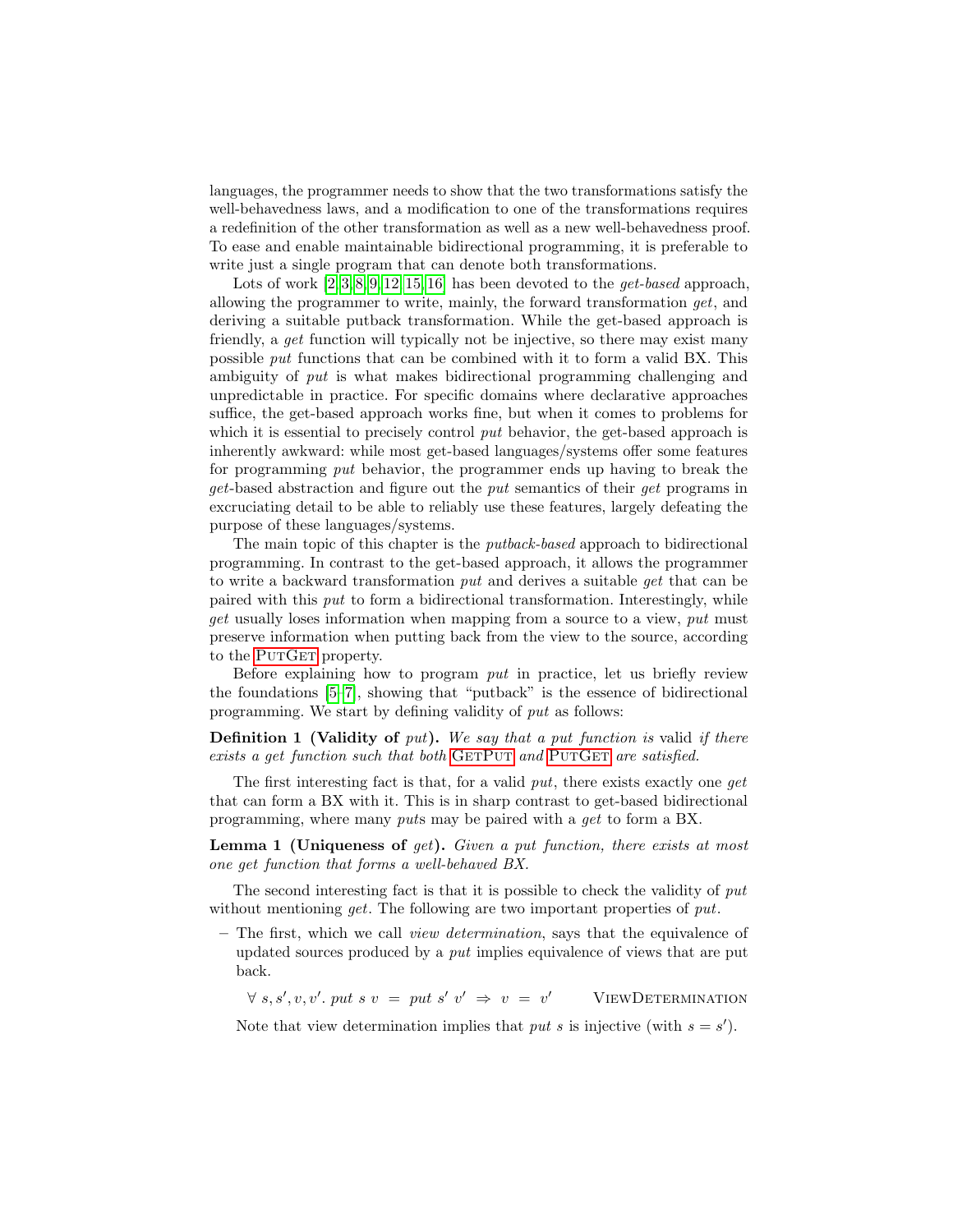– The second, which we call source stability, denotes a slightly stronger notion of surjectivity for every source:

<span id="page-2-0"></span>
$$
\forall s. \exists v. \; put \; s \; v = s
$$
 **SOURCESTABILITY**

These two properties together provide an equivalent characterization of the validity of put [\[5\]](#page-49-2).

**Theorem 1.** A put function is valid if and only if it satisfies  $VIEWDETERMI$ [nation](#page-1-0) and [SourceStability](#page-2-0).

Practically, there are few languages supporting putback-based bidirectional programming. This is not without reason: as argued by Foster [\[7\]](#page-49-3), it is more difficult to construct a framework that can directly support putback-based bidirectional programming.

In the rest of this chapter, we will introduce BiGUL [\[11\]](#page-50-6) (pronounced "beagle"), a simple yet powerful putback-based bidirectional language, which grew out of some prior putback-based languages [\[13,](#page-50-7) [14\]](#page-50-8). BiGUL is implemented as an embedded language in Haskell, and we will assume that the reader is reasonably familiar with Haskell. After briefly explaining how to install BiGUL in [Section 2,](#page-2-1) we will introduce basic BiGUL programming in [Section 3,](#page-3-0) and see a few more examples about lists in [Section 4.](#page-11-0) We will then move on to the underlying principles in [Section 5,](#page-13-0) explaining the design and implementation of BiGUL in detail. Those readers who are more interested in practical applications or want to see more examples first may safely skip [Section 5](#page-13-0) (which is rather long) and proceed to the last three sections, which will show how various bidirectional applications can be developed, including list alignment in [Section 6,](#page-29-0) relational database updating in [Section 7,](#page-37-0) and parsing and "reflective" printing in [Section 8.](#page-41-0)

# <span id="page-2-1"></span>2 Preparation: installing BiGUL

BiGUL is implemented as an embedded domain-specific language in Haskell, and this chapter assumes that the readers have some Haskell background. (If not, see [https://wiki.haskell.org/Learning\\_Haskell](https://wiki.haskell.org/Learning_Haskell) for a list of resources for learning Haskell; for the Haskell environment, it is recommended to install Haskell Platform at <https://www.haskell.org/platform/>.) BiGUL has been released to Hackage, and the latest version (1.0.1 at the time of writing) can be installed using Cabal in the usual way, by executing the following in the command line:

```
$ cabal update
$ cabal install BiGUL
```
If you want to ensure compatibility with this chapter, you can instead install BiGUL-1.0.1 specifically by executing:

```
$ cabal install BiGUL-1.0.1
```
Now you can easily check whether BiGUL is correctly installed. First, create a simple file called Test.hs with the following content for importing BiGUL modules.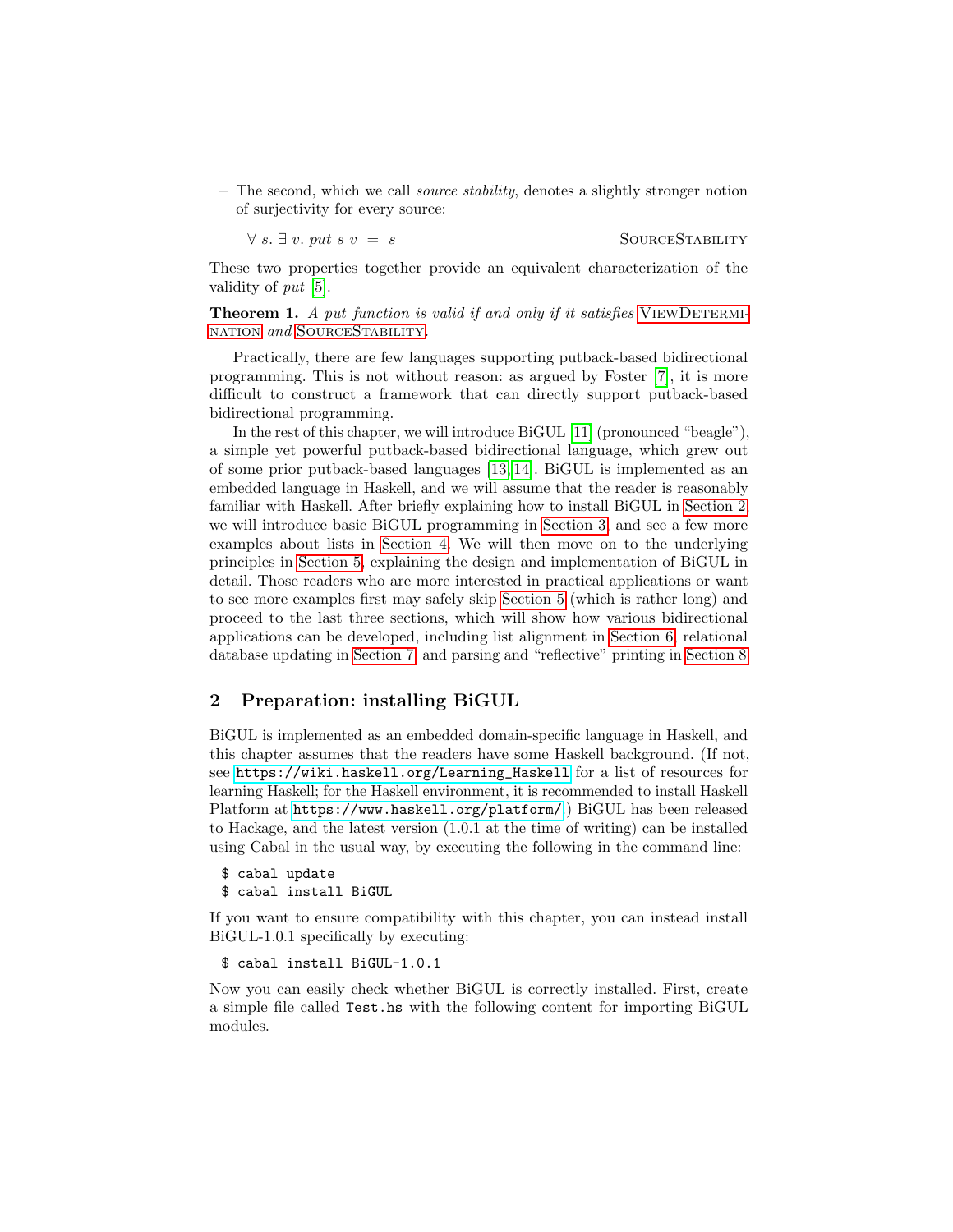```
{-# LANGUAGE FlexibleContexts, TemplateHaskell, TypeFamilies #-}
import Generics.BiGUL
import Generics.BiGUL.Interpreter
import Generics.BiGUL.TH
import Generics.BiGUL.Lib
```
Then load it using GHCi.

```
$ ghci Test.hs
GHCi, version 7.10.3: http://www.haskell.org/ghc/ :? for help
[1 of 1] Compiling Main ( Test.hs, interpreted )
Ok, modules loaded: Main.
*Main>
```
If you see the above message, congratulations on your successful installation.

To make it more convenient to play with the BiGUL code in this chapter, the Haskell source files for [Section 3](#page-3-0) (Basic.hs), [Section 4](#page-11-0) (List.hs), [Sec](#page-29-0)[tion 6](#page-29-0) (Alignment.hs), [Section 7](#page-37-0) (Brul.hs), and [Section 8](#page-41-0) (BiYacc.hs) are provided at:

```
https://bitbucket.org/prl_tokyo/bigul/src/master/SSBX16/
```
They are also available as electronic supplementary material to the online version of this chapter on SpringerLink. There are some dependencies among the files: List.hs imports Basic.hs, and Brul.hs imports Alignment.hs. The imported files should be present in the same directory as the files being loaded.

# <span id="page-3-0"></span>3 A quick tour of BiGUL

Intuitively, we can think of a bidirectional BiGUL program

 $bx :: BiGULs$ 

as describing how to manipulate a state consisting of a source component of type s and a view component of type v; the goal is to embed all information in the view to proper places in the source. For each  $bx :: BiGUL s v$ , we can run it forwards by calling get and backwards by calling put:

```
qet bx :: s \rightarrow Maybe v
put bx :: s \rightarrow v \rightarrow Maybe s
```
Here, get bx is a function mapping a source to a view, which can possibly fail: it either returns a successfully computed view wrapped in the Just constructor of Maybe, or signifies failure by producing the *Nothing* constructor. On the other hand, put bx accepts an original source and uses a view to update it to get an updated source (and might fail as well).

In BiGUL, it suffices for the programmer to write the *put* behavior (i.e., how to use a view to update the original source to a new source), and the (unique) get behavior is obtained for free. The core of BiGUL consists of a small number of primitives and combinators for constructing well-behaved bidirectional transformations, which we introduce below.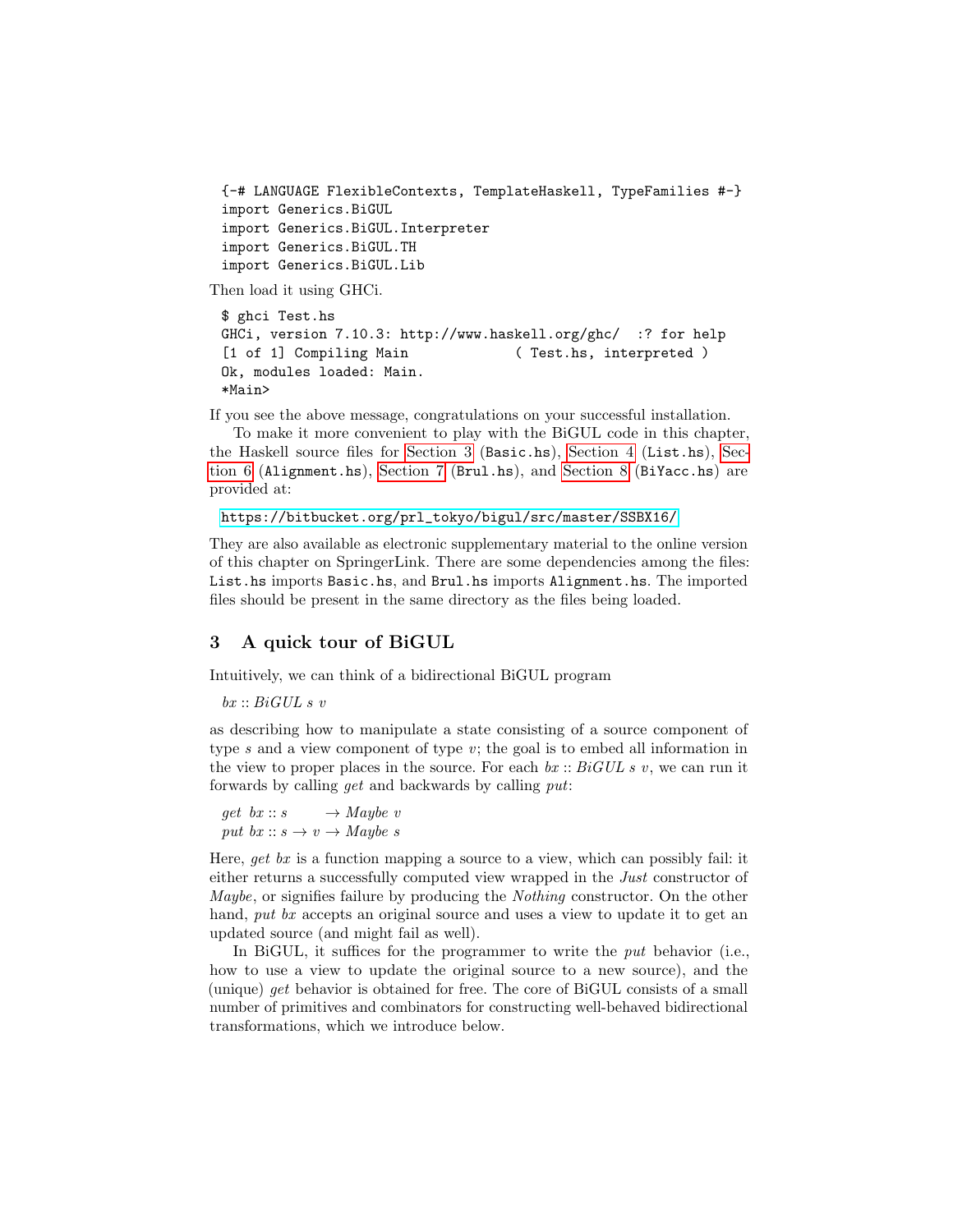# 3.1 Skip

The first primitive for writing put is

 $\text{Skip} :: (s \rightarrow v) \rightarrow \text{BiGUL} s v$ 

The put behavior of *Skip f* keeps the source unchanged, provided that the view is computable from the source by  $f$  (while in the get direction, the view is fully computed by applying function  $f$  to the source). Consider a simple put defined by Skip square where

square  $\therefore$  Num  $a \Rightarrow a \rightarrow a$ square  $x = x * x$ 

We can test its put behavior as follows:

```
*Basic> put (Skip square) 10 100
Just 10
```
It first checks if the view 100 is the square of the source 10. If that is the case, the original source is returned. But if the view is changed, say to 250, it should produce Nothing:

```
*Basic> put (Skip square) 10 250
Nothing
```
To see why put produces Nothing, we may use putTrace instead of put to get more information:

```
*Basic> putTrace (Skip square) 10 250
view not determined by the source
```
Each putback transformation in BiGUL is equipped with a unique get for doing forward transformation. We can test the get behavior as follows:

```
*Basic> get (Skip square) 5
Just 25
```
In prose: doing the forward transformation of *Skip square* on the source 5 gives the view 25. If get fails, we can also use  $getTrace$  to see more information about the failure, analogous to  $putTrace$ .

As a simple exercise, can you see what the following  $skip1$  does?

 $skip1:: BiGULs()$  $skip1 = Skip (const () )$ 

# 3.2 Replace

The second primitive is

Replace :: BiGUL s s

which completely replaces the source with the view. For instance,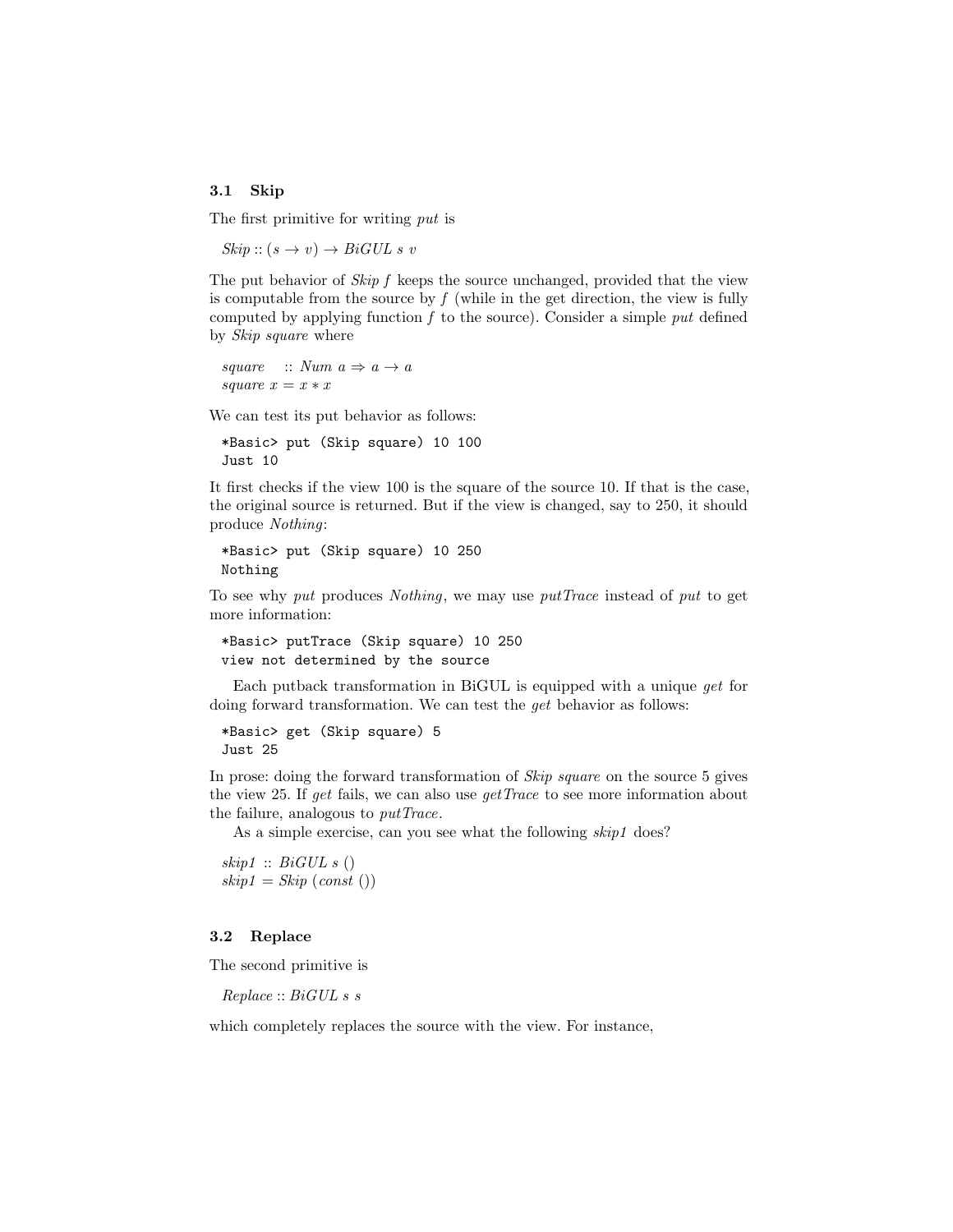```
*Basic> put Replace 1 100
Just 100
```
uses the view 100 to replace the source 1 and gets a new source 100.

### 3.3 Product

If we want to use a view pair  $(v_1, v_2)$  to update a source pair  $(s_1, s_2)$ , we can write Prod bx1 bx2 or bx1 'Prod' bx2, a product of two putback transformations bx1 and bx2, to use  $v_1$  to update  $s_1$  with bx1 and  $v_2$  to  $s_2$  with bx2.

 $Prod :: BiGUL s_1 v_1 \rightarrow BiGUL s_2 v_2 \rightarrow BiGUL (s_1, s_2) (v_1, v_2)$ 

For instance, we can use Prod to combine Skip and Replace to put a view pair into a source pair.

```
*Basic> put (skip1 `Prod` Replace) (5,1) ((),100)
Just (5,100)
```
Generally, we can use nested Prods to describe a complicated structural mapping:

```
*Basic> put ((skip1 `Prod` Replace) `Prod` Replace) ((5,1),2)
    ((((), 100), 200)Just ((5,100),200)
```
### 3.4 Source/view rearrangement

So far, the source and view have been of the same structure. What if we wish to put a view  $(v_1, v_2)$  into a source of a different structure, say  $((s_0, s_1), s_2)$ , to replace  $s_1$  by  $v_1$  and  $s_2$  by  $v_2$ ? To do that, we need to rearrange the source and view into the same structure, and BiGUL provides a way of rearranging either the source or view through a "simple"  $\lambda$ -expression  $e$ :

 $*(\text{rearrS} \ [e:: s_1 \rightarrow s_2]) :: BiGUL s_2 v \rightarrow BiGUL s_1 v$  $*(\text{rearr} V \llbracket e :: v_1 \to v_2 \rrbracket) :: BiGUL \ s \ v_2 \to BiGUL \ s \ v_1$ 

The "simple"  $\lambda$ -expression e should be wrapped inside Template Haskell quasiquotes  $[\![ \dots ]\!]$  (written as  $[\![ \dots ]\!]$  in plain text Haskell); it is then processed and expanded by rearrS or rearrV to "core" BiGUL code, which is spliced (pasted) into the invocation site by Template Haskell, as instructed by  $\mathcal{F}(\ldots)$ . By "simple" we mean that there should be no wildcards  $\prime$  in the argument pattern, and that the body can only contain the argument variables and constructors, and must mention all the argument variables. We will discuss the details later in Section [5.6.](#page-23-0) Returning to the problem of putting a pair into a triple, we may define the following putback transformation

 $putPairOverNPair :: (Show s_0, Show s_1, Show s_2)$  $\Rightarrow BiGUL((s_0, s_1), s_2)(s_1, s_2)$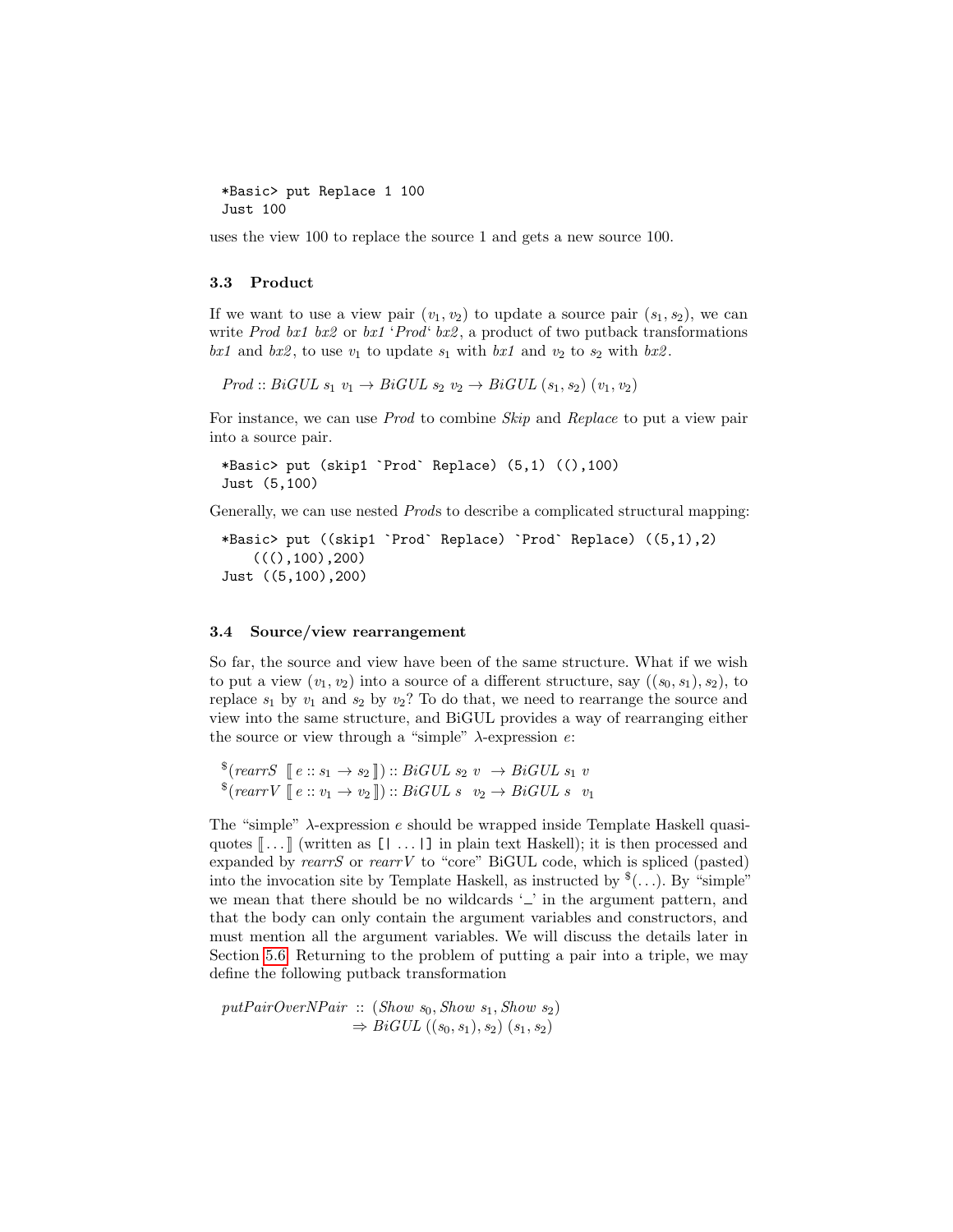$putPairOverNPair =$ <sup>\$</sup> $(rearV [\lambda(v_1, v_2) \rightarrow (((0, v_1), v_2) ])^$ <sup>\$</sup> (skip1 'Prod' Replace) 'Prod' Replace

by first rearranging the view  $(v_1, v_2)$  to a triple  $(((0, v_1), v_2)$  with the same structure as the source, and then using (skip1 'Prod' Replace) 'Prod' Replace to put the arranged view  $(((0, v_1), v_2)$  into the source  $((s_0, s_1), s_2)$ . The type context (Show  $s_0$ , Show  $s_1$ , Show  $s_2$ ) above is required by BiGUL for printing debugging messages. And note that the two '\$' signs in the definition off  $putPairOverNPair$ have different meanings: the first one marks the beginning of a Template Haskell splice, while the second one is the low-precedence application operator.

The mechanism of source/view rearrangement enables us to process algebraic data structures such as lists and trees, by mapping an algebraic structure to the (nested) pair structure. The following example uses the view to replace the first element of a nonempty source list:

$$
pHead :: Show s \Rightarrow BiGUL [s] s
$$
  
\n
$$
pHead = \simeq (\r\n\text{rarr } S \llbracket \lambda(s : ss) \rightarrow (s, ss) \rrbracket)^{\$}
$$
  
\n
$$
\simeq (\r\n\text{rarr } V \llbracket \lambda v \rightarrow (v, ()) \rrbracket)^{\$}
$$
  
\n
$$
Replace 'Prod' skip 1
$$

It rearranges the source (a nonempty list) to a pair with its head element s and its tail ss, and the view v to a pair  $(v,())$ , so that we can use v to replace s and  $()$ to keep ss.

```
*Basic> put pHead [1,2,3,4] 100
Just [100,2,3,4]
```
What if we wish to define a general putback transformation that uses the view to replace the ith element of the source list? We can define it recursively as follows:

$$
pNth :: Show s \Rightarrow Int \rightarrow BiGUL [s] s
$$
  
\n
$$
pNth i = \textbf{if } i = 0 \text{ then } pHead
$$
  
\nelse  ${}^{\$}(rearr S \text{ } [\lambda(x : xs) \rightarrow (x, xs) ]])^{\$}$   
\n ${}^{\$}(rearr V \text{ } [\lambda v \rightarrow ((), v) ]])^{\$}$   
\n $skip 10pt 1 \cdot Prod \cdot prdt (i - 1)$ 

If i is 0, we simply use pHead to update the head element of the source with the view. Otherwise, we do the same arrangements on the view and the source as we did for *pHead*, but then keep the head element unchanged and replace the  $(i - 1)$ th element of the tail of the source by the view.

\*Basic> put (pNth 3) [1..10] 100 Just [1,2,3,100,5,6,7,8,9,10]

As we know, any putback function in BiGUL is equipped with a get function. For  $pNth$ , we can test its get behavior as follows; its corresponding get function is actually the familiar index function (!!).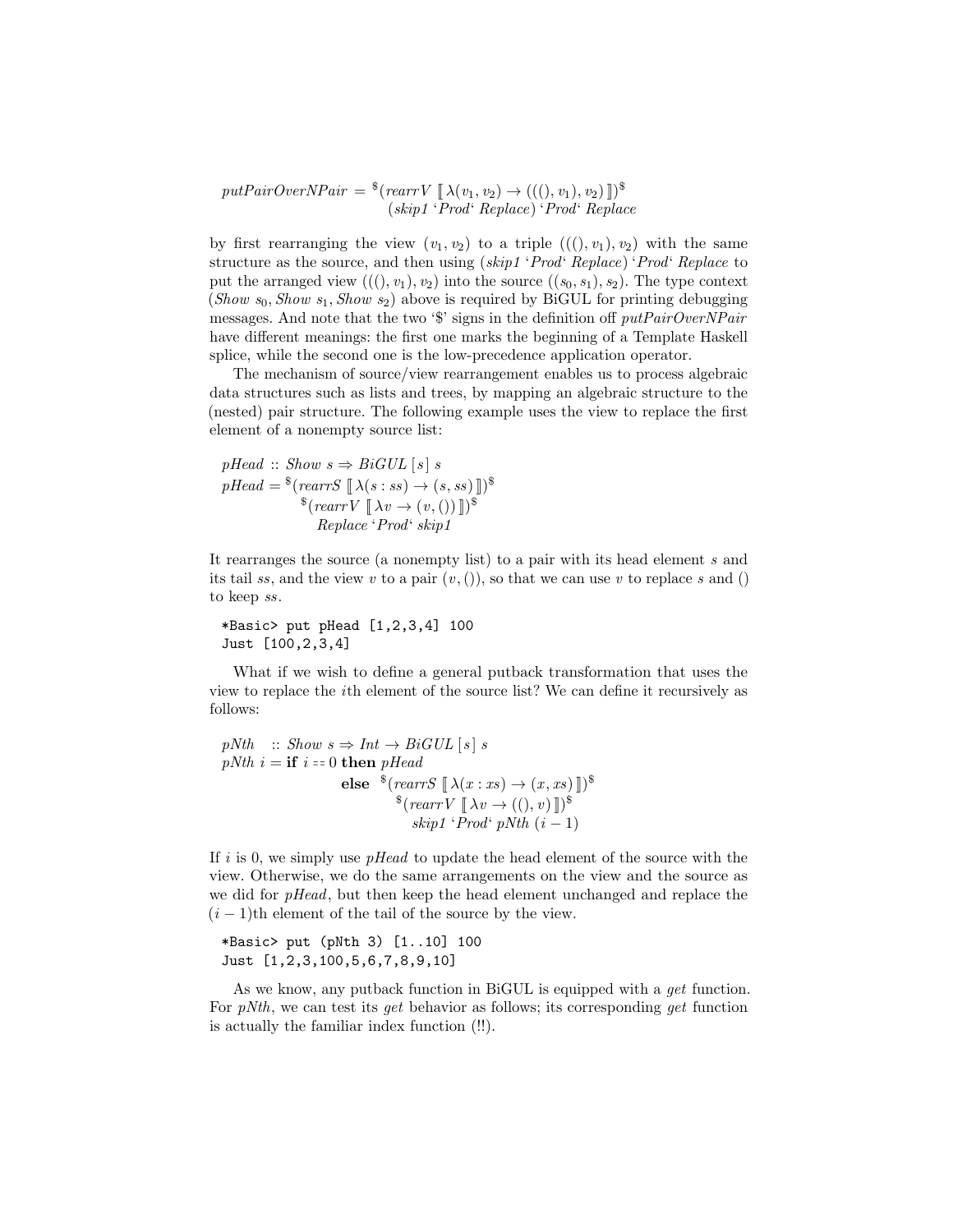\*Basic> get (pNth 3) [1..10] Just 4

Both pHead and pNth contain the programming pattern in which both the source and view are rearranged into a product and then further updates are performed on corresponding components. This is a ubiquitous pattern in BiGUL, for which we provide a more compact syntax:

 $\{``(update \$  \nVert \ sourcePattern \right] \ \nvert \ $(update \$ 

The source and view are respectively decomposed using sourcePattern and *viewPattern* inside the pattern quasi-quotes  $\mathbb{P}[\ldots]$  (written as [p| ... |] in plain text Haskell), and corresponding elements are updated using the programs provided in the declaration quasi-quote  $\mathbb{P}[\![\dots]\!]$  ([d] ... |] in plain text Haskell). For example, we may describe *(skip1 'Prod' Replace) 'Prod' Replace* by

testUpdate :: (Show a, Show b, Show c) 
$$
\Rightarrow
$$
 BiGUL ((a, b), c) ((((), b), c)  
testUpdate =  $\{\text{update } \mathbb{F}[(x, y), z)\}\$   
 $\mathbb{F}[(x, y), z)]$   
 $\mathbb{F}[x = skip1; y = Replace; z = Replace \text{]}$ )

In this concrete example, the three elements of the tuple (in both the source and view) are bound to the variables  $x, y$ , and  $z$ , and they are sent to the three combinators as arguments in the  $\mathbb{P}[\![\dots]\!]$  part. Note that since  $skip1$  does nothing on its source but checks if its view is (), we can just match that source element with a wildcard ' $\lrcorner$ ' in the source pattern and avoid writing  $skip1 \rceil$  in  $\lceil \lceil \lceil \ldots \rceil \rceil$ .

testUpdate' :: (Show a, Show b, Show c) 
$$
\Rightarrow
$$
 BiGUL ((a, b), c) ((((), b), c)  
testUpdate' =  $\{update^{\mathbb{P}}((-, y), z)\}$   
 $\mathbb{P}[(((), y), z)]$   
 $\mathbb{P}[[ y = Replace; z = Replace ])$ 

## <span id="page-7-0"></span>3.5 Case

The *Case* combinator is for case analysis, and the general structure is as follows:

Case 
$$
[\S
$$
 (normal  $[\text{mainCond} :: s \rightarrow v \rightarrow Bool \text{]} \text{ [exitCond} :: s \rightarrow Bool \text{]}])$   
\n $\implies (bx :: BiGUL s v)$   
\n,...  
\n $\S$  (adaptive  $[\text{mainCond} :: s \rightarrow v \rightarrow Bool \text{]}])$   
\n $\implies (f :: s \rightarrow v \rightarrow s)$   
\n,...  
\n $\Bigg}$   
\n...  
\n $\text{BiGUL} s v$ 

It contains a sequence of cases, each of which is either normal or adaptive. We try the conditions of these cases in order and decide which branch we go into.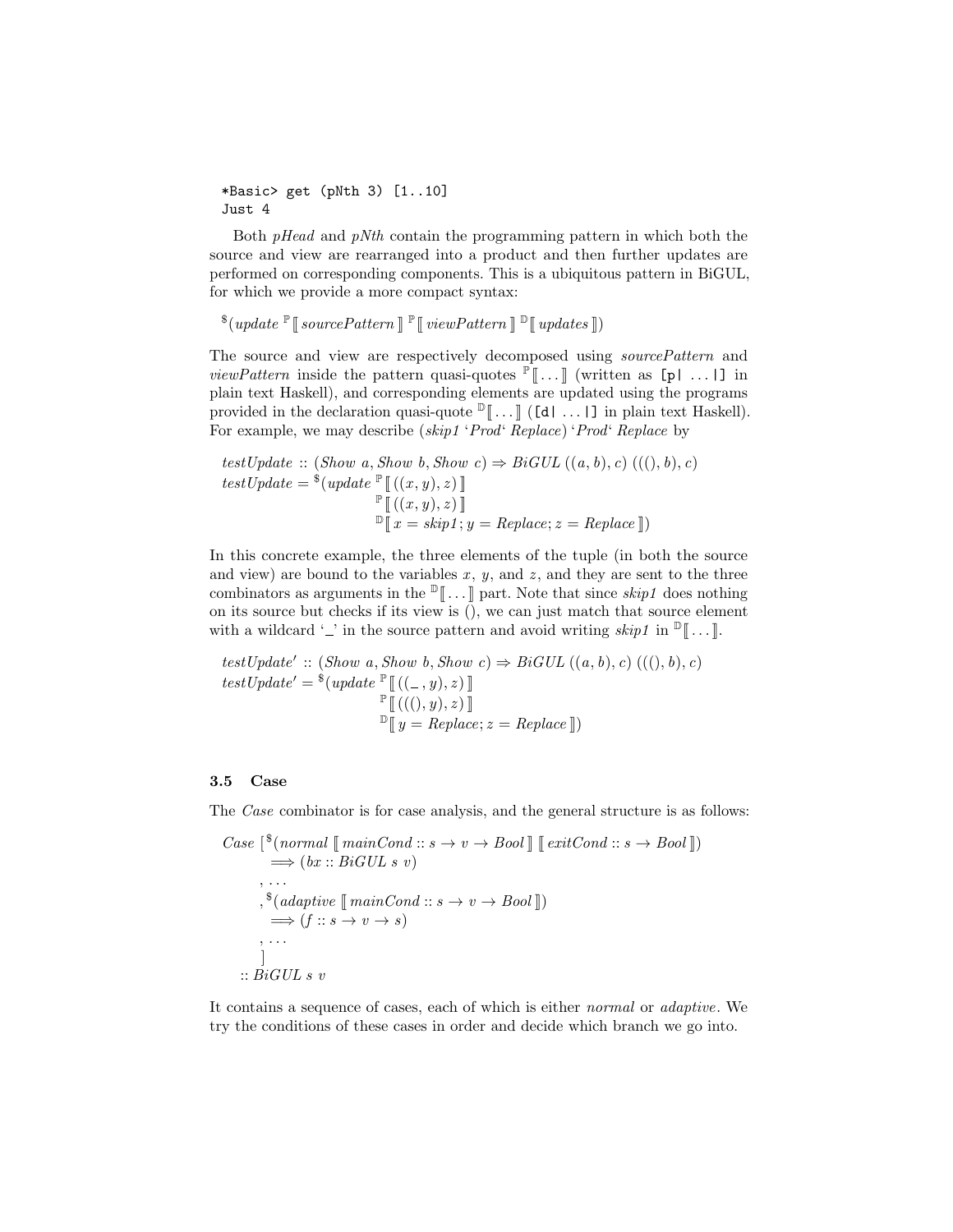- For a normal case,  $\text{\textdegree}(normal \dots)$  takes two predicates, which we call the main condition and the exit condition. The predicate for the main condition is very general, and we can use any function of type  $(s \to v \to Bool)$  to examine the source and view. The predicate for the exit condition checks the source only. If the main and the exit conditions are satisfied, then the BiGUL program after the arrow ' $\implies$ ' (written '==>' in plain text Haskell and defined in the module Generics.BiGUL.Lib) is executed. The exit conditions in different branches are expected to be disjoint for efficient execution of the forward transformation.
- For an adaptive case, if the main condition is satisfied, a function of type  $(s \to v \to s)$  is used to produce an adapted source from the current source and view before the whole Case is rerun, with the expectation that one of the normal cases will be applicable this time. Note that if adaptation does not lead to a normal case, an error will be reported at runtime. This is to ensure that BiGUL does not stuck in adaptation and fail to terminate.

As a simple example, consider using the view to replace each element in the source list. To do so, we use *Case* to describe a case analysis.

$$
replaceAll :: (Eq s, Show s) \Rightarrow BiGUL[s] s
$$
\n
$$
replaceAll =
$$
\n
$$
Case \n \begin{bmatrix}\n 8 \text{ (normal } \mathbb{I} \land s \ v \rightarrow length \ s = 1 \mathbb{I} \mathbb{I} \land s \rightarrow length \ s = 1 \mathbb{I}\n \end{bmatrix}\n \Rightarrow\n \begin{bmatrix}\n 8 \text{ (normal } \mathbb{I} \land s \ v \rightarrow length \ s = 1 \mathbb{I} \mathbb{I} \mathbb{I} \land s \rightarrow length \ s > 1 \mathbb{I} \end{bmatrix}
$$
\n
$$
\Rightarrow\n \begin{bmatrix}\n 8 \text{ (normal } \mathbb{I} \land s \ v \rightarrow length \ s > 1 \mathbb{I} \mathbb{I} \mathbb{I} \land s \rightarrow length \ s > 1 \mathbb{I}\n \end{bmatrix}\n \Rightarrow\n \begin{bmatrix}\n 8 \text{ (rarr } \mathbb{I} \land (x : xs) \rightarrow (x, xs) \mathbb{I})^s \\
 8 \text{ (rarr } \mathbb{I} \land v \rightarrow (v, v) \mathbb{I})^s \\
 0 & Replace \ (Prod \ 'replacedll\n \end{bmatrix}\n \Rightarrow\n \begin{bmatrix}\n 8 \text{ (adaptive } \mathbb{I} \land s \ v \rightarrow length \ s = 0 \mathbb{I})\n \end{bmatrix}\n \Rightarrow\n \begin{bmatrix}\n 8 \text{ (adaptive } \mathbb{I} \land s \ v \rightarrow length \ s = 0 \mathbb{I})\n \end{bmatrix}
$$

It consists of two normal cases and one adaptive case. The first normal case says that if the source is of length 1 (containing a single element), we rearrange the source list by extracting the single element, and replace this element with the view. The second normal case says that if the source has more than 1 element, we rearrange the source list to a pair of its head element and its tail, rearrange the view by duplicating it to a pair, and use one copy of the view to replace the head element, and the other copy to recursively replace each element in the tail of the source. The last adaptive case says that if the source is empty, we adapt the source to a singleton list with the *don't-care* element  $\perp$  ('undefined' in plain text Haskell), and rerun the whole Case executing the first normal case.

```
*Basic> put replaceAll [] 100
Just [100]
*Basic> put replaceAll [1..10] 100
Just [100,100,100,100,100,100,100,100,100,100]
```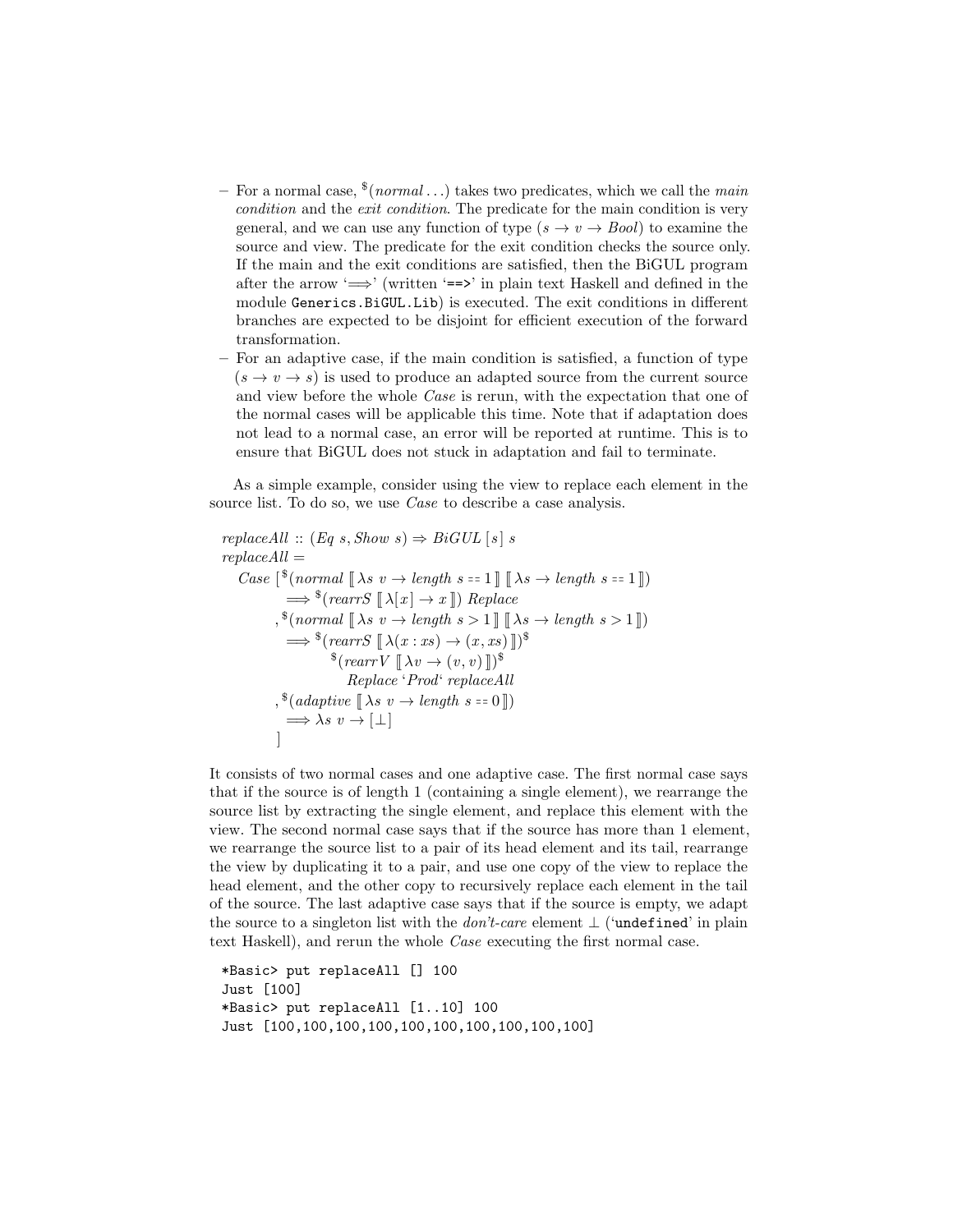Note that in the first running example, the source  $[]$  is first adapted to  $[\bot]$ , and the don't care element  $\perp$  is replaced by 100 at the rerun of the whole *Case*.

As another interesting example, we define *emb*, which can safely embed any pair of well-behaved get and put into BiGUL. It is defined as follows:

$$
emb :: Eq \, v \Rightarrow (s \to v) \to (s \to v \to s) \to BiGUL \, s \, v
$$
\n
$$
emb \, g \, p =
$$
\n
$$
Case \, \left[ \, \int^s (normal \, [\, \lambda s \, v \to g \, s = v \, ] \, [\, \, \lambda s \to True \, ] \, ] \right)
$$
\n
$$
\implies Skip \, g
$$
\n
$$
\int^s (adaptive \, [\, \lambda \_ \, - \to otherwise \, ] \, ]
$$
\n
$$
\implies p
$$

where, given a pair  $(g, p)$  of well-behaved *get* and *put* functions, if the view is the same as that produced by applying  $q$  to the source, we make no change on the source with *Skip q* (hinting that the view can be produced using q), otherwise we adapt the source using  $p$  to reflect the change on the view to the source. Note that if  $p$  and  $q$  form a well-behaved bidirectional transformation, in the rerun of the whole Case after the adaptation, the first normal case will always be applicable. To see a use of emb, we may define the following putback function to update a pair with its sum.

$$
pSum2 :: BiGUL (Int, Int) Int
$$
  

$$
pSum2 = emb g p
$$
  
where  $g (x, y) = x + y$   

$$
p (x, y) v = (v - y, y)
$$

While we allow a general function to describe the main condition or the exit condition, it is usually more concise to use patterns to describe these conditions. For instance, we may replace the condition  $\llbracket \lambda s \rightarrow \text{length } s = 1 \rrbracket$  by

 $[\![ \lambda [x ]\!] \rightarrow True \!]$ 

Here, the meaning of a boolean-valued pattern-matching lambda-expression is redefined as a total function which computes to False when an input does not match the pattern; this meaning is different from that of a general patternmatching lambda-expression, which fails to compute (and throws an exception) when the pattern is not matched. For example, in general the lambda-expression  $\lambda[x] \rightarrow True$  will fail to compute if the first input is not a singleton list; when used in branch construction, however, the lambda-expression will compute to False upon encountering an empty list. A unary condition like  $\llbracket \lambda | x \rrbracket \rightarrow True \rrbracket$ where only the pattern part matters can be abbreviated to

 $\mathbb{P}[[x]]$ 

to further reduce syntactic noise. Finally, to also allow this kind of abbreviation in main conditions, BiGUL provides a special form for the normal case where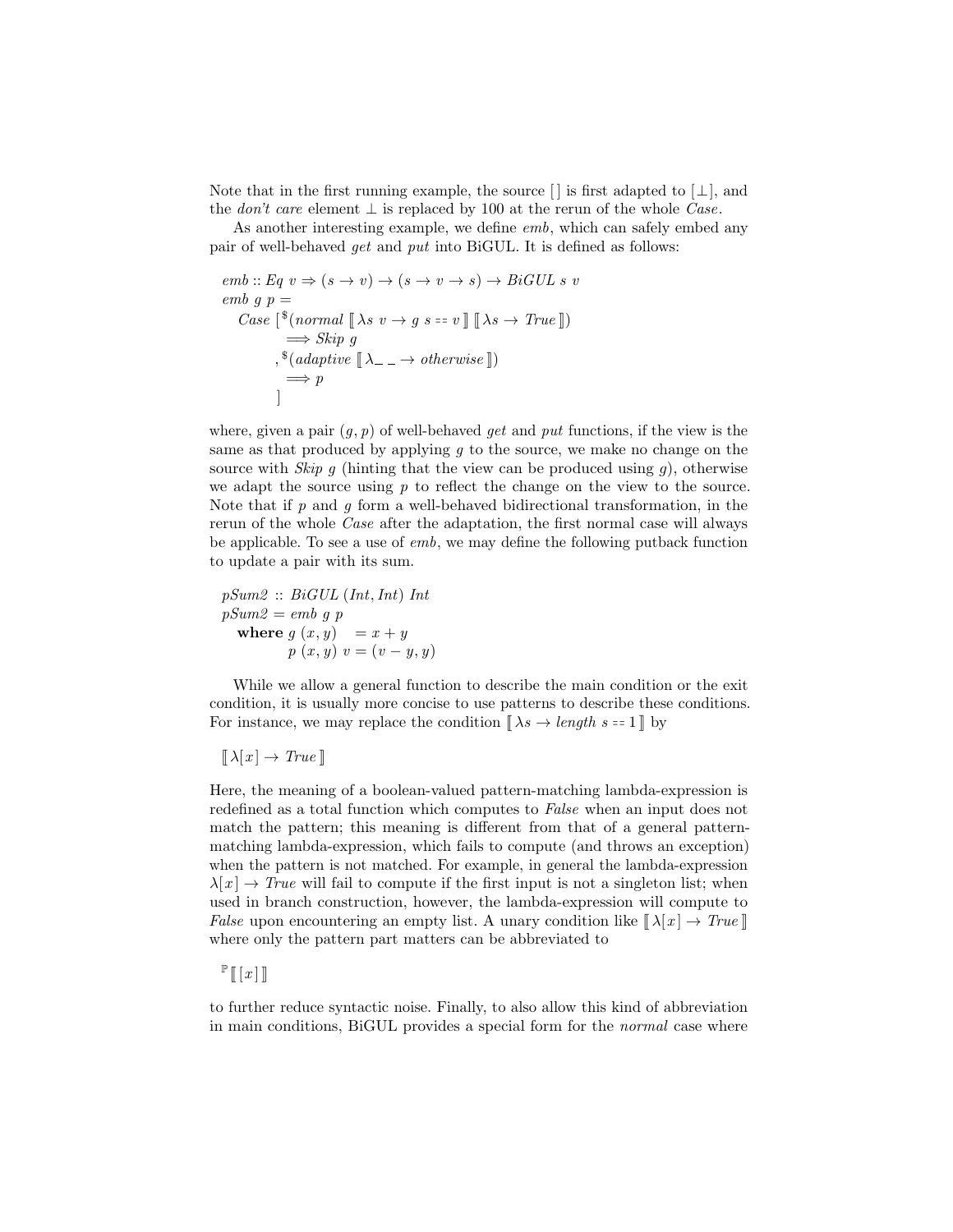the main condition is specified as the conjunction of two unary predicates on the source and view respectively:

$$
*(normalSV \text{ } [\text{sourceCond} :: s \rightarrow Bool] \text{ } [\text{viewCond} :: v \rightarrow Bool] \text{ } [\text{exitCond} :: s \rightarrow Bool] \text{ } [\text{exitCond} :: s \rightarrow Bool] \text{ } ] )
$$

$$
\Longrightarrow (bx :: BiGUL s \text{ } v)
$$

and a special form for the adaptive case where the main condition is specified as the conjunction of two unary predicates on the source and view respectively:

$$
*(adaptiveSV \text{ [sourceCond :: } s \rightarrow Bool \text{ ]})
$$
  
\n
$$
[viewCond \text{ :: } v \rightarrow Bool \text{ ]})
$$
  
\n
$$
\implies (f :: s \rightarrow v \rightarrow s)
$$

# 3.6 View dependency

Sometimes, a view may contain derived values that are computed from other parts of the view, and the view should be consistently changed. For instance, for the view  $(x, even (x))$ , the second component is an indicator showing whether or not the first component is an even number. To capture this, BiGUL provides

 $Dep :: Eq \ v' \Rightarrow (v \rightarrow v') \rightarrow BiGUL \ a \ v \rightarrow BiGUL \ a \ (v, v')$ 

to describe this intention. We may, for example, define

 $replaceAll2 :: BiGUL [Int] (Int, Bool)$  $replaceAll2 = Dep$  even replaceAll

to replace all elements of the source by the first component of the view, while checking whether the second component is consistent with the first component.

```
*Basic> put replaceAll2 [1..10] (100,True)
Just [100,100,100,100,100,100,100,100,100,100]
*Basic> put replaceAll2 [1..10] (100,False)
Nothing
*Basic> putTrace replaceAll2 [1..10] (100,False)
second view component not determined by the first
```
As seen in the last running of  $put$ , it reports an error because the view  $(100, False)$ is inconsistent: 100 is an even number, so the second component should be True.

### 3.7 Composition

BiGUL programs can be composed sequentially:

Compose :: BiGUL a  $u \rightarrow BiGUL$  u  $b \rightarrow BiGUL$  a b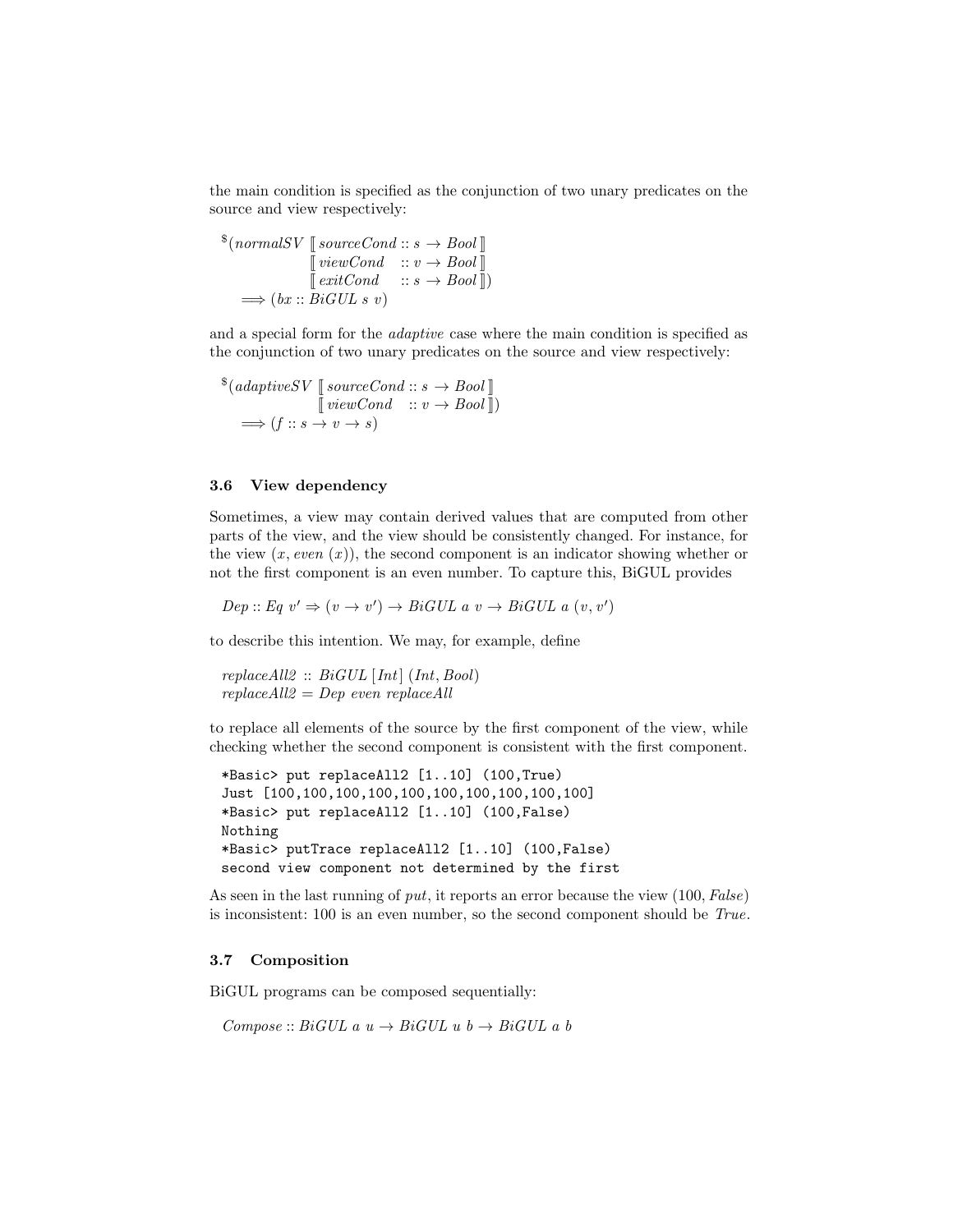This combinator is straightforward in the get direction: get (Compose l r) (where l:  $BiGUL \, a \, u$  and  $r : BiGUL \, u \, b$ ) simply applies get l to its input of type  $a$  to compute an intermediate value of type  $u$ , which is then processed by get r to produce the final result of type  $b$ . Its put direction is more complex: put (Compose l r) starts with a source  $s:: a$  and a view  $v:: b$ , and the aim is to produce an updated source of type a. The only way to proceed is to use put r to put v into some intermediate source m of type  $u$ , and to produce this m we are forced to use get l on s. We can then update m with v to m' using put r, and update a with  $m'$  using put l. In general, programs involving Compose are significantly harder to think about since we have to think in both put and get directions to figure out precisely what is going on.

As a simple example, consider that we wish to use the view to update the head element of the head element of a list of lists. We can define such a putback function as the following *pHead2* by composing *pHead* with *pHead*.

pHead2 :: Show  $a \Rightarrow BiGUL \mid [a] \mid a$  $pHead2 = pHead'Compare' pHead$ 

The following is an example to demonstrate this:

\*Basic> put pHead2 [[1,2],[3,4,5],[]] 100 Just [[100,2],[3,4,5],[]]

# <span id="page-11-0"></span>4 Bidirectional programming on lists

To give some more involved examples, in this section we demonstrate that many list functions can be bidirectionalized using BiGUL. The putback behaviors of these functions are in fact non-trivial, and the reader might want to skip to later sections in which more examples are developed, starting from [Section 6.](#page-29-0)

To show the correspondence with the original list functions, we prefix the original forward function names with lens. Note that in our context, the original forward functions can be automatically derived from the new putback transformations by calling get.

We shall focus on bidirectionalizing *foldr*, an important higher-order function on lists:

 $foldr :: (a \rightarrow b \rightarrow b) \rightarrow b \rightarrow [a] \rightarrow b$ foldr  $f e$   $\begin{bmatrix} \end{bmatrix} = e$ foldr f e  $(x : xs) = f x$  (foldr f e xs)

Many interesting functions can be defined in terms of  $foldsymbol{oldr}$ :

```
sum = foldr (+) 0map f = folder \ (\lambda a \ r \rightarrow f \ a : r) []
```
where sum sums up all the elements in a list, and map f applies f to every element in a list.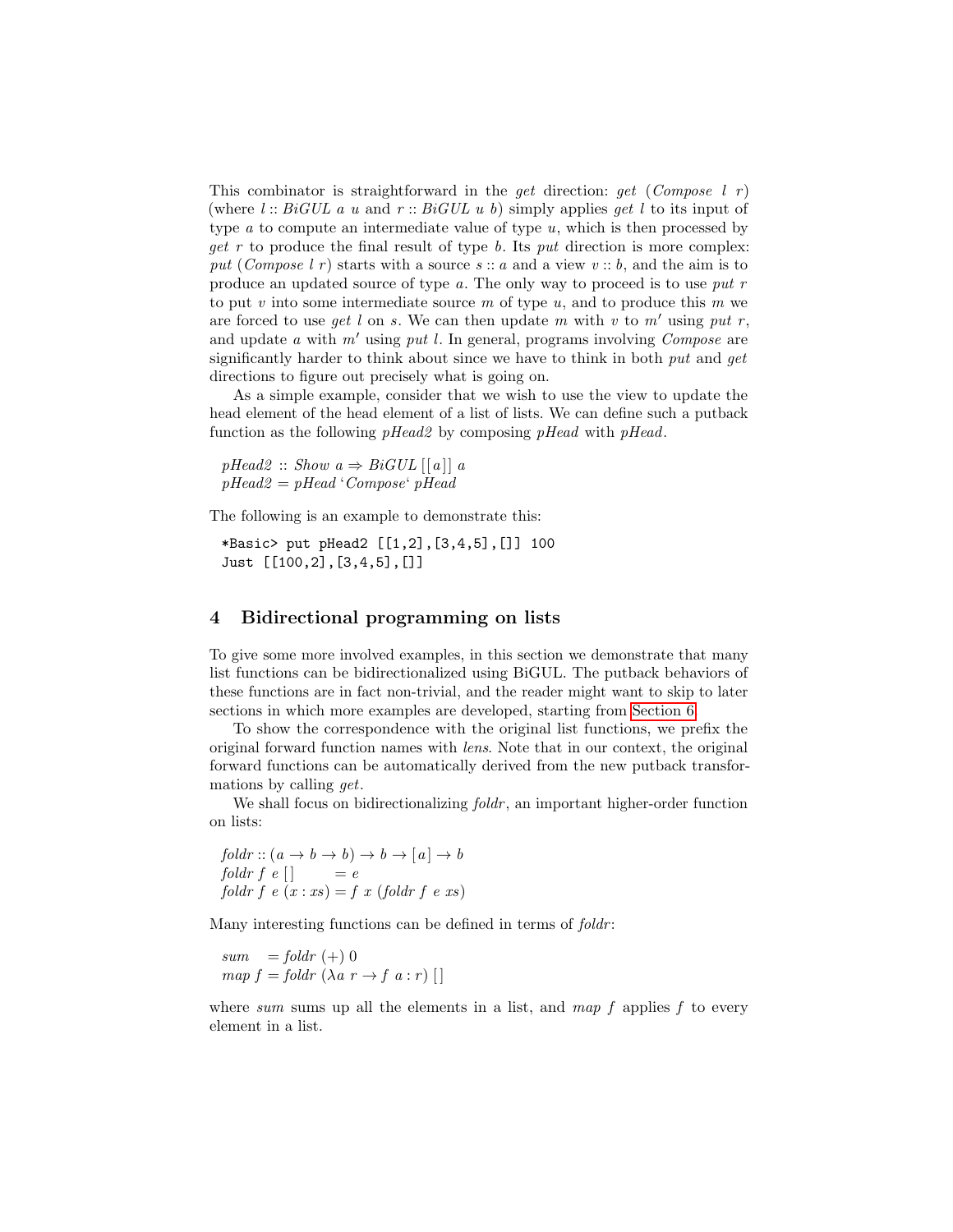We start by developing a putback function for *foldr* in BiGUL:

$$
lensFoldr :: (Show\ a, Show\ v)
$$
  
\n
$$
\Rightarrow BiGUL(a, v)\ v \rightarrow (v \rightarrow Bool) \rightarrow BiGUL([a], v)\ v
$$

where we hope to define a putback program of type  $BiGUL$  ([a], v) v that is to use the view to update the source, a list together with a value, by recursively applying a simpler putback function of type  $BiGUL$  (a, v) v (until a condition is satisfied or all the list elements have been visited). The program is somewhat tricky, and is probably not easy to understand since Compose is involved.

```
lensFoldr bx pv =Case \lceil {^{\$}}(adaptive \rceil \lambda(x, y) v \rightarrow pv v \wedge length x \not\equiv 0 \rceil)\Rightarrow \lambda(x, y) \, v \rightarrow ([] , y)\psi, \mathcal{N}(normal \in \lambda(x_{s}, \_) v \rightarrow null \; xs \in \mathbb{R} \land (xs, \_) \rightarrow null \; xs \in \mathbb{R})\Rightarrow *(\operatorname{rearr} V \upharpoonright \lambda v \rightarrow ((), v) \upharpoonright)^{\$}\{ \text{update} \, \mathbb{P} \left[ (-, v) \right] \, \mathbb{P} \left[ \left( ( \cdot, v ) \right] \right] \, \mathbb{D} \left[ v = \text{Replace} \right] \}\mathcal{L}^*(normalSV \mathbb{F}[\mathbb{I}]\mathbb{F}[\mathbb{I}]\mathbb{I}(\mathcal{X}, \mathcal{I}) \rightarrow not \ (null \ xs)]\Rightarrow *(\text{rearr } S \upharpoonright \lambda((x : xs), e) \rightarrow (x, (xs, e)) \upharpoonright)^{\$}(Replace 'Prod' lensFoldr bx pv)'Compose 'bx]
```
The *lensFoldr* program accepts a putback function  $bx$  and a view condition  $pv$ , and performs a case analysis to put the view v to the source  $(xs, e)$ . If the view  $v$  satisfies  $pv$  but the list  $xs$  in the source is not empty, then it adapts the list to be empty. If the list xs in the source is empty, we do nothing but use the view to replace the second component of the source. Otherwise, we rearrange the source from the form of  $(x : xs, e)$  to that of  $(x, (xs, e))$ , and apply *lensFoldr* recursively with a composition with  $bx$ . One may understand the composition through the following picture (where  $r = Replace' Prod' lensFoldr bx pv$ ).

 $(x,(xs,e)) \stackrel{r}{\leftrightarrow} (x,e') \stackrel{bx}{\leftrightarrow} v$ 

With *lensFoldr*, we can redefine many list functions from the putback point of view. As the first example, consider mapAppend:

 $mapAppend f (xs, ys) = map f xs + ys$ 

We can define its putback function as follows.

lensMapAppend ::  $(Show a, Show b) \Rightarrow BiGUL a b \rightarrow BiGUL ([a], [b]) [b]$  $lensMapAppend$  pf = lensFoldr bx null where  $bx =$   $*(\text{rearr}V \mathbb{R}(\{v : vs) \rightarrow (v, vs) \mathbb{R}\})$ pf 'Prod' Replace

Here bx has the type of  $BiGUL(a, [b]) [b]$  and is defined on pf that has the type of BiGUL a b.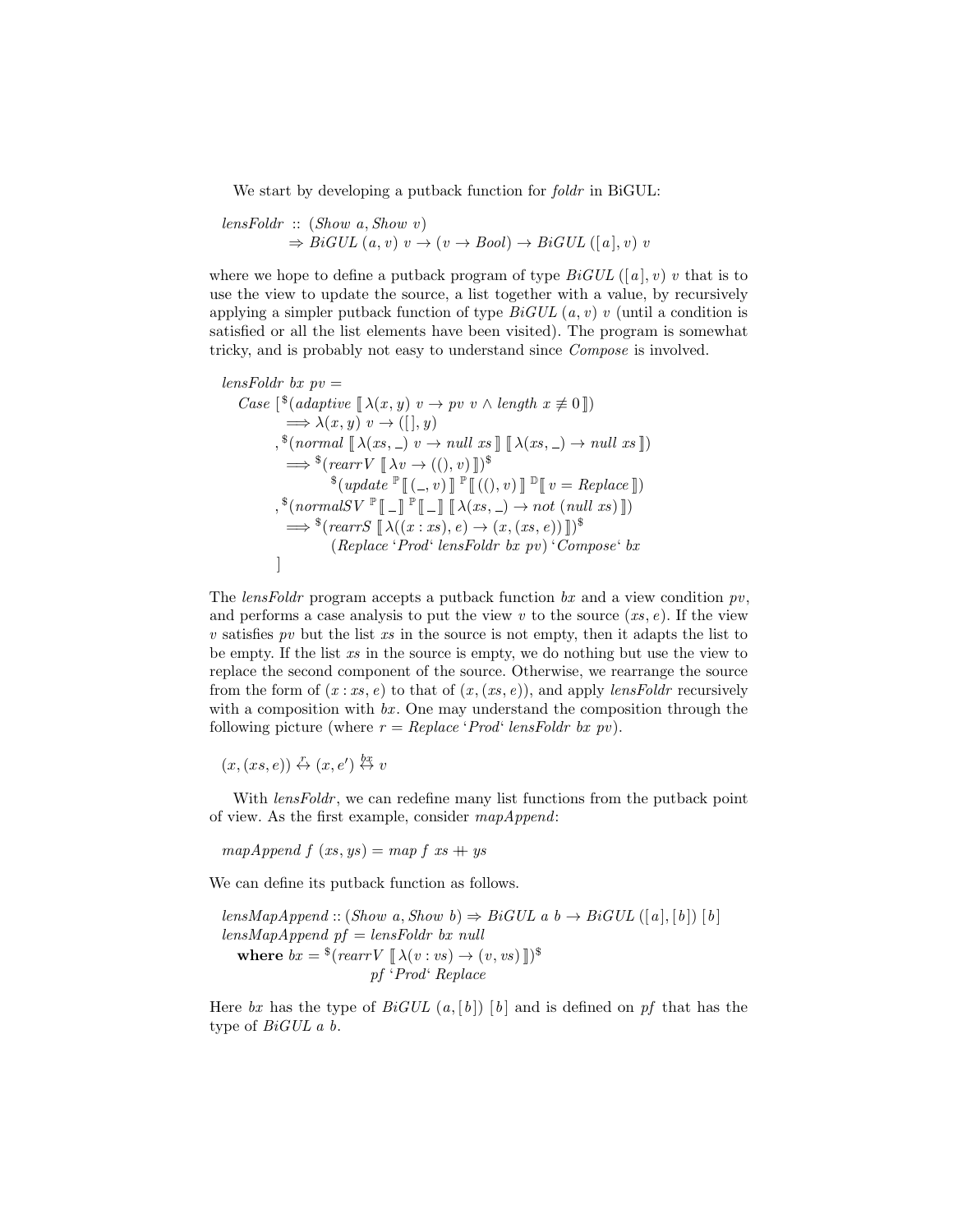```
*List> put (lensMapAppend dec1) ([0..10],[]) [100..110]
Just ([99,100,101,102,103,104,105,106,107,108,109],[])
*List> get (lensMapAppend dec1) ([1..10],[])
Just [2,3,4,5,6,7,8,9,10,11]
```
Note that, for testing, we embed into our framework the bijective functions for increasing and decreasing a number by 1.

```
dec1 :: (Eq a, Num a) \Rightarrow BiGUL a adec1 = emb q pwhere g s = s + 1p s v = v - 1
```
For a second example, consider the function  $sum (xs, e)$ , which is to sum up all elements of the list  $xs$  starting from the seed  $e$ . If the sum is changed, there are many ways to reflect this change to the input  $(xs, e)$ . The following describes one way in BiGUL:

 $lensSum :: BiGUL$  ([Int], Int) Int  $lensSum = lensFoldr pSum2 (const False)$ 

which will reflect the change difference on the view to the head element of  $xs$  if xs is not empty, or to the seed e otherwise. We may choose other ways, say to reflect the change difference on the view only to the seed by defining

 $lensSum' :: BiGUL([Int],Int) Int$  $lensSum' = lensFoldr$  ( $*(rearrS \upharpoonright \lambda(x, y) \rightarrow (y, x) \upharpoonright) pSum2$ ) (const False)

Note that although get lensSum  $([1, 2, 3], 0) = get$  lensSum'  $([1, 2, 3], 0) = Just 6$ , their putback behaviors are different:

put lensSum  $([1, 2, 3], 0)$  16 = Just  $([11, 2, 3], 0)$ put lensSum'  $([1, 2, 3], 0)$  16 = Just  $([1, 2, 3], 10)$ 

It is worth noting that our definition of lensFoldr is just one putback function for foldr, and there are many others. This reflects the fact that one foldr can have many *puts*, each describing one updating strategy.

# <span id="page-13-0"></span>5 BiGUL's bidirectionality

We have been writing *put* programs, usually having a corresponding *get* in mind but not explicitly describing it, and yet BiGUL is capable of finding the right get behaviour as if it could read our mind. How? We will see that, when writing a BiGUL program, we are always simultaneously describing both a put function and a get function, which are guaranteed to be a well-behaved pair. And the "mind-reading" ability is far from magic: It is the consequence of the fact that well-behavedness directly implies that *qet* is uniquely determined by  $put$ , which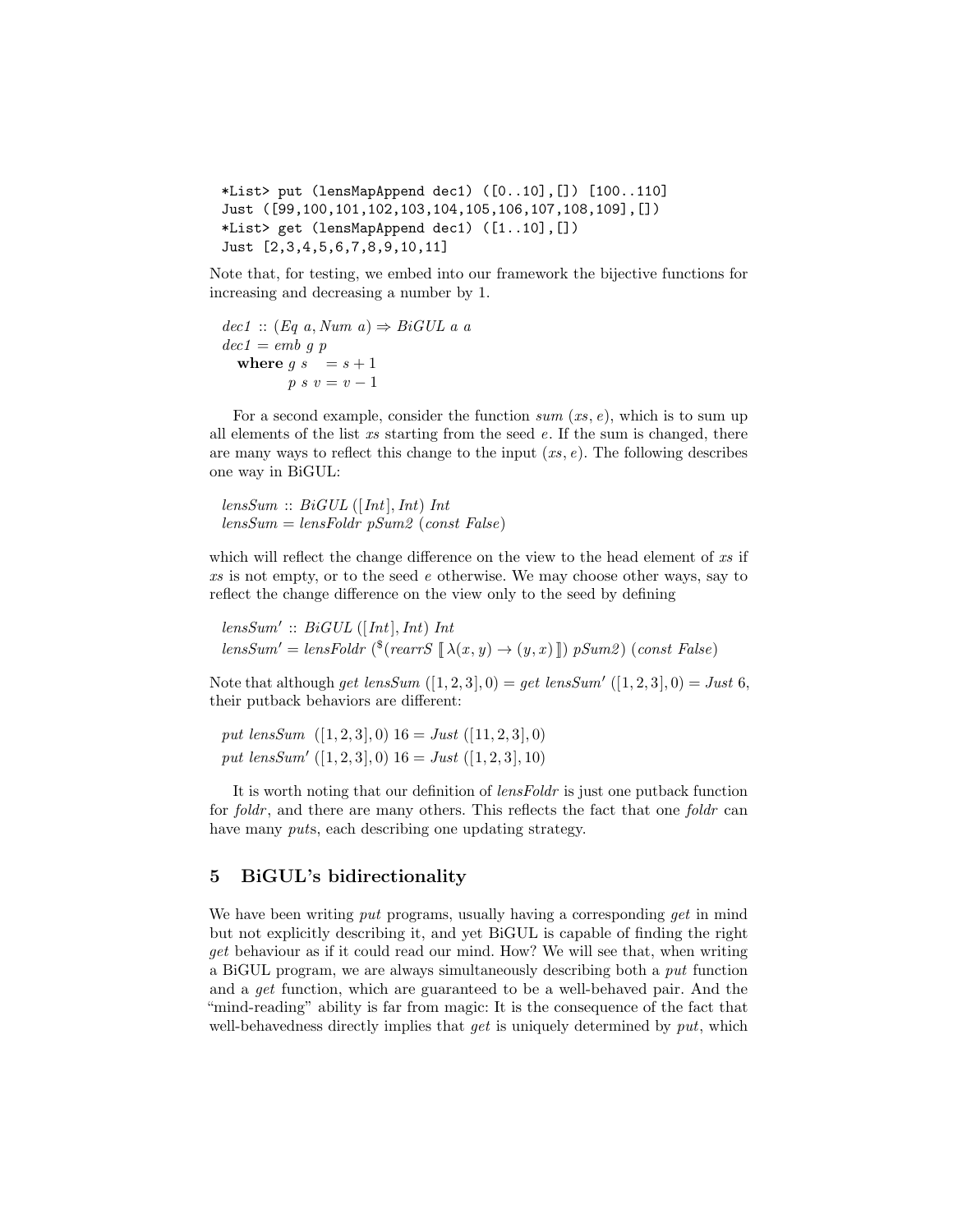is the main motivation for taking a putback-based approach. In this section, we will first review the theory, this time explicitly taking *partiality* into account, and then we will dive into BiGUL's internals to get a taste of putback-based design.

This is a fairly long section, but it is not a prerequisite for subsequent sections; readers who wish to see more examples first or are more interested in practical BiGUL applications can safely skip this section and proceed to [Section 6.](#page-29-0)

### 5.1 Lenses, well-behavedness, and the fundamental theorem

Formally, we call a well-behaved pair of put and get a lens:

**Definition 2 (lens).** A lens between a source type s and a view type v consists of two functions:

 $put :: s \rightarrow v \rightarrow Maybe s$  $get :: s \longrightarrow Maybe v$ 

satisfying two well-behavedness laws:

<span id="page-14-1"></span><span id="page-14-0"></span>

| put s $v = Just s' \Rightarrow get s' = Just v$ |                                                          | PUTGET |
|-------------------------------------------------|----------------------------------------------------------|--------|
|                                                 | $\det s = Just \ v \Rightarrow \ put \ s \ v = Just \ s$ | GETPUT |

In the original formulation [\[8\]](#page-50-0), a lens refers to just a pair of functions having the right types, and one needs to explicitly say "well-behaved lens" to mean a well-behaved pair; we will, however, discuss well-behaved lenses only, so we build well-behavedness into our definition of lenses by default. Note that this definition models partial transformations explicitly as Maybe-valued functions: put and get are total functions that can nevertheless produce Nothing to indicate failure. From now on, this definition replaces the one in [Section 1,](#page-0-3) where only total lenses were discussed. Also note that these well-behavedness laws are actually easy to satisfy vacuously, by making the transformations produce Nothing all (or most of) the time. One important task of the BiGUL programmer is thus to meet certain side conditions for guaranteeing the totality of their BiGUL programs. These side conditions will be introduced below along with the relevant BiGUL constructs.

<span id="page-14-2"></span>From this revised definition of well-behavedness, we can immediately prove a reformulation of [Lemma 1:](#page-1-1)

Theorem 2 (uniqueness of get). Given two lenses whose put components are equal, their get components are also equal.

*Proof.* Let l and r be two lenses; denote their  $put/get$  components as put  $l/get$ and put r/get r respectively, and assume that put  $l = put r$ . Then for any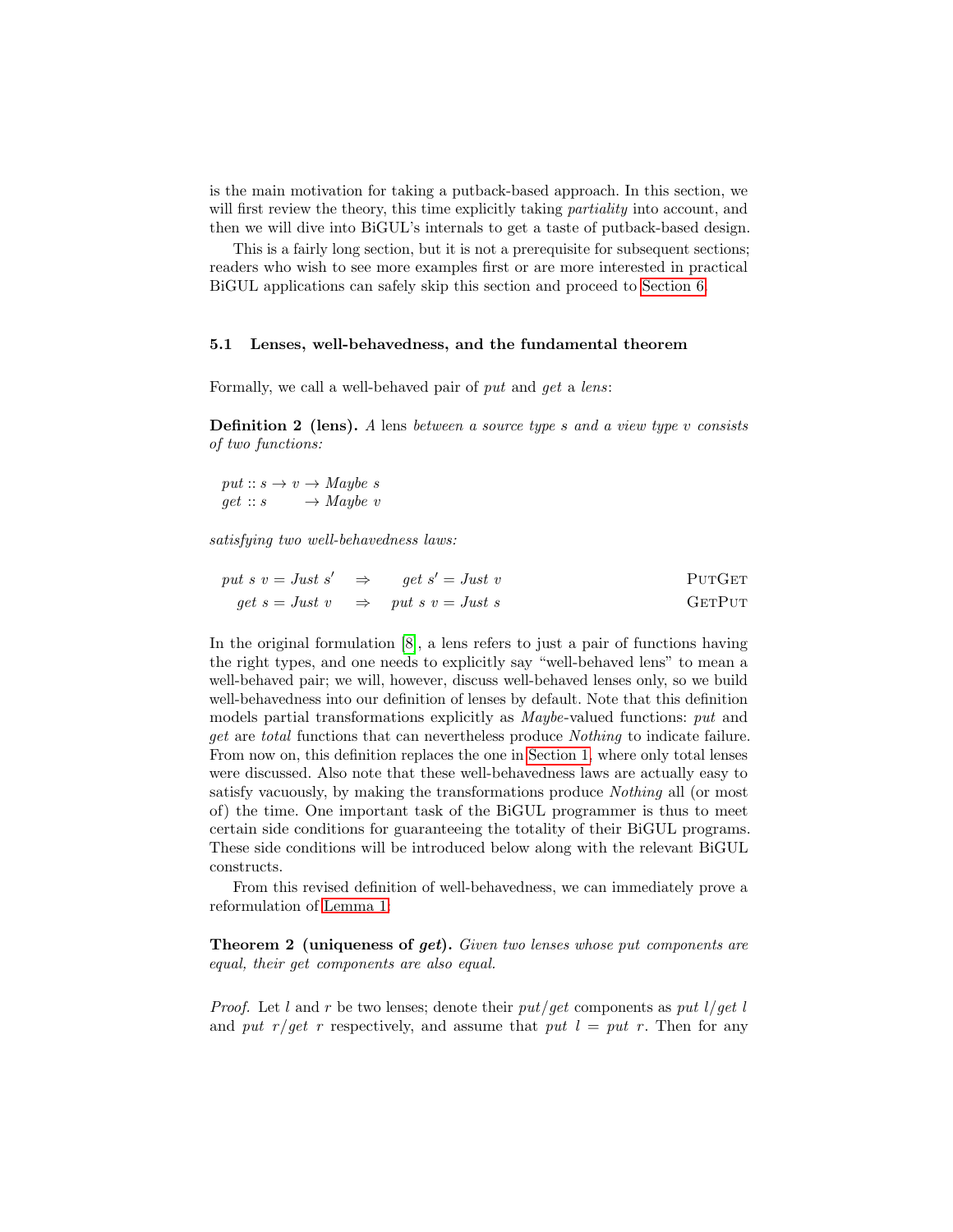$s$  and  $v$ ,

get  $l s = Just v$  $\Leftrightarrow$  { well-behavedness of l} put l s  $v = Just$  s  $\Leftrightarrow$  { put l = put r } put  $r s v = Just s$  $\Leftrightarrow$  { well-behavedness of r }  $get \; r \; s = Just \; v$ 

(This also entails that get l s = Nothing if and only if get  $r s = \text{Nothing.}$ )  $\square$ 

This might be called the "fundamental theorem" of putback-based bidirectional programming, as the theorem guarantees that the BiGUL programmer is in full control of the bidirectional behaviour — programming the put behavior is sufficient to determine the get behaviour. Also, to the language designer, the theorem gives a kind of reassurance that, once the put behaviour of a construct is determined, there is no need to worry about which get behaviour should be adopted — there is at most one possibility. This is in contrast to  $get$ -based design, in which there are usually more than one viable put semantics that can be assigned to a get-based construct, and the designer needs to justify the choice or provide several versions.

For the rest of this section, we will look at several constructs of BiGUL in detail to get a taste of putback-based design. Each BiGUL construct is conceived, at the design stage, as a lens (like Skip and Replace) or a lens combinator (like Case), which constructs a more complex lens from simpler ones. The put and get components of these lenses usually have to be developed together, but for each lens we will employ a more "put-oriented" design process: We start from an intended put behaviour, and then add restrictions so that we can find a corresponding get. This does not guarantee that the lenses we arrive at will have a "strong put flavour" — that is, some of the lenses will be as (or even more) suitable for get-based programming as for putback-based programming. But we will also see that some other lenses are more naturally understood in terms of their put behaviour.

### 5.2 Replacement

The simplest lens is probably Replace, which replaces the entire source with the view:

put Replace  $s \, v = J u s t \, v$ 

Is there a *get* semantics that can be paired with this  $put?$  Yes, quite obviously in fact, PUTGET directly gives us the definition of get Replace:

get Replace  $v = Just$ 

We still need to verify GETPUT, which can be easily checked to be true.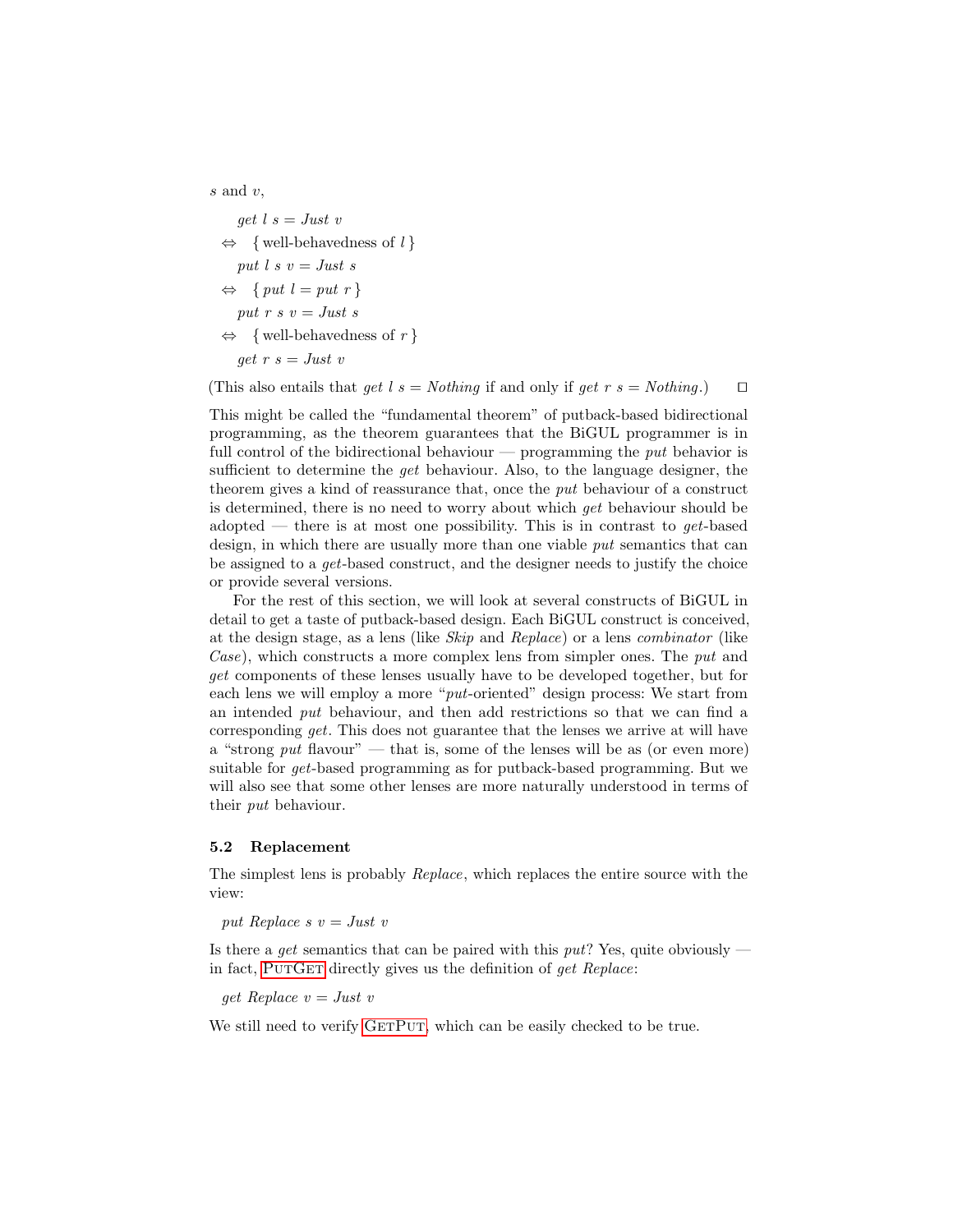### 5.3 Skipping

Coming up next is Skip, whose natural behaviour is

put Skip s  $v = Just s$ 

Considering PUTGET, though, we immediately see that this behaviour is too liberal: If the view is simply thrown away, how can *get Skip* possibly recover it? One way out is to require that the view is trivial enough such that it can be thrown away and still be recovered, by setting the view type of Skip to the unit type (). Then it is easy for *get Skip* to recover the view, for which there is only one choice:

get Skip  $s = Just$  ()

This is the approach adopted prior to BiGUL 1.0.

More generally, we can establish well-behavedness as long as get Skip has only one view choice for each source, regardless of what the view type is. The existence of this "unique choice" is witnessed by a function  $f$  ::  $s \to v$ , which we add as an additional argument to Skip. The get direction is then

get (Skip f)  $s = Just$  (f s)

From the put direction, we may think of this function  $f$  as specifying a consistency relation, saying that the view information is completely included in the source (since you can compute the view from the source) and can be safely discarded. Skip f can be used if and only if the source and view are consistent in that sense, and this is the side condition about Skip that the BiGUL programmers need to be aware of if they want their programs using Skip to be total. We thus arrive at:

put (Skip f) s  $v =$  if  $v = f$  s then return s else Nothing

This pair of put and get can be verified to be well-behaved. Skip  $f$ , which features in BiGUL 1.0, is one lens which turns out to be more easily understood from the get direction — it bidirectionalizes any get function whose codomain has decidable equality, albeit trivially. We recover the first version of Skip as a special case by setting  $f$  to *const* ().

#### 5.4 Product

For a simplest example of a lens combinator, we look at Prod. Both the source and view types should be pairs; *Prod* accepts two lenses, say  $l$  and  $r$ , and applies them respectively to the left and right components:

put  $(l'$ Prod' r)  $(sl, sr)$   $(vl, vr) =$ **do**  $sl' \leftarrow put \; l \; sl \; vl$  $sr' \leftarrow put\ r\ sr\ vr$  $return (sl',sr')$ 

The *get* direction is unsurprising: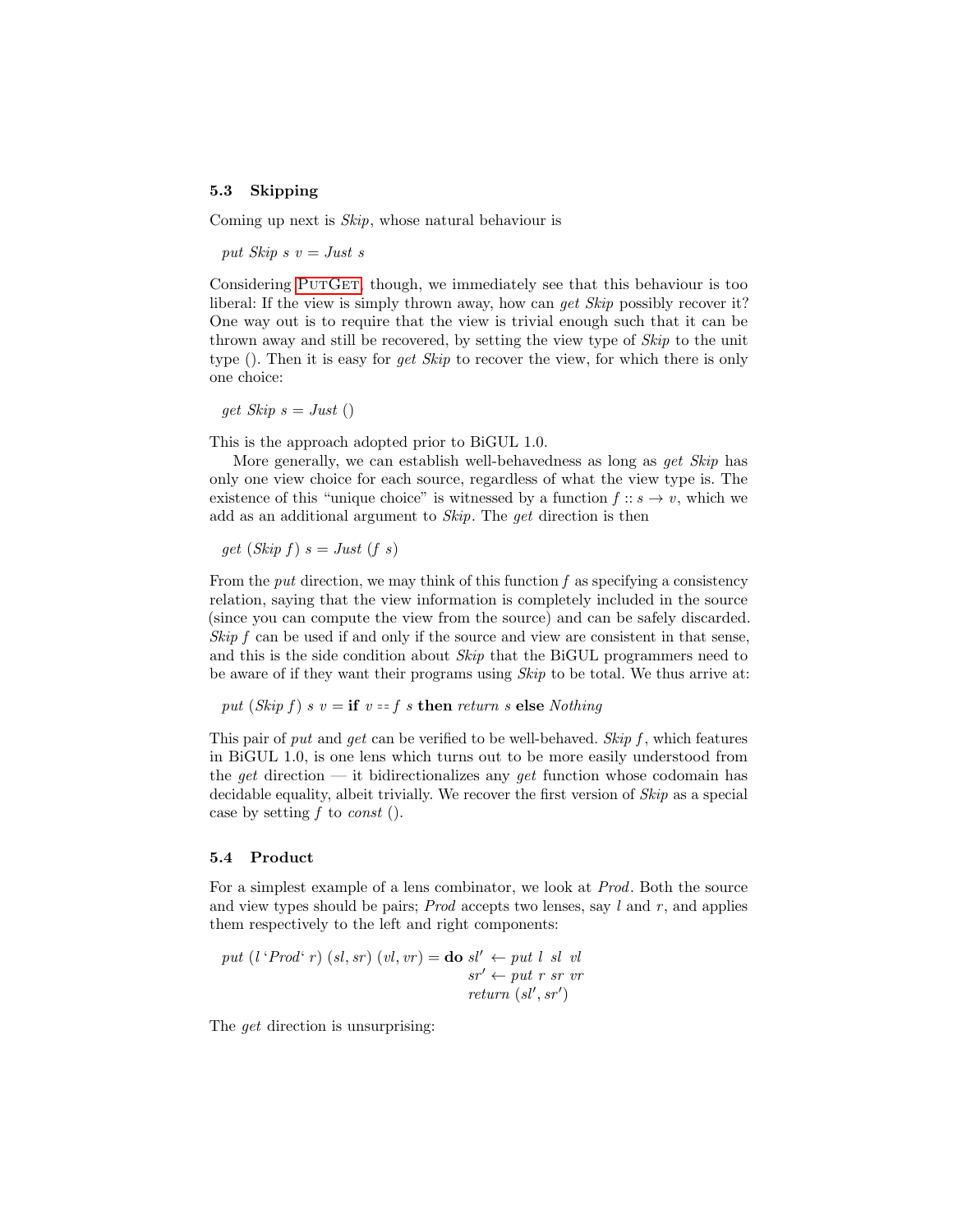$get (l'Proof r) (sl, sr) =$ **do**  $vl \leftarrow get l sl$  $vr \leftarrow get \; r \; sr$ return (vl, vr )

Having constructed put and get from l and r, we also expect that their wellbehavedness is a consequence of the well-behavedness of  $l$  and  $r$ . While this may look obvious, we take this opportunity to show how a well-behavedness proof for a lens combinator can be carried out formally and in detail. To prove PUTGET, for example, we should prove that the assumption

<span id="page-17-1"></span><span id="page-17-0"></span>
$$
put (l'Proof' r) (sl, sr) (vl, vr) = Just (sl', sr')
$$
\n
$$
(1)
$$

implies the conclusion

$$
get (l'Proof' r) (sl', sr') = Just (vl, vr)
$$
\n
$$
(2)
$$

Both equations say that a somewhat complicated monadic Maybe-program computes successfully to some value. It may seem that we need some messy case analysis, but what we know about Maybe-programs tells us that such a program computes successfully if and only if every step of the program does, and this helps us to split both  $(1)$  and  $(2)$  into simpler equations. Formally, we have this lemma:

<span id="page-17-2"></span>**Lemma 2.** Let  $mx::$  Maybe a and  $f:: a \rightarrow$  Maybe b. Then, for all  $y:: b$ ,

 $mx \gg f = Just y$ 

if and only if

 $mx = Just \; x \quad and \quad f \; x = Just \; y \qquad for \; some \; x :: a$ 

*Proof.* Case analysis on  $mx$ .

This lemma can be nicely applied to *Maybe*-programs written in the **do**-notation, transforming such programs into predicates saying that a program computes to some given value. To do it more formally: Define a translation  $S$  from **do**-blocks of type Maybe a to predicates on a by

<span id="page-17-3"></span>
$$
\mathcal{S} \left( \text{do} \{ x \leftarrow mx; B \} \right) y = \left( \exists x. \ mx = Just \ x \land \mathcal{S} \left( \text{do} \ B \right) y \right)
$$

$$
\mathcal{S} \left( \text{do} \{ my \} \right) y = \left( my = Just \ y \right)
$$

Then we can extend Lemma [2](#page-17-2) to the following:

Lemma 3. The proposition

 $S$  (do B)  $y$ 

is true if and only if

do  $B = Just y$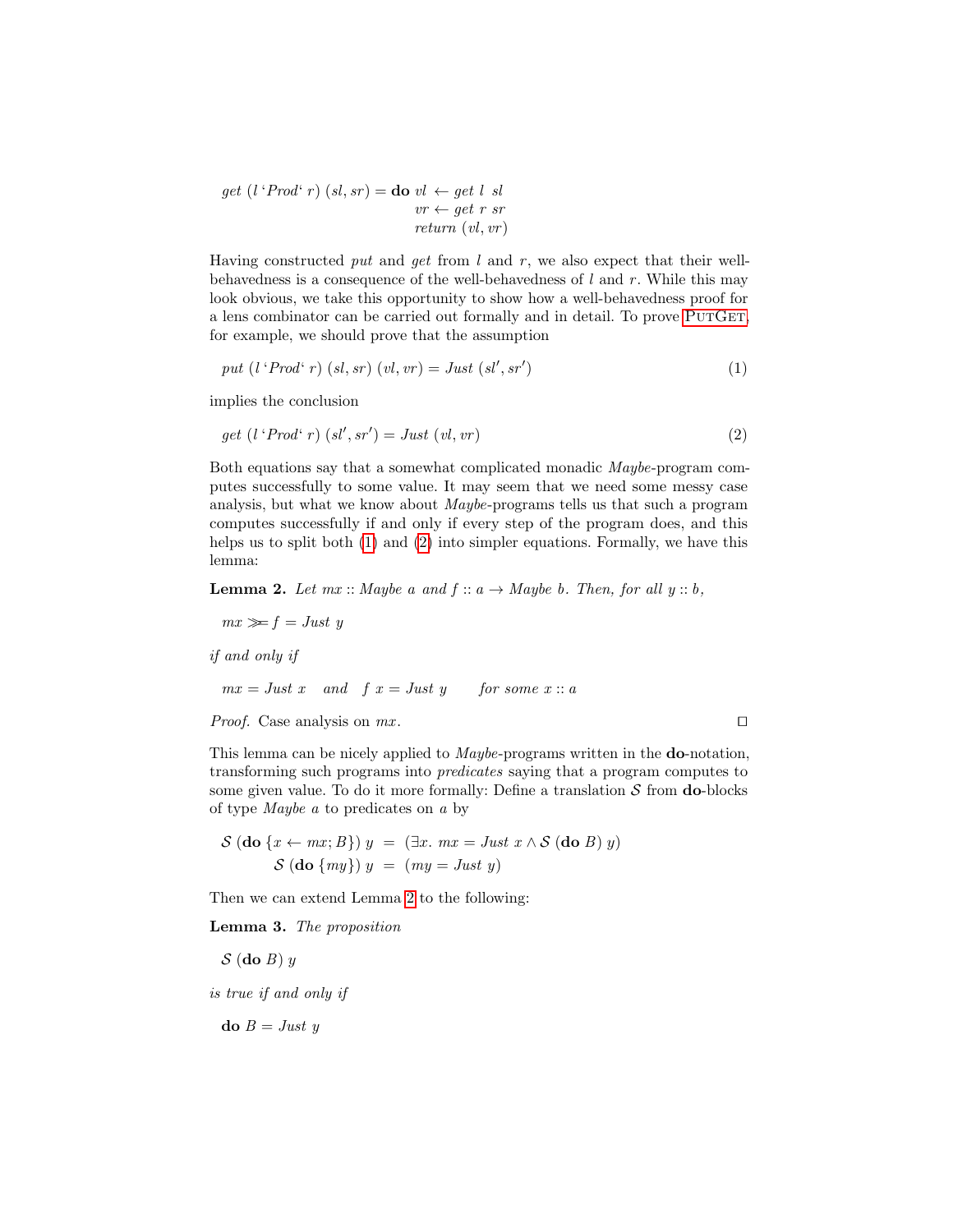*Proof.* By induction on the list structure of B, using Lemma [2](#page-17-2) repeatedly.  $\square$ 

For example, applying S to put  $(l'Proof r)$   $(sl, sr)$   $(vl, vr)$  yields

$$
\lambda(sl'', sr''). \exists sl'.\ put\ l\ sl\ vl = Just\ sl'\ \land \newline \exists sr'.\ put\ r\ sr\ vr = Just\ sr'\ \land \newline return\ (sl',sr') = Just\ (sl'',sr'')
$$

where the last equation is equivalent to  $sl' = sl'' \wedge sr' = sr''$  (since return = Just for the Maybe monad). Applying Lemma [3](#page-17-3) and doing some simplification, [\(1\)](#page-17-0) is equivalent to

put l sl vl = Just sl'  $\wedge$  put r sr vr = Just sr'

Similarly, [\(2\)](#page-17-1) can be shown to be equivalent to

 $get \; l \; sl' = Just \; vl \quad \wedge \quad get \; r \; sr' = Just \; vr$ 

The entailment is then just PUTGET for  $l$  and  $r$ .

#### 5.5 Case analysis

This is a representative combinator in BiGUL, and arguably the most complex one. For simplicity, let us consider a two-branch variant of Case. A branch is a condition and a body; since in put we manipulate both a source and a view, the conditions in general can be binary predicates on both the source and view. We thus define the type of branches as:

type  $\text{CaseBranch} s v = (s \rightarrow v \rightarrow \text{Bool}, \text{BiGUL} s v)$ 

and consider the following variant of Case:

 $Case::CaseBranch \, s \, v \rightarrow CaseBranch \, s \, v \rightarrow BiGUL \, s \, v$ 

The straightforward behaviour is

put  $(Case (pl, l) (pr, r)) s v = \mathbf{if}$  pl s v then put l s v else if pr s v then put r s v else Nothing

That is, depending on which condition is satisfied (with  $pl$  having higher priority), we execute either put l or put r, or fail the computation if neither of the conditions is satisfied. Now, again, we ask the question: Can we find a get behaviour to pair with this *put*?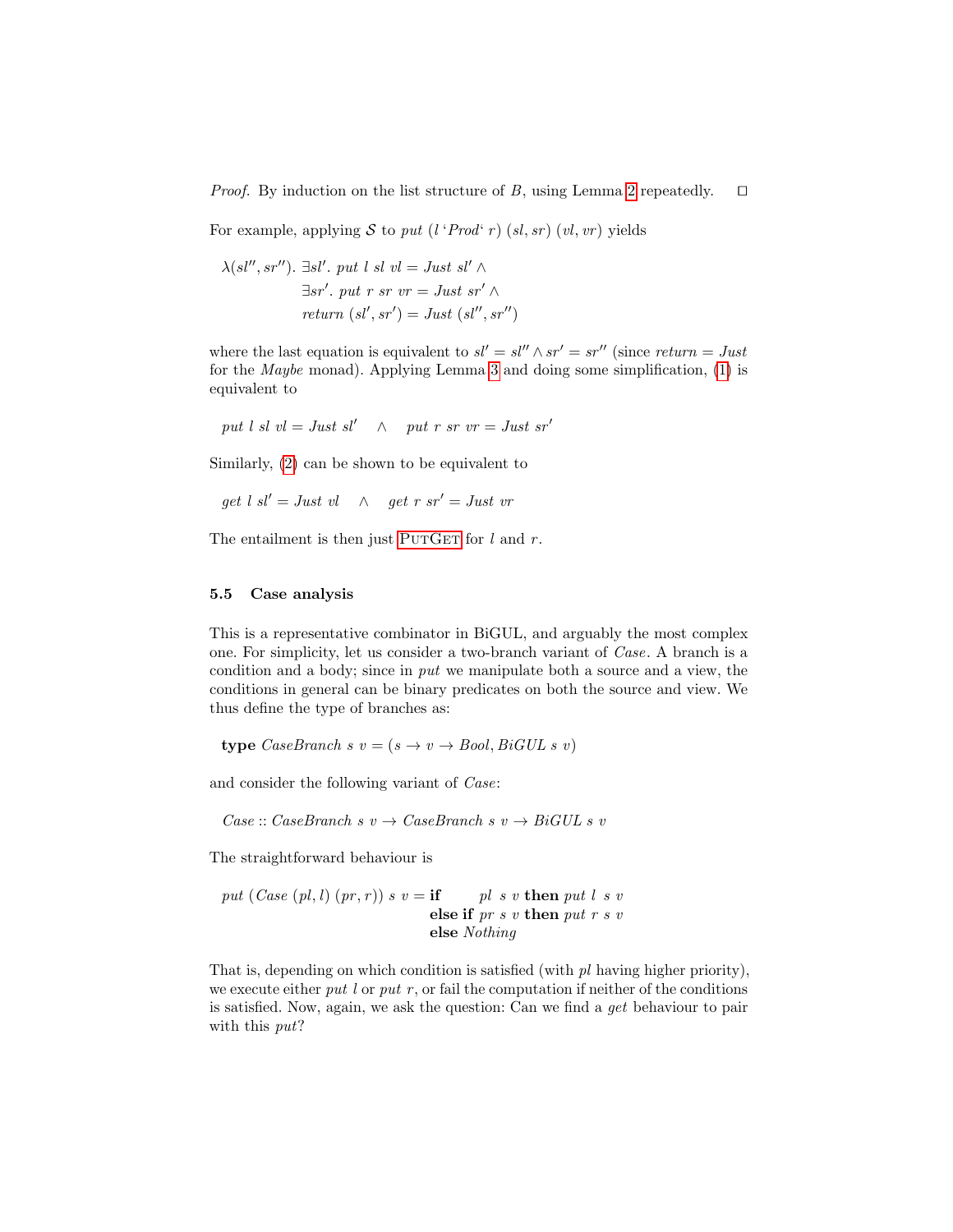Ruling out branch switching for [PutGet.](#page-14-0) An important working assumption here is that we want lens combinators to be compositional: When we looked at Prod, for example, we defined its put and get in terms of those of the smaller lenses, and derived the overall well-behavedness from that of the smaller lenses. For Case, this implies that, when establishing well-behavedness, we want a get following a put (or a put following a get) to use the same branch taken by the put (or the get), so we can make use of PUTGET (or GETPUT) of the branch. The current put behaviour of Case does not leave any clue in the updated source about which branch is used to produce it, though, so it is impossible for get to always choose the correct branch.

One solution, which does not require changing the syntax of Case, is to check that the ranges of the branches are disjoint. In general, for a lens, the range of a put can be shown to coincide with the domain of the corresponding get. So the get behaviour of Case can simply try to execute both branches on the input source, and there will be at most one branch that computes successfully. We can put (expensive) disjointness checks into put such that if put succeeds, the subsequent *get* will have at most one branch to choose:

```
put (Case (pl, l) (pr, r)) s v =if pl \ s \ v \text{ then do } s' \leftarrow put \ l \ s \ vmaybe (return s') (const Nothing) (get r s')
   else if pr s v then do s' \leftarrow put \; r \; s \; vmaybe (return s') (const Nothing) (get l s')
  else Nothing
```
The maybe function is from Haskell's prelude and has type  $b \to (a \to b) \to$ Maybe  $a \rightarrow b$ ; depending on whether the third, Maybe-typed, argument is Nothing or a Just-value, the result is either the first argument or the second argument applied to the value wrapped inside Just. In the first branch of the code above, if put l s v successfully produces an updated source  $s'$ , we will ensure that get r s' does not succeed: If get r s' is Nothing as we want, we will return s'; otherwise we emit Nothing.

If get favours the first branch, meaning that it declares success as soon as the first branch succeeds (without requiring that the second branch fails),

get (Case  $(pl, l)$   $(pr, r)$ )  $s = maybe$  (get r s) return (get l s)

then we can also omit the check in put's first branch:

```
put (Case (pl, l) (pr, r)) s v =if p \mid s \ v then put l s v
   else if pr s v then do s' \leftarrow put \; r \; s \; vmaybe (return s') (const Nothing) (get l s')
  else Nothing
```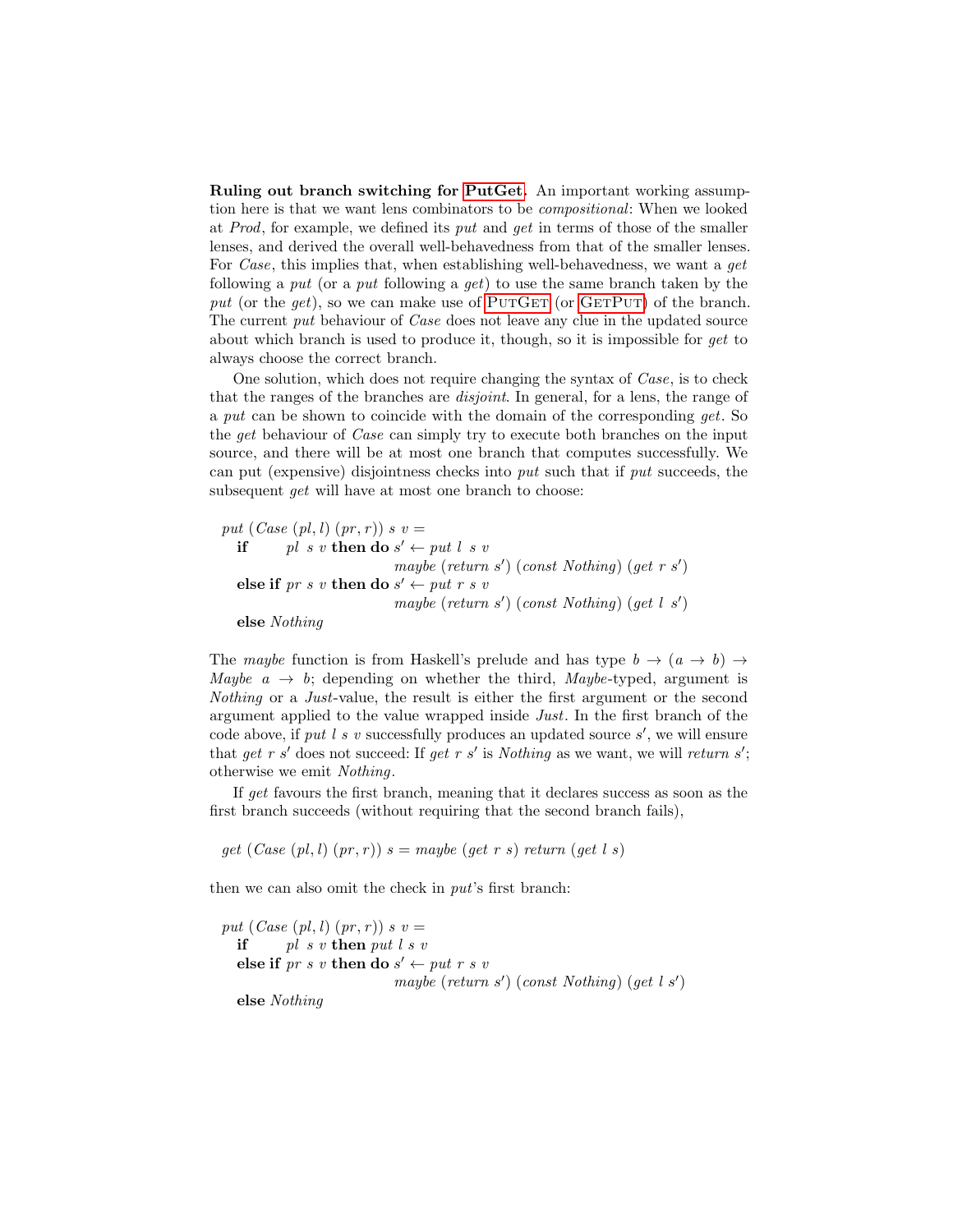Ruling out branch switching for [GetPut.](#page-14-1) The GETPUT direction, on the other hand, still does not avoid branch switching — the outcome of get does not say anything about which of  $pl$  and  $pr$  will be satisfied in the subsequent  $put$ . So we add some checks to get such that get's success will tell us which branch will be chosen by put:

get (Case (pl, l)  $(pr, r)$ )  $s = maybe$  (do  $v \leftarrow getBranch$  (pr, r) s if pl s v then Nothing else return v) return  $(getBranch (pl, l) s)$  $getBranch(p, b) s = do v \leftarrow get b s$ if  $p s v$  then return  $v$ else Nothing

The definition of put should also be revised to use  $getBranch$  for the disjointness check. This fixes  $GETPUT$ , but breaks  $PUTGET!$  Since put does not guarantee that the updated (not the original) source and the view satisfy the condition of the branch executed, even though get will be able to choose the correct branch, the subsequent, newly added check is not guaranteed to succeed. We thus also need to add similar checks to put:

put  $(Case (pl, l) (pr, r)) s v =$ if  $pl \ s \ v \text{ then do } s' \leftarrow put \ l \ s \ v$ if  $p$ l s' v then return s' else Nothing else if  $pr s v$  then do  $s' \leftarrow put \; r \; s \; v$ if pr  $s'$  v then maybe (return  $s'$ ) (const Nothing)  $(getBranch(pl, l) s')$ else Nothing

else Nothing

Now this pair of put and get can be verified to be well-behaved.

Improving the efficiency of get. The efficiency of the current get does not look very good, especially when, in general, more than two branches are allowed, and get has to try to execute each branch, possibly with a high cost, until it reaches a successful one; also, inefficient get affects the efficiency of put, since this calls get to check range disjointness. An idea is to ask the programmer to make a rough "prediction" of the range of each branch: We enrich *CaseBranch* with a third component, which is a source predicate:

type CaseBranch s  $v = (s \rightarrow v \rightarrow Bool, BiGUL \ s \ v, s \rightarrow Bool)$ 

This new predicate is supposed to be satisfied by the updated source; we again add checks to put to ensure this: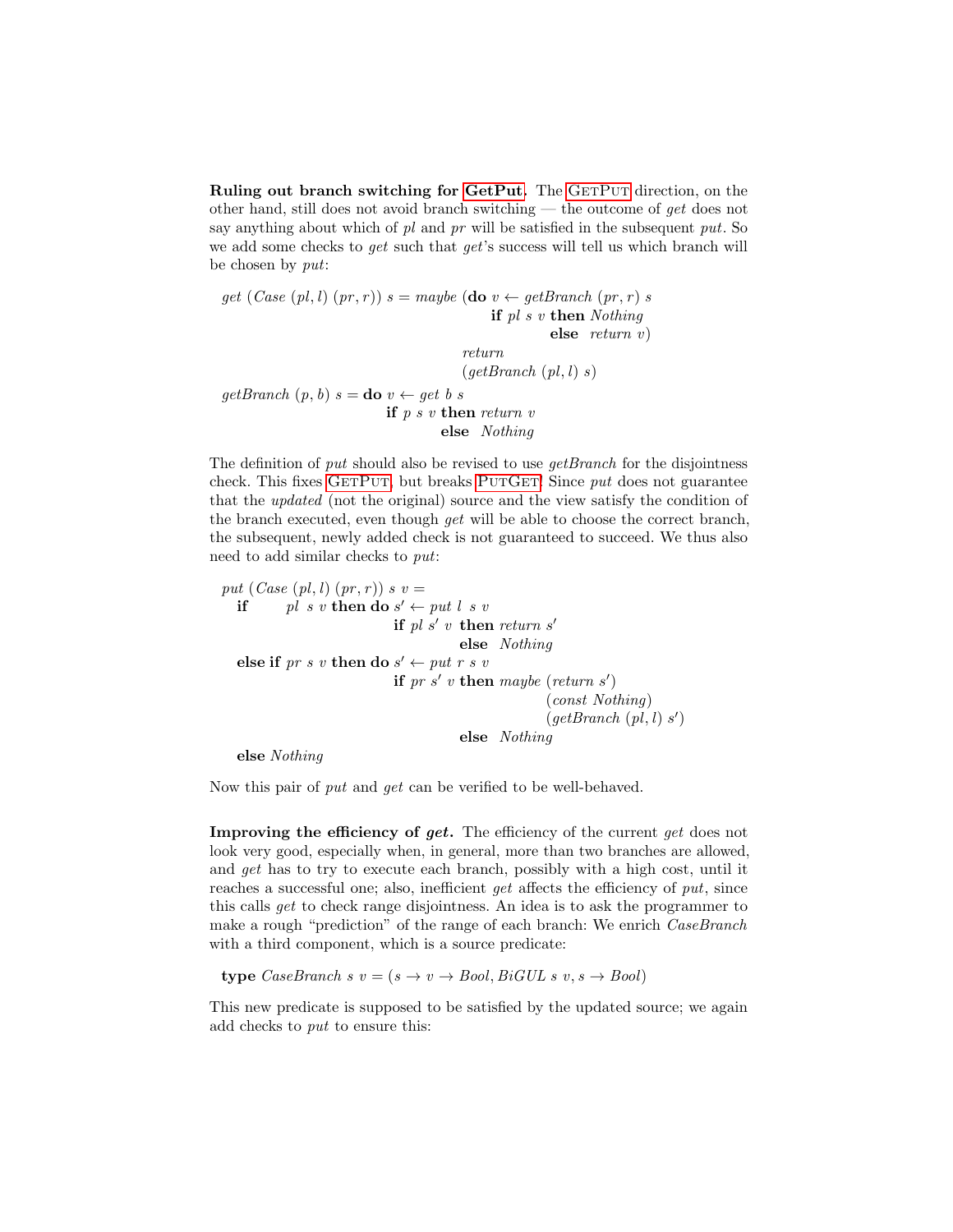put  $(Case (pl, l, ql) (pr, r, qr)) s v =$ if  $pl \ s \ v \text{ then do } s' \leftarrow put \ l \ s \ v$ if pl s'  $v \wedge q$ l s' then return s' else Nothing else if  $pr s v$  then do  $s' \leftarrow put \; r \; s \; v$ if pr  $s'$  v  $\wedge$  qr  $s'$ then maybe (return  $s'$ ) (const Nothing)  $(getBranch(pl, l, ql) s')$ else Nothing

else Nothing

Let us call  $pl$  and  $pr$  the main conditions, and  $ql$  and  $qr$  the exit conditions. The exit condition, in general, over-approximates the range of a branch. Wellbehavedness tells us that the range of put is exactly the domain of the corresponding get. Thus, in the get direction, every source in the domain of a branch satisfies the exit condition. Contrapositively, if a source does not satisfy the exit condition, then get for that branch will necessarily fail, and we do not need to try to execute the branch at all. This leads to the following revised definition of getBranch:

 $getBranch(pl, l, gl) s = \textbf{if } gl s \textbf{ then } \textbf{do } v \leftarrow get l s$ if  $p \, s \, v$  then return  $v$ else Nothing else Nothing

If we do not care about efficiency, we can simply use const True as exit conditions, and the behaviour will be exactly the same as the previous version. But if we supply disjoint exit conditions, then get will try at most one branch. Incidentally (but actually no less importantly), making exit conditions explicit also encourages the programmer to think about range disjointness, which is essential to guaranteeing the totality of Case.

Adaptation. We have seen that, to make *Case* total, one thing we need to ensure is that the main condition of a branch should be satisfied again after the update. In practice, the main condition is usually closely related to the consistency relation, and we will only be able to deal with sources and views that are already more or less consistent; this is a rather severe restriction. As we have seen in [Section 3.5,](#page-7-0) the solution is to introduce a different kind of branch called adaptive branches, which can deal with sources and views that are too inconsistent by adapting the source to establish enough consistency such that a normal branch becomes applicable. Again, for simplicity, we consider only a variant of *Case* which has just one adaptive branch at the end:

type  $\text{CaseAdaptive Branch } s \ v = (s \rightarrow v \rightarrow \text{Bool}, s \rightarrow v \rightarrow s)$  $Case::CaseBranch \, s \, v \rightarrow CaseBranch \, s \, v \rightarrow$  $CaseAdaptive Branch\ s\ v\rightarrow BiGUL\ s\ v$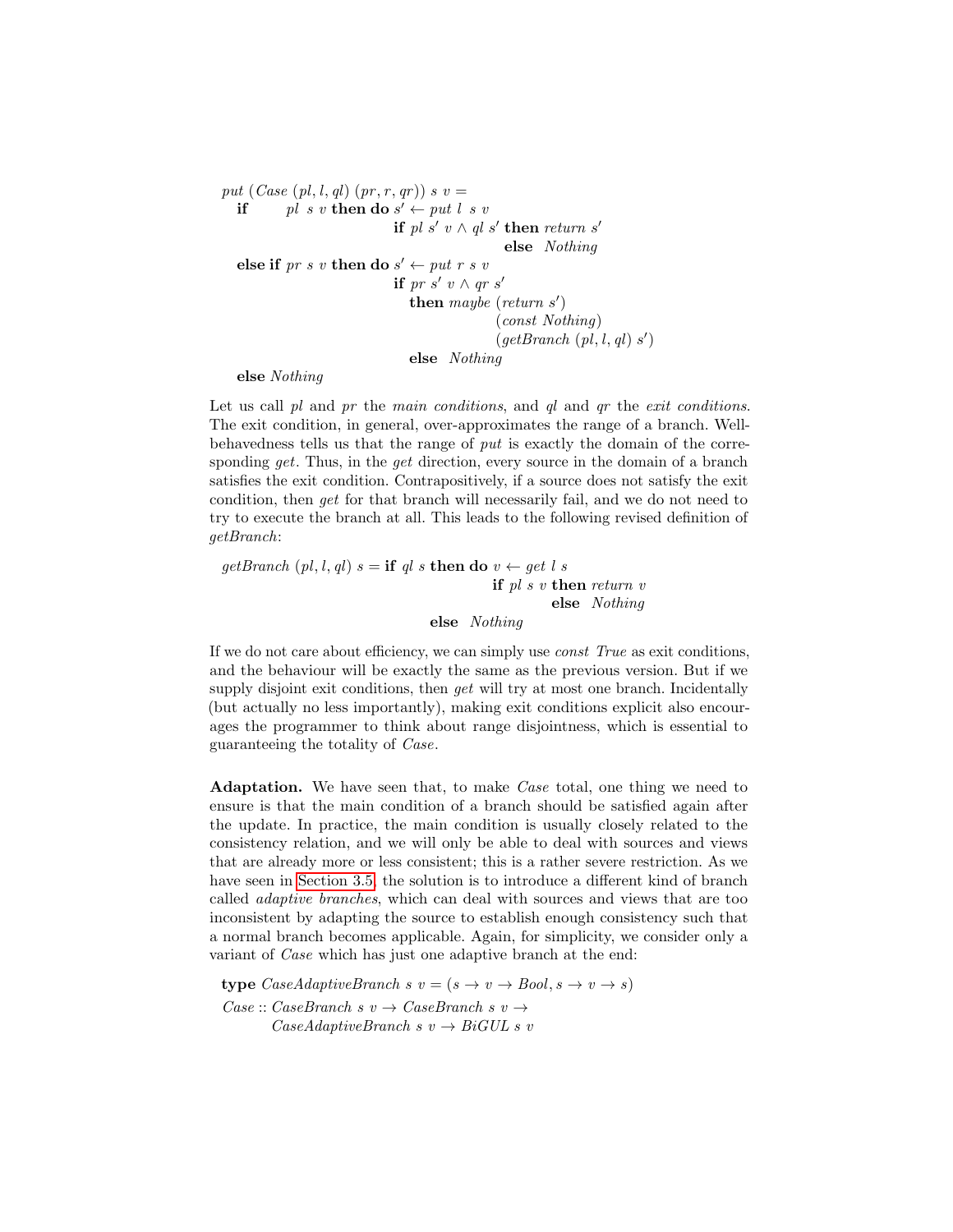The execution structure of *put* becomes slightly more complicated, as the whole thing has to be run again after adaptation; to ensure termination, we require that the second run does not match an adaptive branch again. This is realized in BiGUL in continuation-passing style:

put (Case bl br ba) s  $v =$ putWithAdaptation bl br ba s v  $(\lambda s a \rightarrow$ putWithAdaptation bl br ba sa v (const Nothing)) putWithAdaptation :: CaseBranch s  $v \to CaseBranch \ s \ v \to CaseAdaptive Branch \ s \ v \to$  $s \to v \to (s \to \text{Maybe } s) \to \text{Maybe } s$ putWithAdaptation  $(pl, l, gl)$   $(pr, r, qr)$   $(pa, f)$  s v cont = if  $pl \ s \ v \text{ then do } s' \leftarrow put \ l \ s \ v$ if pl s'  $v \wedge q$ l s' then return s' else Nothing else if  $pr s v$  then do  $s' \leftarrow put \; r \; s \; v$ if pr s' v  $\wedge$  qr s' then maybe (return  $s'$ ) (const Nothing)  $(getBranch(pl, l, ql) s')$ else Nothing else if pa s v then cont  $(f \, s \, v)$ else Nothing

Major work is now moved into a separate function  $putWithAdaptation$ , which takes an extra *cont* argument of type  $s \to \text{Maybe } s$ . This extra argument is a continuation that takes over after the body of an adaptive branch is executed, and is invoked with the adapted source. The requirement of not doing adaptation twice is met by setting *put WithAdaptation* itself as a continuation, and this inner put WithAdaptation takes the continuation that always fails.

What about  $get$ ? It turns out that  $get$  can simply ignore the adaptive branch! If you have doubt about this "choice", just invoke the fundamental theorem (Theorem [2\)](#page-14-2): The put behaviour is exactly what we want, and we can verify that the pair of put and get is well-behaved, so we are reassured that our "choice" is "correct", simply because there is no other choice of get.

To sum up, we have arrived at a simpler variant of Case which nevertheless has all the features of the multi-branch *Case* in BiGUL. We have inserted various dynamic checks into the put semantics, and the BiGUL programmer needs to be aware of these constraints to make execution of Case succeed: For each normal branch, (i) the main condition should be satisfied after the update, (ii) the main conditions of the branches before this one should not be satisfied after the update, and (iii) the exit condition should be satisfied by the updated source. Also the ranges of all the normal branches should be disjoint; the programmer is encouraged to write disjoint exit conditions, which imply disjointness of the ranges, and improve the efficiency of get. Finally, for each adaptive branch, the adapted source and the view should match the main condition of a normal branch.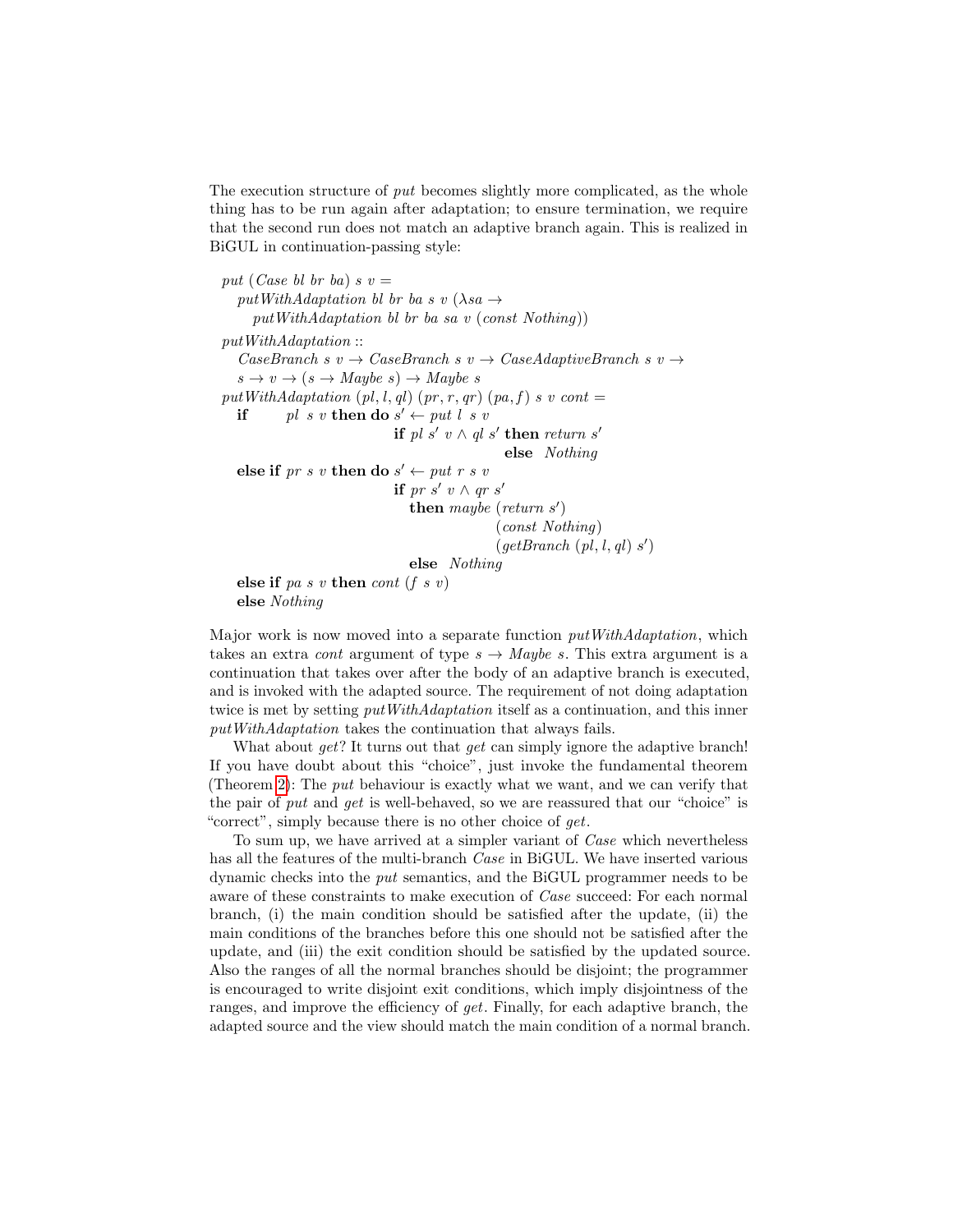#### <span id="page-23-0"></span>5.6 Rearrangement

Source and view rearrangements are also among the more complex constructs of BiGUL. Their complexity lies in the strongly and generically typed treatment of pattern matching, though, rather than their bidirectional behavior. (We are referring to "pattern matching" in functional programming, where a pattern matching checks whether a value has a specific shape and decomposes it into components. For example, matching a list with a pattern  $x:y:x$  checks whether the list has two or more elements, and then binds  $x$  to the first element,  $y$  to the second one, and xs to the rest of the list.) The two kinds of rearrangement are similar, and we will discuss view rearrangement only. We will start by formalizing pattern matching as a bidirectional operation — in fact an isomorphism. Based on pattern matching, evaluation and inverse evaluation of rearranging  $\lambda$ -expressions can be defined, again forming an isomorphism. The semantics of a view rearrangement is then the composition of this latter isomorphism with the lens obtained by interpreting the inner BiGUL program.

Strongly typed pattern matching, bidirectionally. Pattern matching is inherently a bidirectional operation: In one direction, we break something into a collection of its components at the variable positions of a pattern. This collection can be considered as indexed by the variable positions, and acting like an environment for expression evaluation. Indeed, conversely, if we have a pattern and a corresponding environment, we can treat the pattern as an expression and evaluate it in the environment. These two directions are inverse to each other, i.e., they form a (partial) isomorphism. For the language designer, it may be slightly tedious to establish such isomorphisms, but for the programmer, pattern matching and evaluation are arguably the most natural way to decompose and rearrange things. Previous bidirectional languages usually provide theoretically simpler combinators for decomposition and rearrangement, but they are hard to use in practice. BiGUL's native support of pattern matching, on the other hand, turns out to be one important contributing factor in its usability.

BiGUL's patterns are strongly typed: The programmer has to declare a target type for a pattern, and the pattern is guaranteed, through typechecking, to make sense for that target type. This can be achieved by defining the datatype of patterns as a generalised algebraic datatype:

#### data Pat a where

| $PVar :: Eq \ a \Rightarrow$                             | Pat a                |
|----------------------------------------------------------|----------------------|
| $PConst :: Eq \ a \Rightarrow a \rightarrow$             | Pat a                |
| <i>PProd</i> :: Pat $a \rightarrow Pat b \rightarrow$    | Pat $(a, b)$         |
| $PLeft :: Pat\ a \rightarrow$                            | $Pat (Either\ a\ b)$ |
| $PRight :: Pat b \rightarrow$                            | $Pat (Either\ a\ b)$ |
| $PIn :: InOut a \Rightarrow Pat (F a) \rightarrow Pat a$ |                      |

A pattern can be a (nameless) variable, a constant, a product, a Left or Right injection (for the Either type), or a generic constructor, and its target type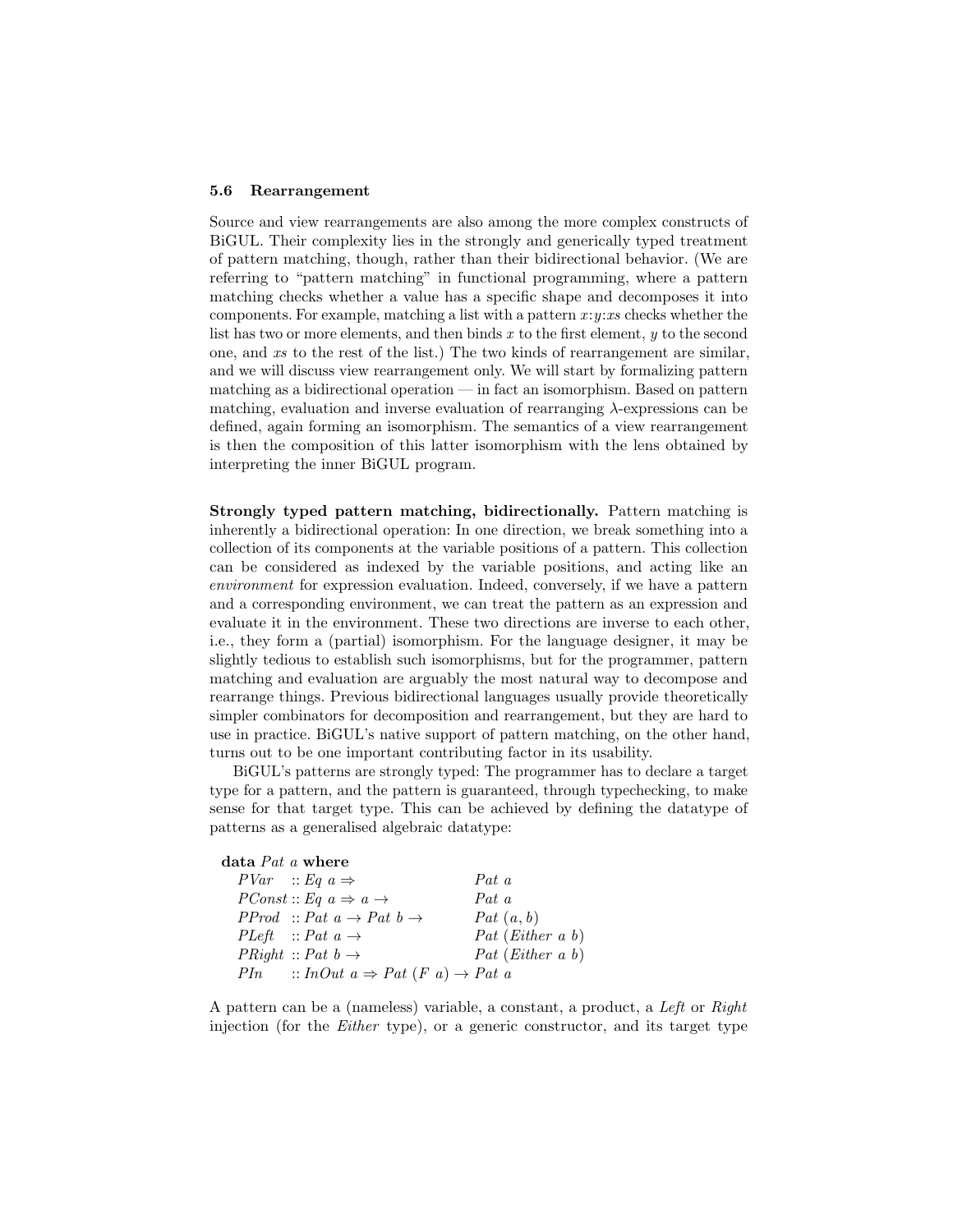is given as the index in its type. For example, the pattern  $PLeft$  ( $PConst$ )) has type Pat (Either () b), and can only be used to match those values of type Either () b (and matching succeeds only for the value Left ()). The InOut typeclass contains the types that are isomorphic to (and therefore interconvertible with) a sum-of-products representation. The isomorphism is witnessed by

 $\text{inn} :: \text{InOut } a \Rightarrow F \ a \rightarrow a \qquad \text{and} \qquad \text{out} :: \text{InOut } a \Rightarrow a \rightarrow F \ a$ 

which will be used to define pattern matching and evaluation. For example, [a] is an instance of  $InOut$ , and  $F[a]$ , an isomorphic sum-of-products representation of [a], is *Either* ()  $(a, [a])$ . The two functions witnessing the isomorphism for lists are defined by

 $\text{inn} \left( \text{Left} \quad () \right) \quad = \left[ \right]$ inn  $(Right(x, xs)) = x : xs$  $out \lbrack \rbrack \qquad = Left \lbrack \rbrack$  $out(x : xs) = Right(x, xs)$ 

How do we define pattern matching? As we mentioned above, the result of matching a value against a pattern is an environment indexed by the variable positions of the pattern. For example, matching a list against the cons pattern

<span id="page-24-0"></span> $PIn (PRight (PProd PVar PVar))$  (3)

should produce an environment containing its head and tail. Here we want a safe (but not necessarily efficient) representation of the environment type, in the sense that the indices into the environment should be exactly the variable positions of the pattern, and we want that to be enforced statically by typechecking. In other words, this environment type depends on the pattern, and a way to compute this type is to encode it as a second index of the Pat datatype:

```
data Pat a env where
  PVar :: Eq a \Rightarrow Pat a (Var a)
  PConst :: Eq \, a \Rightarrow a \rightarrow Pat \, a \, (PProd :: Pat a a' \rightarrow Pat \, b \, b' \, b'' \rightarrow Pat \, (a, b) \, (a', b')PLeft :: Pat a a' \rightarrow Pat (Either a b) a'PRight :: Pat \; b \; b' \rightarrowPat (Either a b) b'PIn :: InOut a \Rightarrow Pat(F a) b \rightarrow Pat a b
```
Notice that an environment type is just a product of  $Var$  types — for example, the environment type computed for the cons pattern [\(3\)](#page-24-0) is

<span id="page-24-1"></span> $(Var \, a, Var \, [a])$  (4)

We will discuss *Var* later, which is simply defined by

newtype  $Var a = Var a$ 

Now we can define the (strongly typed) pattern matching operation: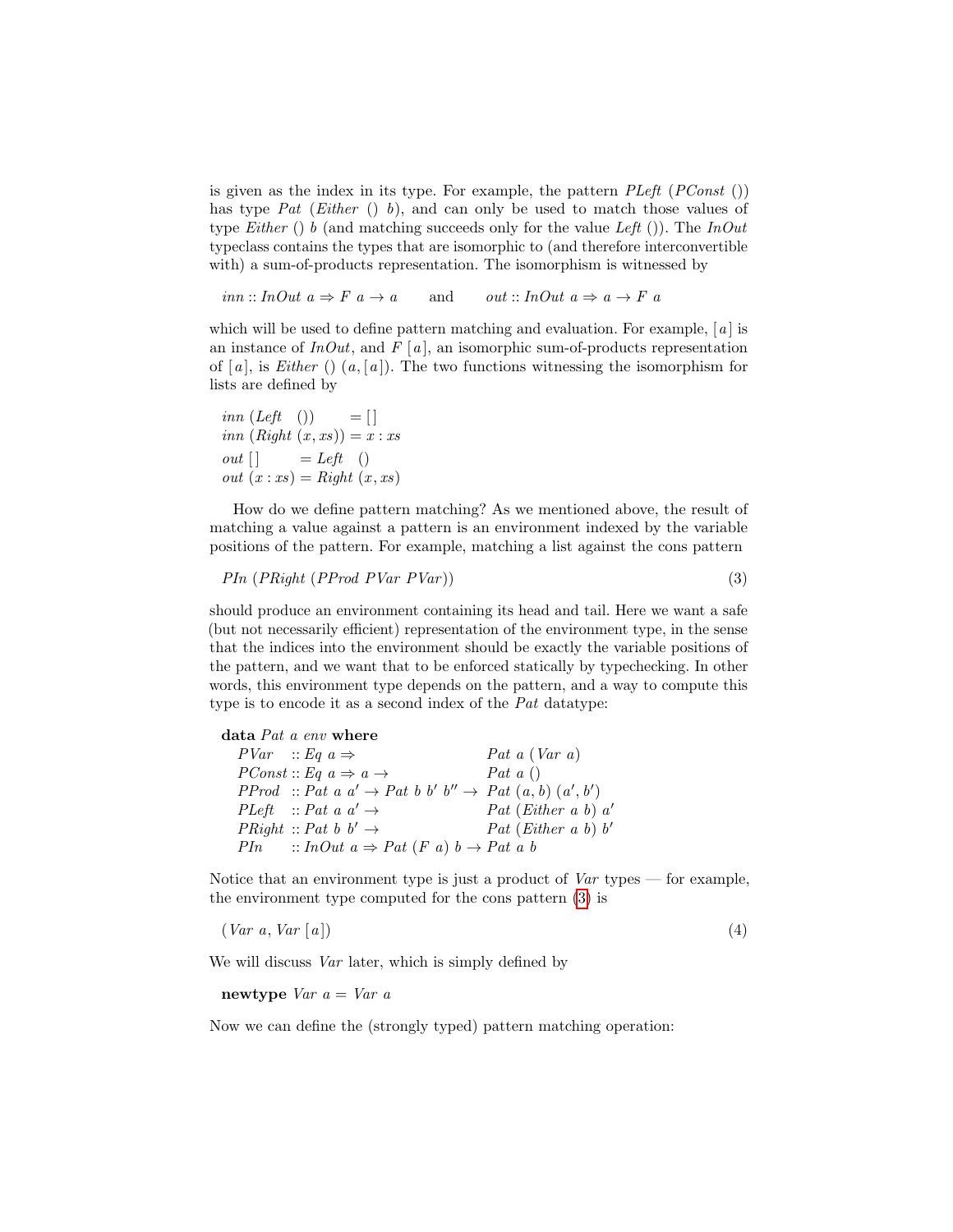$deconstruct :: Pat\ a\ env \rightarrow a \rightarrow Maybe\ env$ deconstruct  $PVar$   $x = return (Var x)$ deconstruct (PConst c) x = if c == x then return () else Nothing deconstruct  $(l'PProd' r) (x, y) = liftM2 (,) (deconstruct l x)$  $(deconstruct r y)$ deconstruct (PLeft p) (Left x) = deconstruct p x  $deconstruct (PLeft \_)$  = Nothing deconstruct (PRight p) (Right x) = deconstruct p x  $deconstruct (PRight \_)$  = Nothing deconstruct  $(Pln p)$   $x = deconstruct p (out x)$ 

and its inverse (which is total):

| $construct :: Pat\ a\ env \rightarrow env \rightarrow a$ |     |                                                                                                                         |
|----------------------------------------------------------|-----|-------------------------------------------------------------------------------------------------------------------------|
| construct $PVar$ $(Var x) = x$                           |     |                                                                                                                         |
| $construct (PConst c)$ $-$                               |     | $= c$                                                                                                                   |
|                                                          |     | construct $(l \nvert PProd \nvert r)$ $(envl, envr) = (construct \nvert l \nvert envl, construct \nvert r \nvert envr)$ |
| construct (PLeft p)                                      | env | $= Left$ (construct p env)                                                                                              |
| construct (PRight p)                                     | env | $=$ Right (construct p env)                                                                                             |
| construct (PIn p)                                        | env | $=$ inn (construct p env)                                                                                               |

Precisely speaking, we have

deconstruct p  $x = Just e \Leftrightarrow construct p e = x$ 

for all  $p::Pat \ a \ env, x:: a$ , and  $e::env$ , establishing a (half-) partial isomorphism between env and a.

λ-expressions for rearrangement and their evaluation. Now consider view rearrangement, which evaluates a "simple" pattern-matching λ-expression on the view and continues execution with the transformed view. The body of the λ-expression refers to the variables appearing in the pattern. How do we represent such references? We have seen that an environment type is a product, i.e., a binary tree; to refer to a component in an environment, we can use a path that goes from the root to a sub-tree. In BiGUL, these paths are called directions:

data Direction env a where  $DVar$  ::  $Direction (Var a) a$ 

 $DLeft$  :: Direction a  $t \rightarrow Direction (a, b)$  t DRight :: Direction  $b \trightarrow$  Direction  $(a, b) t$ 

The type of a direction is indexed by the environment type it points into and the component type it points to. Note that the type of DVar is specified to work with only environment types marked with  $Var$ ; this is for ensuring that a direction goes all the way down to an actual component at a variable position of the pattern, rather than stopping half-way and pointing to a sub-tree which include more than one component. For example, for the environment type [\(4\)](#page-24-1) for the cons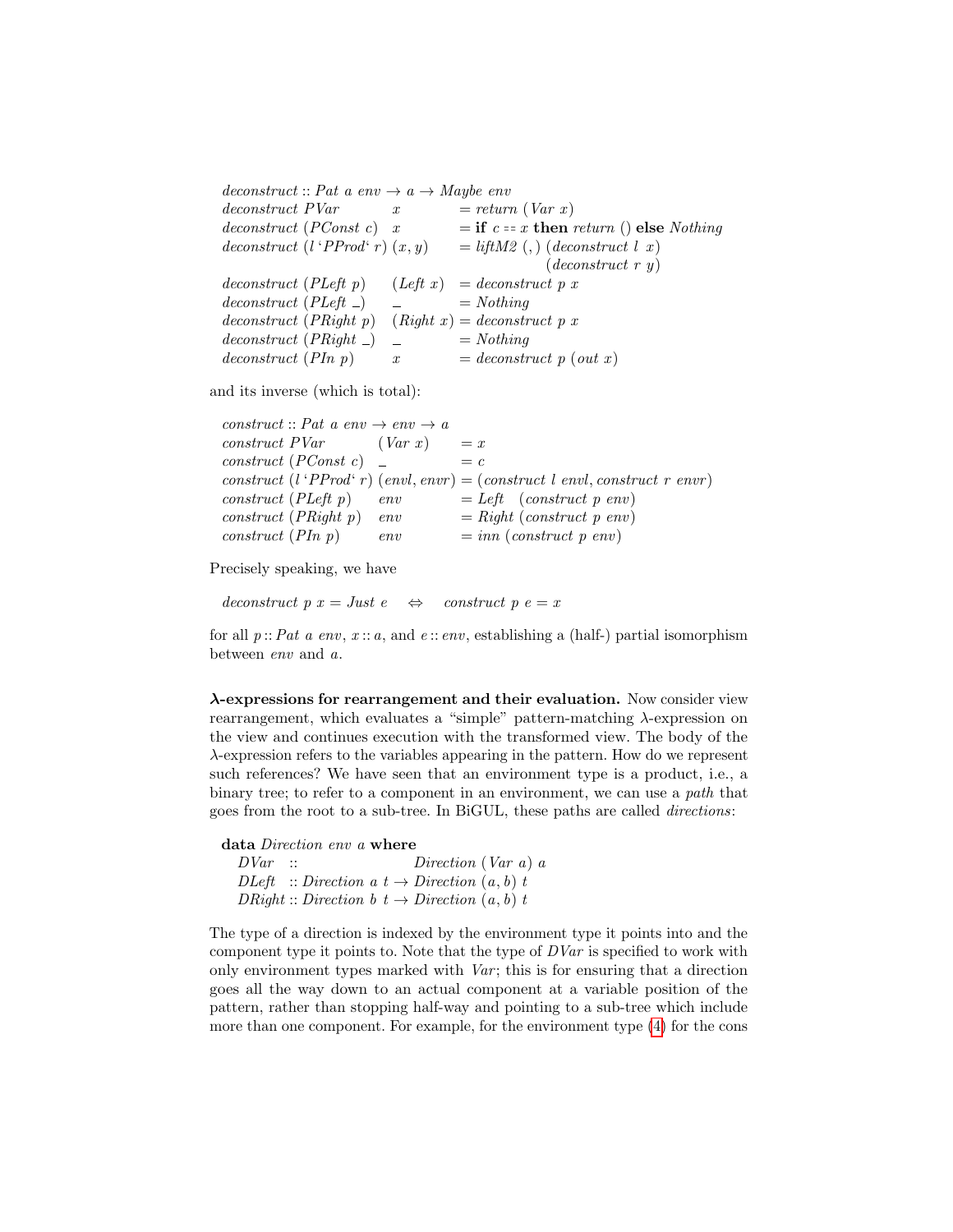pattern, only two directions are valid, namely *DLeft DVar* and *DRight DVar*, whereas *DVar* alone would point to the entire environment instead of one of the variable positions, and is ruled out by typechecking (in the sense that it is impossible for DVar to have type Direction (Var a, Var [a]) b for any b). It is easy to extract a component from an environment following a direction:

retrieve :: Direction env  $a \rightarrow env \rightarrow a$ retrieve  $DVar$   $(Var x) = x$ retrieve (DLeft d)  $(x, )$  = retrieve d x retrieve (DRight d)  $($ , y) = retrieve d y

Now we can define expressions, which are similar to patterns but include directions rather than variables, to represent the body of rearranging  $\lambda$ -expressions:

#### data Expr env a where

 $EDir$  :: Direction env  $a \rightarrow Expr$  env a  $EConst::(Eq a) \Rightarrow a \rightarrow \qquad \qquad Expr \text{ } env a$ EProd :: Expr env  $a \to E$ xpr env  $b \to E$ xpr env  $(a, b)$  $ELeft$  :: Expr env  $a \rightarrow$  Expr env (Either a b)  $ERight :: Expr env b \rightarrow \qquad \qquad \text{Expr env (Either a b)}$  $EIn$  ::  $(InOut a) \Rightarrow Expr \text{ env } (F a) \rightarrow Expr \text{ env } a$ 

For example, the rearranging  $\lambda$ -expression

<span id="page-26-0"></span> $\lambda(x:xs) \to (x, xs)$  (5)

is represented by the cons pattern [\(3\)](#page-24-0) and the pair expression

<span id="page-26-1"></span> $EProd (EDir (DLeft DVar)) (EDir (DRight DVar))$  (6)

Evaluating an expression under an environment is similar to inverse pattern matching:

 $eval :: Expr env a \rightarrow env \rightarrow a$  $eval (EDir d)$  env = retrieve d env eval  $(EConst\ c)\ \ env = c$ eval (l'EProd' r) en $v = (eval \; l \; env, eval \; r \; env)$  $eval (ELeft e)$   $env = Left (eval e env)$ eval (ERight e) env = Right (eval e env)  $eval(EIn e)$  env = inn (eval e env)

The type of  $RearrV$  is then:

 $RearrV :: Pat\ v\ env \rightarrow Expr\ env\ v' \rightarrow BiGUL\ s\ v' \rightarrow BiGUL\ s\ v$ 

Note that in the type of  $Reary$ , the types of the pattern and expression share the same environment type index, ensuring that the directions in the expression can only refer to the variable positions in the pattern. And the put behaviour of  $RearrV$  is simply:

put (RearrV p e b) s v = do env  $\leftarrow$  deconstruct p v put b s (eval e env)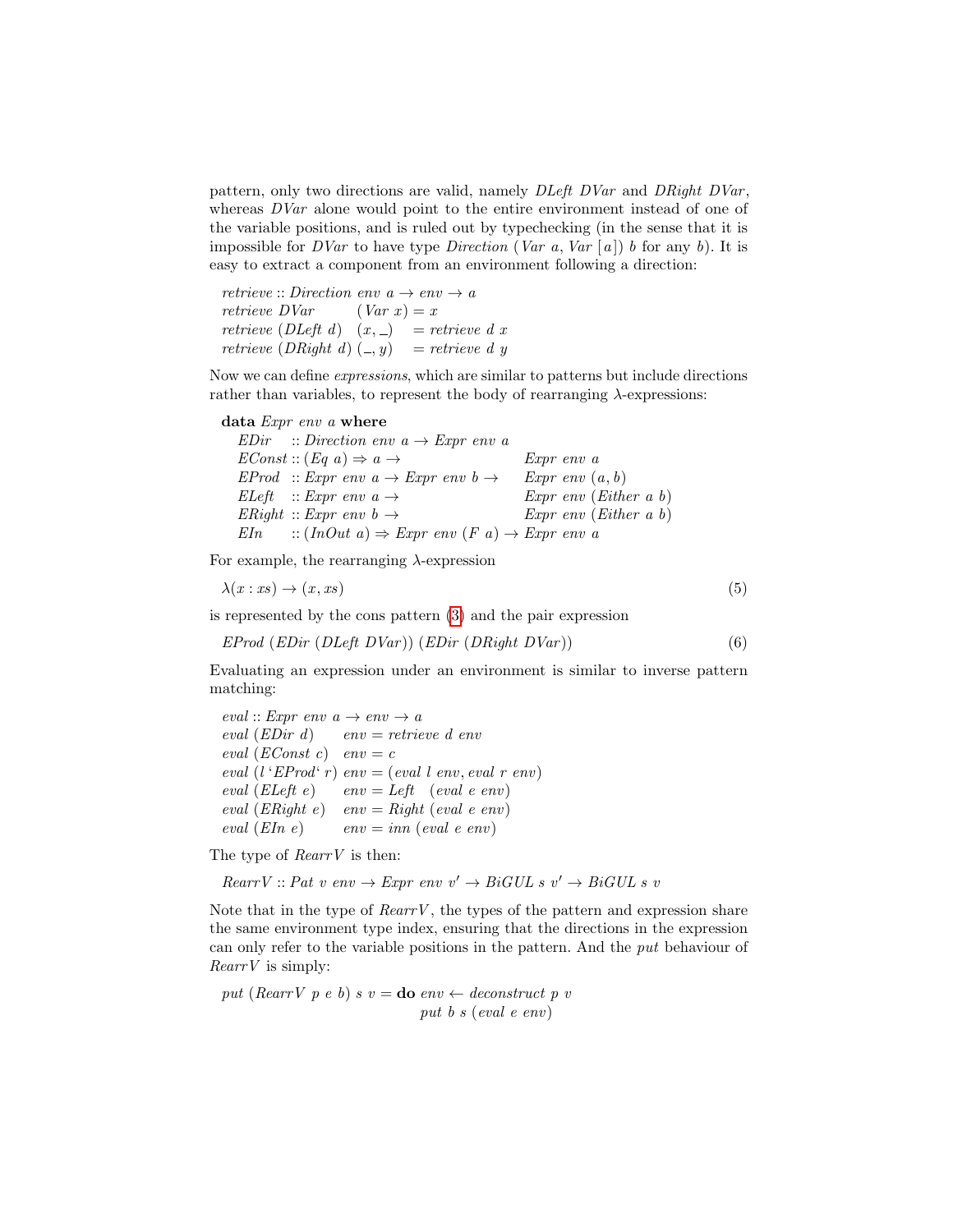Inverse evaluation of rearranging  $\lambda$ -expressions. For the *get* direction, after executing the inner BiGUL program to obtain an intermediate view, we should reverse the roles of the pattern and body in the rearranging  $\lambda$ -expression  $\lambda p \to e$ , using e as a (possibly non-linear) pattern to match the intermediate view, and computing the final view by evaluating  $p$ . For example, the put direction of view rearrangement with the  $\lambda$ -expression [\(5\)](#page-26-0) turns a view list into a pair, on which the inner program operates; in the *get* direction, the inner program will extract from the source an intermediate view pair, which should be converted back to a list by the inverse  $\lambda$ -expression  $\lambda(x, xs) \to (x : xs)$ . In more detail, given an intermediate view pair  $(x, xs)$ , we match it with the pair expression  $(6)$ , and see that x is associated with the direction DLeft DVar and xs with DRight DVar. From such associations we can reconstruct an environment of type  $(4)$  with x and xs in the right places, and then we can evaluate the cons pattern [\(3\)](#page-24-0) in this reconstructed environment, arriving at the final view  $x : xs$ .

In general, the intermediate view will be decomposed according to the body expression, and eventually each of its components will be paired with a direction indicating which variable position the component should go into in the reconstructed environment. To do the reconstruction, we can prepare a "container" which is similar to an environment except that the variable positions are initially empty. For each pair of a component and a direction, we try to put that component into the place in the container pointed to by the direction; if two components are put into the same position (indicating that the  $\lambda$ -expression uses a variable more than once), then they must be equal. In the end, we check that all places in the container are filled, and then use it as an environment to evaluate the pattern. Again, to compute the type of containers from a pattern, we add a third index to Pat:

#### data Pat a env con where

 $PVar$  :: Eq  $a \Rightarrow Pat \ a \ (Var \ a) \ (Maybe \ a)$  $PConst :: Eq \, a \Rightarrow a \rightarrow Pat \, a \, () \, ()$ PProd :: Pat a a' a''  $\rightarrow$  Pat b b' b''  $\rightarrow$  Pat  $(a, b)$   $(a', b')$   $(a'', b'')$  $PLeft$  :: Pat a a' a''  $\rightarrow$  $\mu'' \rightarrow$  Pat (Either a b) a' a''  $PRight :: Pat b b' b$  $\mu'' \rightarrow$  Pat (Either a b) b' b'' PIn :: InOut  $a \Rightarrow Pat(F a) b c \rightarrow Pat a b c$ 

<span id="page-27-0"></span>A container type is just like an environment type except that the variable positions give rise to *Maybe* instead of  $Var$ . For the cons example, the computed container type is

$$
(Maybe\ a, Maybe\ [a])\tag{7}
$$

The first step — matching a value with an expression — can then be implemented as:

```
uneval :: Pat a env con \rightarrow Expr env b \rightarrow b \rightarrow con \rightarrow Maybe con
uneval p (EDir\ d) x con = unevalD p d x con
uneval p (EConst c) x con = if c == x then return con
```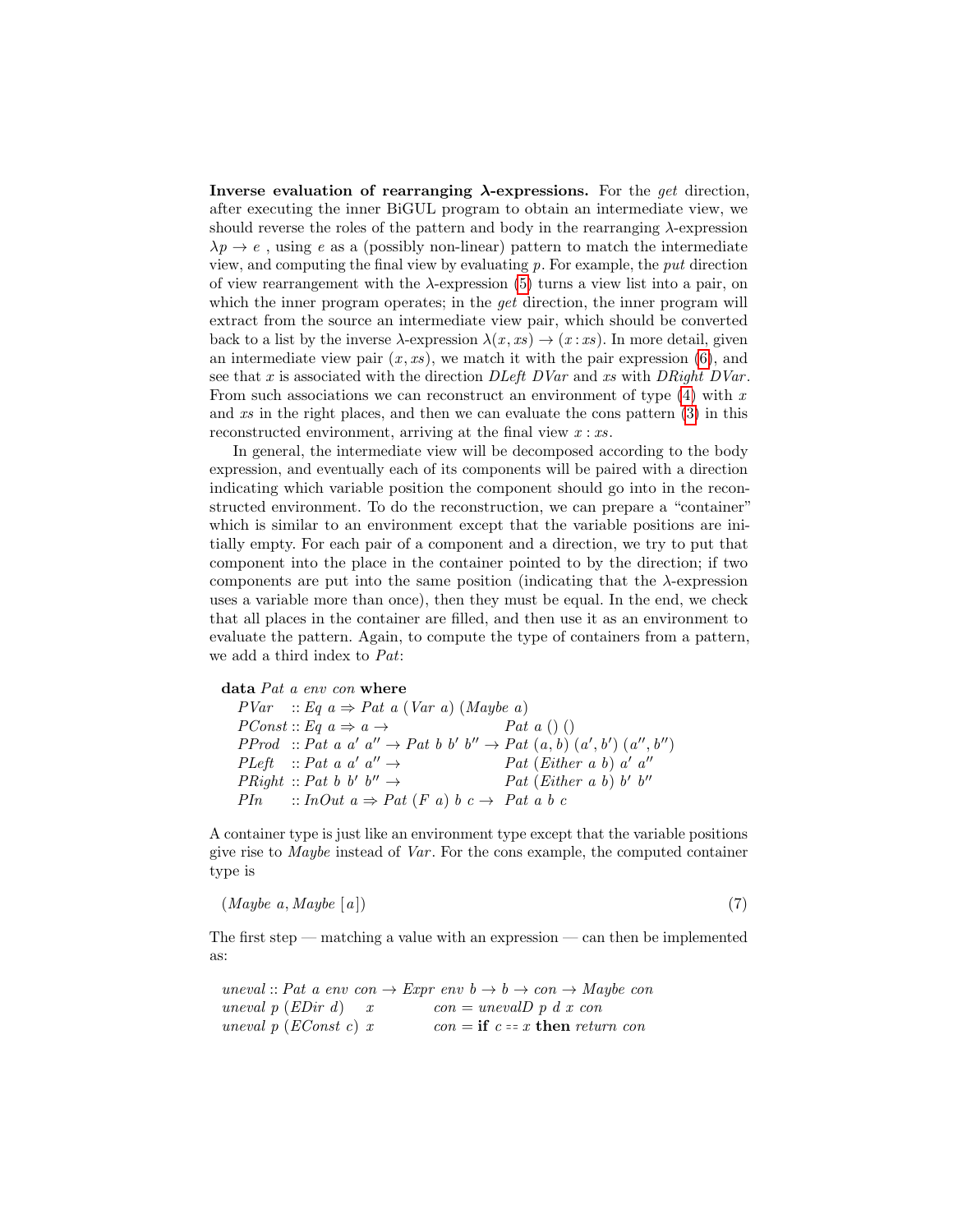else Nothing uneval p (EProd l r)  $(x, y)$  con = uneval p l x con  $\gg$  uneval p r y uneval  $p$  (ELeft e) (Left x) con = uneval  $p$  e x con uneval p (ELeft  $\Box$ ) x con = Nothing uneval p (ERight e) (Right x) con = uneval p e x con uneval p ( $ERight \_$ ) x  $con = Nothing$ uneval  $p(EIn e)$  x con = uneval  $p e(out x)$  con unevalD :: Pat a env con  $\rightarrow$  Direction env  $b \rightarrow b \rightarrow con \rightarrow$  Maybe con unevalD PVar  $DVar$   $\qquad x \,(Just \, y) = \mathbf{if} \, x = y$ then return  $(Just\ x)$ else Nothing unevalD PVar  $DVar$  x Nothing = return (Just x) unevalD  $(PConst\ c)$   $\qquad \qquad x\ con$   $= return\ con$ unevalD  $(l$  'PProd' r)  $(DLeft d) x (conl, conv) = liftM (coml)$  $(unevalD \, l \, d \, x \; conl)$ unevalD  $(l$  'PProd' r)  $(DRight d)$  x  $(conl, conr) = liftM (conl, )$  $(unevalD \rightharpoonup d \rightharpoondown a \rightharpoondown d$ unevalD (PLeft p) d  $x$  con = unevalD p d x con unevalD (PRight p) d  $x$  con = unevalD p d x con unevalD (PIn p) d  $x$  con = unevalD p d x con

This function uneval initially takes an empty container, which is generated by:

 $emptyContainer :: Pat \ v \ env \ con \rightarrow con$  $emptyContainer$   $PVar$  = Nothing  $emptyContainer (PConst c) = ()$  $emptyContainer (l'PProd' r) = (emptyContainer l, emptyContainer r)$  $emptyContainer (PLeft p) = emptyContainer p$  $emptyContainer (PRight p) = emptyContainer p$  $emptyContainer (PIn p) = emptyContainer p$ 

And then we can try to convert a container to an environment, checking whether the container is full in the process:

| $fromContainerV :: Pat \ v \ env \ con \rightarrow con \rightarrow Maybe \ env$ |             |                              |
|---------------------------------------------------------------------------------|-------------|------------------------------|
| $from Container V$ $PVar$                                                       | Nothing     | $= \text{Nothing}$           |
| $from Container V$ $PVar$                                                       | $(Just\ v)$ | $= return (Var v)$           |
| from Container V (PConst c)                                                     | con         | $= return ()$                |
| from Container V (l'PProd'r) $(\text{conl}, \text{conr}) = \text{liftM2}$ (,)   |             |                              |
|                                                                                 |             | $(fromContainerV$ l conl)    |
|                                                                                 |             | $(fromContainerV$ r conr)    |
| from ContainerV (PLeft p)                                                       | con         | $= from Container V$ pat con |
| from ContainerV (PRight p)                                                      | con         | $= from Container V$ pat con |
| $from ContainerV$ (PIn p)                                                       | con         | $= from Container V$ pat con |
|                                                                                 |             |                              |

We can let out a sigh of relief once we successfully get hold of an environment, since the last step — inverse pattern matching — is total. To sum up: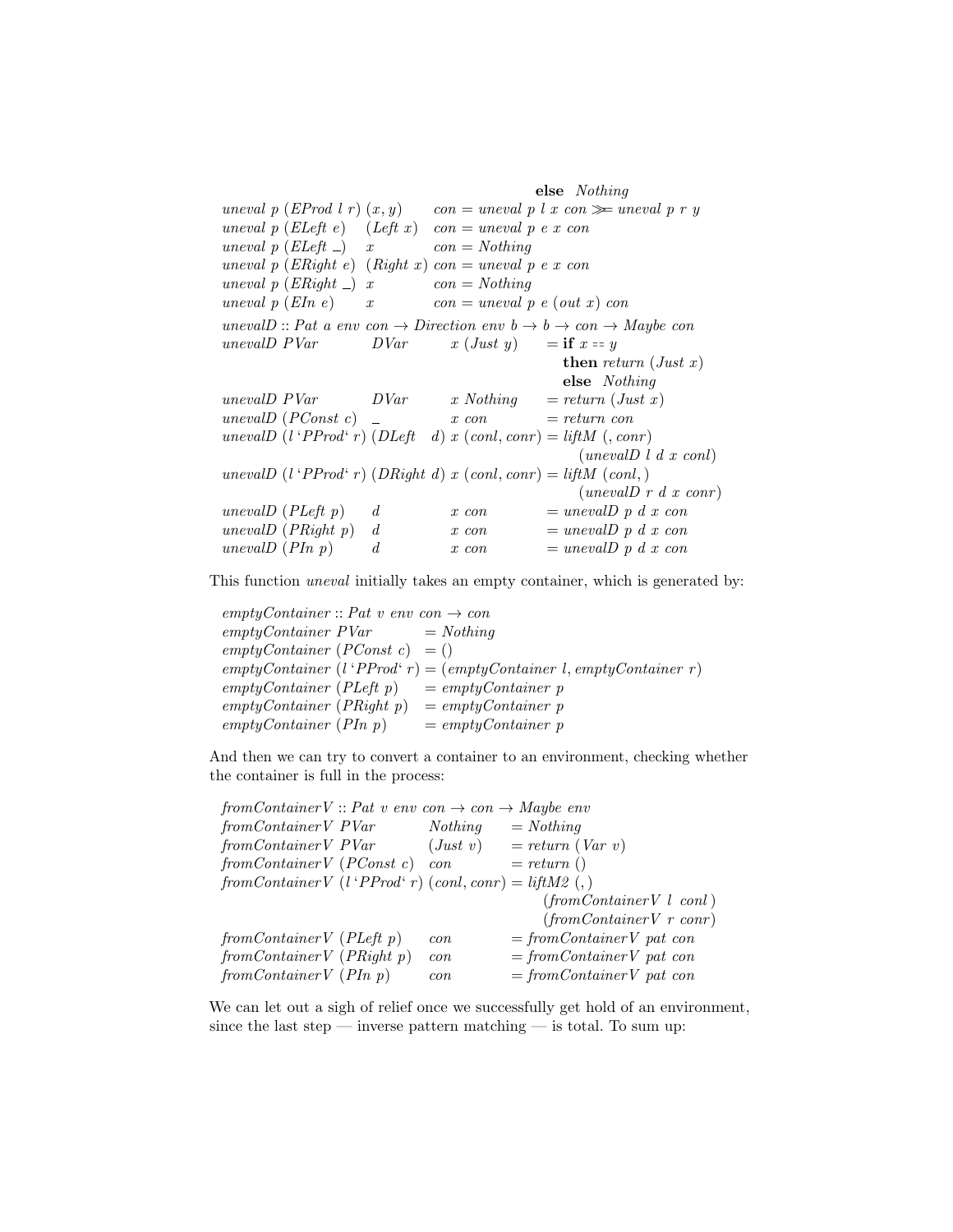$get (RearrV p e b) s =$ **do**  $v' \leftarrow get b s$  $con \leftarrow$  uneval p e v' (emptyContainer p)  $env \leftarrow fromContainer V$  p con

return (construct p env)

To be concrete, let us go through the steps of inverse rearranging in the cons example. Starting with an intermediate view  $(x, xs)$  and an empty container (*Nothing*, *Nothing*) of type [\(7\)](#page-27-0), uneval will invoke unevalD twice, the first time updating the container to  $(Just\ x, Nothing)$  and the second time to  $(Just\ x,$ *Just xs*). The resulting container is full, and thus  $fromContainerV$  will successfully turn it into an environment (*Var x, Var xs*) of type  $(4)$ , in which we evaluate the cons pattern  $(3)$  and obtain  $x : xs$ .

Conceptually, this is just reversing pattern matching and expression evaluation. To actually prove the well-behavedness, though, we need to reason about stateful computation (which is what uneval essentially is), which involves coming up with suitable invariants and proving that they are maintained throughout the computation.

It is interesting to mention that there would be a catch if we designed this combinator from the get direction: It is tempting to think that, since a rearranging  $\lambda$ -expression gives rise to a partial isomorphism, which can be lifted to a lens, we can simply compose the lens lifted from the isomorphism with the inner lens to give a lens semantics to  $RearrV$ . This would result in a redundant computation of an intermediate source which is immediately discarded, and now the success of the whole computation would unnecessarily depend on that of the intermediate source. To eliminate the redundant computation, we would need to use a special composition which composes a lens directly with an isomorphism on the right. Such a need would be hard to notice since the get behaviour of the two compositions are the same; that is, we really have to think in terms of put to see that the special composition is needed.

# 5.7 Summary

In one (long) section, we have examined the internals of BiGUL. After seeing the definition of (well-behaved) lenses that takes partiality explicitly into account, we have gone through the development of most of BiGUL's constructs and justified their well-behavedness — in the case of  $Prod$ , we have even seen a more formal and detailed well-behavedness proof. The Case construct is the most interesting one in terms of its design for achieving bidirectionality, while the rearrangement operations showcase more advanced datatype-generic programming techniques in Haskell for guaranteeing type safety. We will now shift our focus back to BiGUL programming, this time looking at some larger examples.

# <span id="page-29-0"></span>6 Position-, key-, and delta-based list alignment

In the next three sections, we will talk about some applications in BiGUL, starting with the list alignment problem. List alignment is one of the tasks that frequently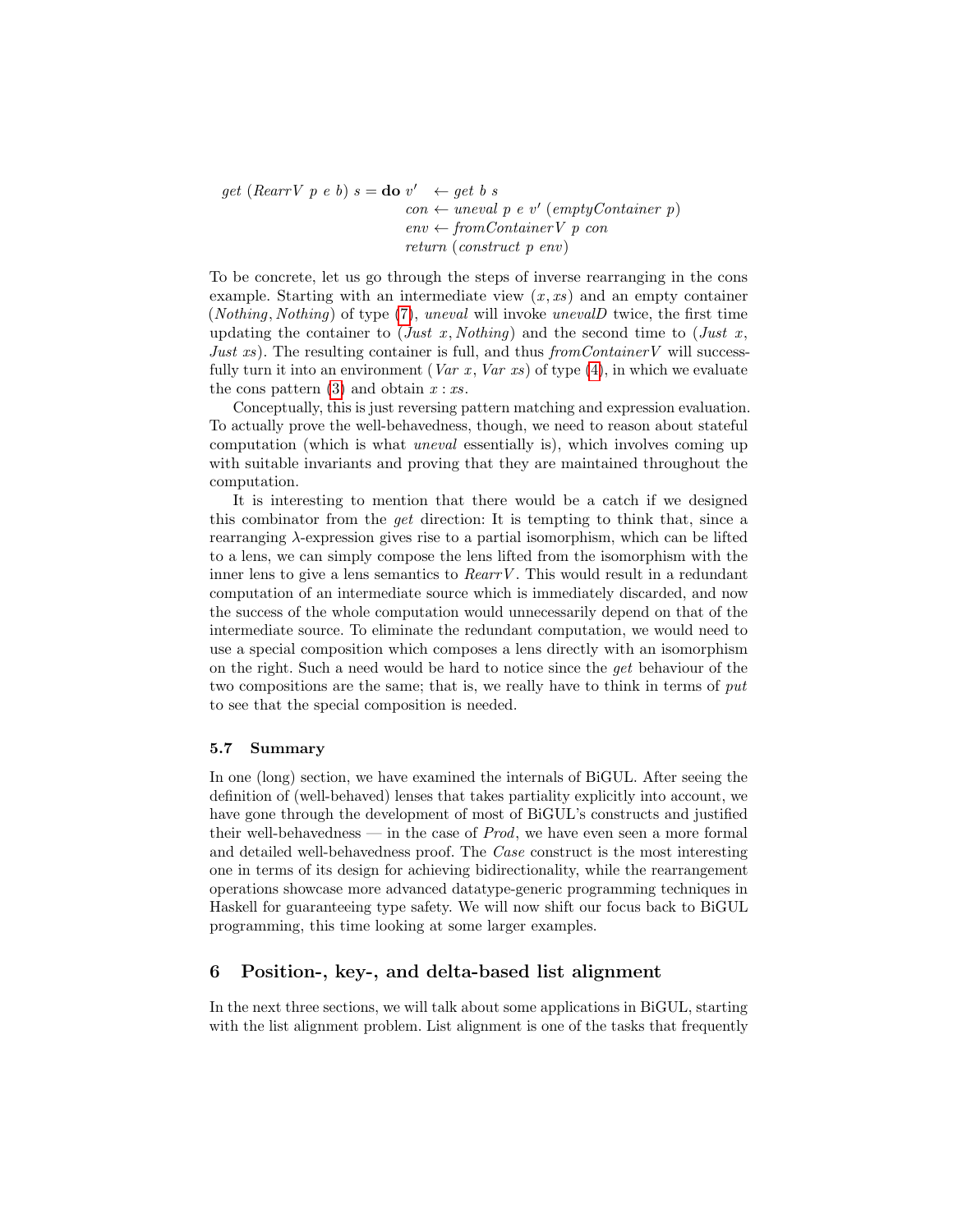show up when developing bidirectional applications. When the source and view are both lists, and the get direction (i.e., the consistency relation) is a  $map$ , how do we put an updated view — the updates on which might involve insertions, deletions, in-place modifications, and reordering — into the source? This topic has be treated by Barbosa et al.'s matching lenses [\[1\]](#page-49-4), which are special-purpose lenses into which several fixed alignment strategies are hard-coded. Below we will see how a number of alignment strategies can be programmed with BiGUL's generalpurpose constructs, instead of having to extend the language with special-purpose alignment constructs.

Throughout the section, we use a concrete example to introduce three variations of list alignment. Suppose that we represent a payroll database as a list. (This is a slightly inadequate setting for explaining list alignment, because entries in a database are usually unordered. But let us assume that order matters.) Each entry is a triple — more precisely, a pair whose second component is again a pair — consisting of an identification number ("id" henceforth), a name, and a salary number:

type  $Source = (Id, (Name, Salary))$ type  $Id$  =  $Int$ type  $Name = String$ type  $Salaru = Int$ 

For example, here is a sample payroll database:

employees :: [Source ]  $\textit{employee } s = \left[ \left( 0, \left( \text{"Zhenjiang", 1000} \right) \right) \right]$  $,(1,$   $("John" , 400))$ ,(2,("Jeremy" , 2000))]

Suppose that the human resource department is in charge of hiring or sacking employees but does not handle salary numbers, so the entries of the database are presented to them only as pairs of ids and names:

type  $View = (Id, Name)$ 

For example, employees is presented to them as

 $[(0, "Zhenjiang"), (1, "Josh"), (2, "Jeremy"]$ 

on which they can make modifications. It is easy to write a BiGUL program to synchronize the source and view elements:

bx :: BiGUL Source View  $bx =$ <sup>§</sup>(rearrV  $[\lambda(id, name) \rightarrow (id, (name,)))$ ])<sup>§</sup> Replace 'Prod' (Replace 'Prod' Skip (const ()))

The problem is then how the correspondences between sources and views in the two lists can be determined, so that bx can be applied to the right pairs.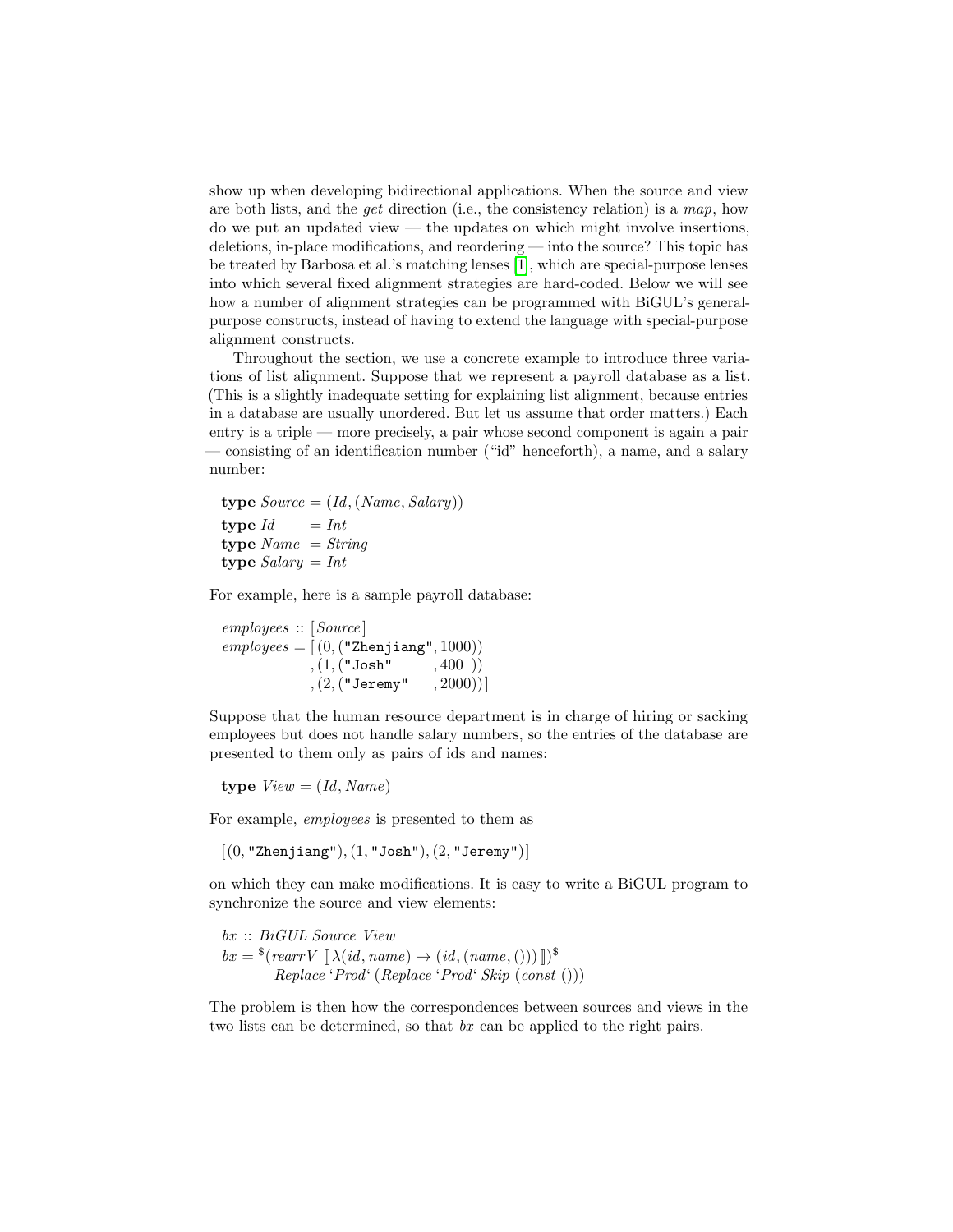#### 6.1 Position-based alignment

As a first exercise, we consider the simplest strategy, which matches source and view elements by their positions in the lists. If the source list has more elements than the view list, the extra elements at the tail are simply dropped; if the source list has fewer elements, then new source elements have to be created, which we can specify as a function:

 $cr :: View \rightarrow Source$  $cr (i, n) = (i, (n, 0))$ 

The salary is set to zero, which could be taken care of by, say, the accounting department later. We will use  $bx$  and  $cr$  as the element synchronizer and creator respectively for our payroll database throughout this section, but our alignment programs will not be restricted to the payroll database setting  $-$  we will develop our alignment programs generically, setting the source and view types as polymorphic type parameters (s and v below) and also the element synchronizer and element creator as parameters  $(b \text{ and } c \text{ below})$ , so the alignment programs can be widely applicable. Here is how we implement position-based alignment, which is fairly standard:

```
posAlign :: (Show \, s, Show \, v) \Rightarrow BiGUL \, s \, v \rightarrow (v \rightarrow s) \rightarrow BiGUL [s] [v]posAlign b \ c = Case[
$
(normalSV P
[[ [ ] ]] P
[[ [ ] ]] P
[[ [ ] ]])
             \implies \overset{\circ}{\Rightarrow} (\text{update } \mathbb{P}[[[]] \mathbb{P}[[[]] \mathbb{D}[[]])\mathbb{R}^{\$(normalSV \mathbb{P}[\![1]\!]:=\mathbb{P}[\![1]\!]:=\mathbb{P}[\![1]\!]:=\mathbb{P}[\![1]\!]:=\mathbb{P}[\![1]\!]:=\mathbb{P}[\![1]\!]:=\mathbb{P}[\![1]\!]:=\mathbb{P}[\![1]\!]:=\mathbb{P}[\![1]\!]:=\mathbb{P}[\![1]\!]:=\mathbb{P}[\![1]\!]:=\mathbb{P}[\![1]\!]:=\mathbb{P}[\![1]\!]:=\mathbb{P}[\![1]\!]:=\mathbb{P}[\![1]\!]:=\mathbb{P}[\![1]\!]:=\mathbb{P}[\![1]\!]:=\mathbb{\Rightarrow \psi(update \mathbb{P} \left[ x : xs \right] \mathbb{P} \left[ x : xs \right] \mathbb{D} \left[ x = b; xs = pos{A} \right],\frac{\$(adaptive SV \)^{\mathbb{P}} \left[ \dots \right] \]^{\mathbb{P}} \left[ \left[ \ \right] \right]\Rightarrow \lambda_{-} \rightarrow [],\frac{\$(adaptiveSV \ \mathbb{P}[[\ ]\ ]\ \mathbb{P}[[\_:-]])\Rightarrow \lambda_-(v : ) \rightarrow [c \; v]]
```
The normal branches deal with the situations where both lists are empty or non-empty, and the adaptive branches remove or create elements when the lengths of the two lists differ.

The *get* direction of *posAlign* does exactly what we want it to do:

```
*Alignment> get (posAlign bx cr) employees
Just [(0,"Zhenjiang"),(1,"Josh"),(2,"Jeremy")]
```
It should be quite obvious, though, that the put direction is not so useful for our purpose. If we sack Josh:

```
updatedEmployes0 :: [View]updatedEmployees0 = [(0, "Zhenjiang"), (2, "Jeremy")]
```
then the database will be updated to: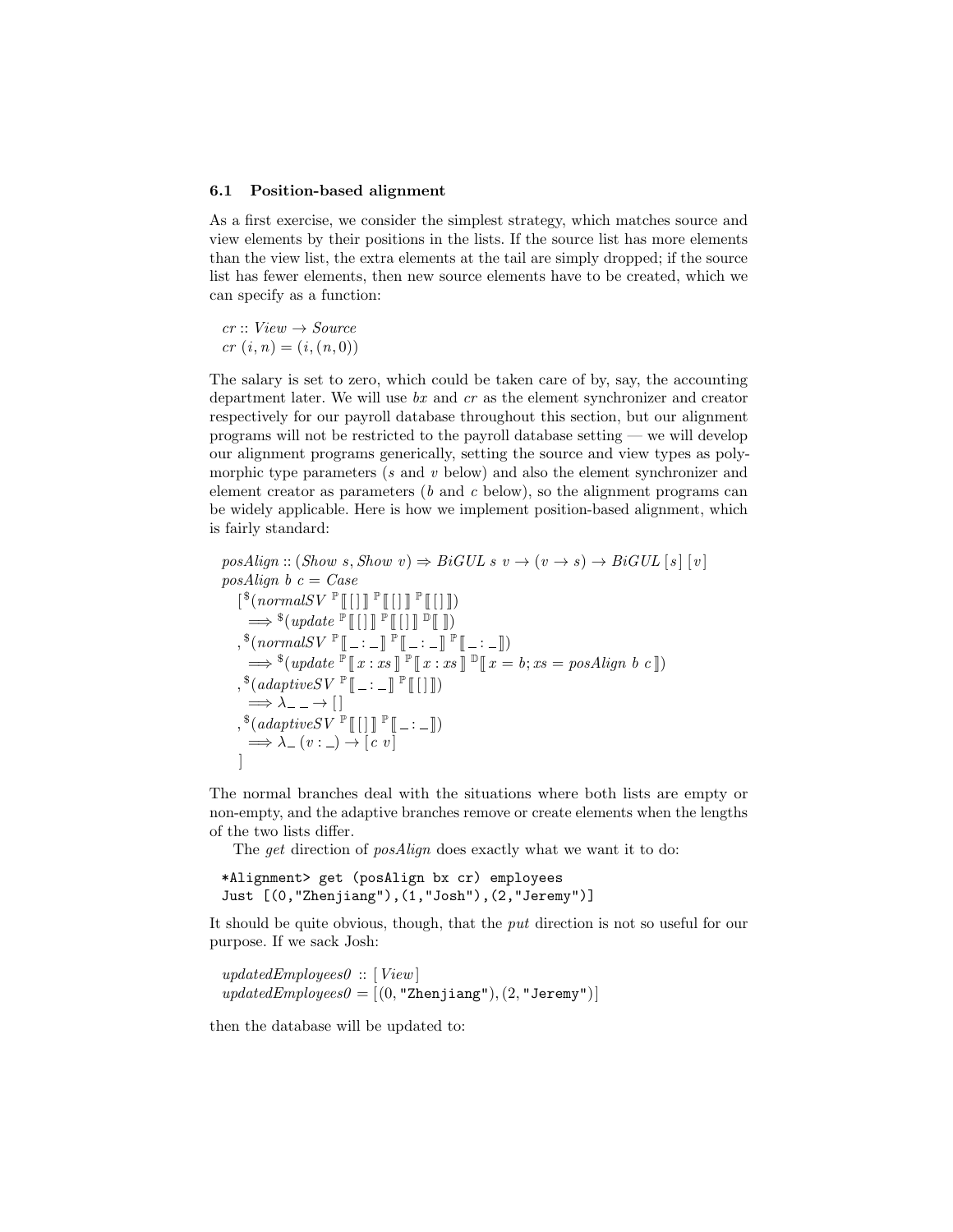\*Alignment> put (posAlign bx cr) employees updatedEmployees0 Just [(0,("Zhenjiang",1000)),(2,("Jeremy",400))]

where Jeremy inadvertently gets Josh's original salary. Even if we do not remove any employee, we may still want to reorder them:

```
updatedEmployes1 :: [View]updatedEmployes1 = [(2, "Jeremy"), (0, "Zhenjiang"), (1, "Josh")]
```
and now everyone gets the wrong salary:

```
*Alignment> put (posAlign bx cr) employees updatedEmployees1
Just [(2,("Jeremy",1000)),(0,("Zhenjiang",400)),(1,("Josh",2000)
   )]
```
This first exercise shows that the alignment problem is inherently one that should be solved from the *put* direction. It is easy to implement the *qet* direction correctly, but what matters is the put behavior.

# 6.2 Key-based alignment

A more reasonable strategy is to match source and view elements by some key value. In our example, we can use the id as the key. Key-based alignment might seem much more complex than position-based alignment, but, in fact, we can just revise posAlign to get a BiGUL program for key-based alignment!

First of all, we need to somehow obtain the keys. In our example, on both the source and view we can use fst to extract the key value. In general, we can further parametrize the alignment program with key extraction functions  $ks :: s \rightarrow k$  and  $kv :: v \rightarrow k$  for some type k of key values:

$$
keyAlign :: (Show \, s, Show \, v, Eq \, k)
$$
  
\n
$$
\Rightarrow (s \to k) \to (v \to k) \to BiGUL \, s \, v \to (v \to s) \to BiGUL [s] [v]
$$

The first normal branch of posAlign still works perfectly. As for the second normal branch, we should revise the main condition to also require that the head elements of the two lists have the same key value:

$$
\lambda(s:ss) \ (v:vs) \to ks \ s = k v \ v
$$

The first adaptive branch, again, works well. The second adaptive branch, on the other hand, is no longer applicable: since the main condition of the second normal branch has been tightened, it is no longer the case that this adaptive branch will receive only empty source lists. In fact, whether the source list is empty or not is irrelevant here — what matters now is whether the key of the first view is in the source list. If it is, then we bring the (first) source element with the same key value to the head position, and the second normal branch can take over; otherwise, we create a new source element. This gives us key-based alignment: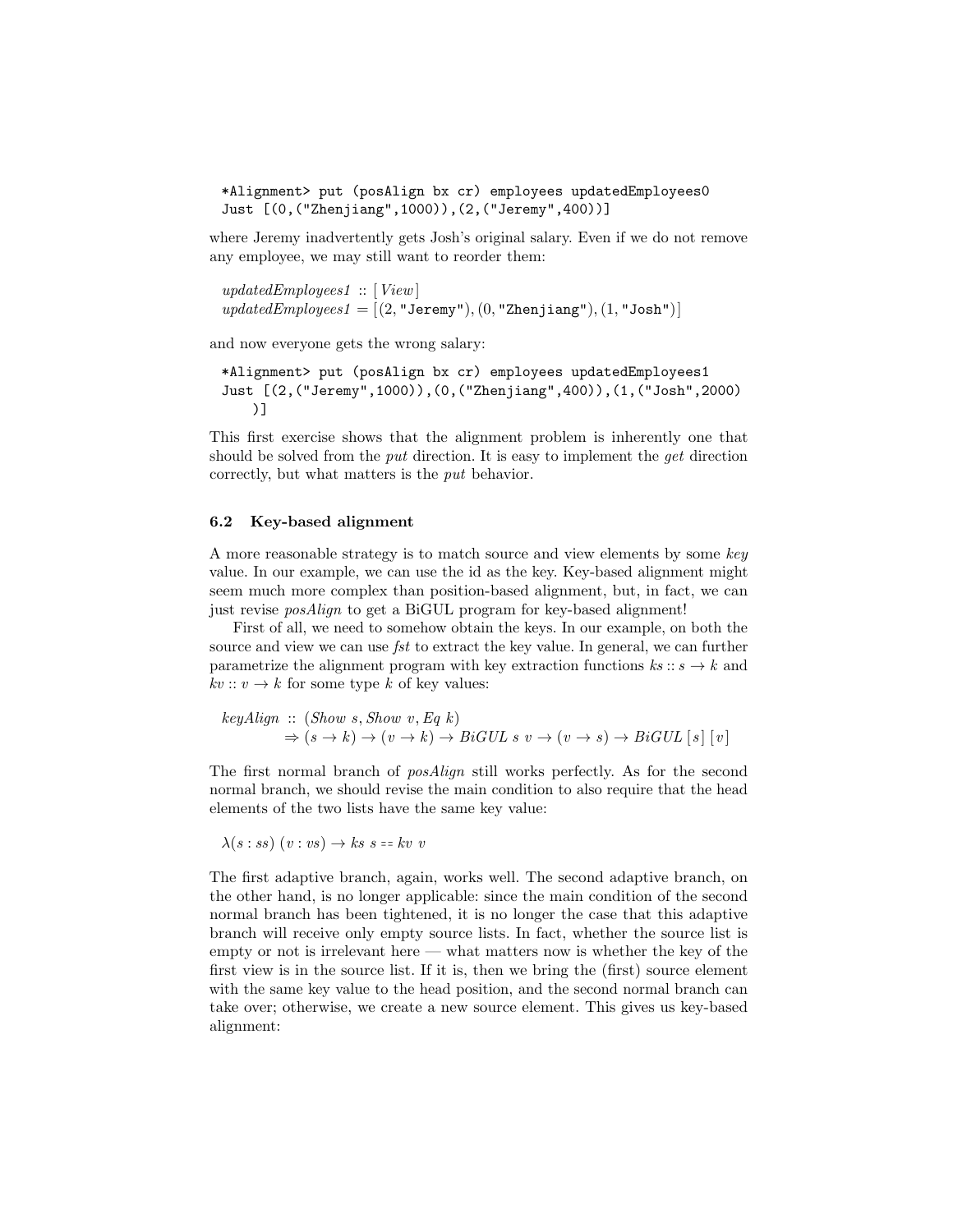```
keyAlign :: for all s v k. (Show s, Show v, Eq k)\Rightarrow (s \rightarrow k) \rightarrow (v \rightarrow k) \rightarrow BiGUL \ s \ v \rightarrow (v \rightarrow s) \rightarrow BiGUL \ [s] \ [v]keyAlign\;ks\;kv\;b\;c = Case\left[\begin{array}{c} \P\end{array} \left[\begin{array}{c} \P\end{array} \right] \left[\begin{array}{c} \P\end{array} \right] \left[\begin{array}{c} \P\end{array} \right] \left[\begin{array}{c} \P\end{array} \right] \left[\begin{array}{c} \P\end{array} \right] \left[\begin{array}{c} \P\end{array} \right] \left[\begin{array}{c} \P\end{array} \right] \left[\begin{array}{c} \P\end{array} \right] \left[\begin{array}{c} \P\end{array} \right] \left[\begin{array}{c} \P\end{array} \right] \left[\begin{array}{c} \P\end{\Rightarrow \sqrt[8]{(update \sqrt[{\mathbb{P}} \sqrt[{\mathbb{F}} \sqrt[{\mathbb{F}} \sqrt[{\mathbb{F}} \sqrt[{\mathbb{F}} \sqrt[{\mathbb{F}} \sqrt[{\mathbb{F}} \sqrt[{\mathbb{F}} \sqrt[{\mathbb{F}} \sqrt[{\mathbb{F}} \sqrt[{\mathbb{F}} \sqrt[{\mathbb{F}} \sqrt[{\mathbb{F}} \sqrt[{\mathbb{F}} \sqrt[{\mathbb{F}} \sqrt[{\mathbb{F}} \sqrt[{\mathbb{F}} \sqrt[{\mathbb{F}} \sqrt[{\mathbb{F}} \sqrt[{\mathbb{F}} \sqrt[{\mathbb{F}} \sqrt[{\mathbb{F}} \sqrt[{\mathbb{F}} \\psi, \mathcal{S}(normal \|\lambda(s:ss) (v:vs) \rightarrow ks s = k v v \|\|\|\cdot\| = \ldots)\Rightarrow <sup>$</sup>(update \mathbb{P}[x : xs] \mathbb{P}[x : xs] \mathbb{D}[x = b; xs = keyA lign \; ks \; kv \; b \; c ])
        ,\mathcal{N} \left( adaptive SV \ ^{\mathbb{P}} \left[ \begin{array}{c} \end{array} \right] =:- \right] \ ^{\mathbb{P}} \left[ \begin{array}{c} \begin{array}{c} \end{array} \right]\Rightarrow \lambda_{-} \rightarrow [,\text{``(adaptive \upharpoonright} \lambda \text{ss} \text{ (}v : \text{vs)} \rightarrow \text{kv} \text{ } v \in \text{map} \text{ ks} \text{ s} \text{ s} \text{ )})\Rightarrow \lambdass (v : \_) \rightarrow uncurry (:) (extract (kv v) ss)
        ,\frac{\$(adaptive SV \)^{\mathbb{P}} \left[ \ ]-\right] \ ^{\mathbb{P}} \left[ \ ]-:- \right]}\implies \lambdass (v : \_) \rightarrow c \ v : ss]
       where
               extract :: k \rightarrow [s] \rightarrow (s, [s])extract k (x : xs) \mid ks x == k = (x, xs)| otherwise = \text{let } (y, ys) = extract k xsin (y, x : ys)
```
Note that the program does not assume that keys are unique  $-$  if there are  $n$  view elements having the same key, then the first  $n$  source elements with that key will be retained and synchronised with those view elements in order. This strategy is a somewhat arbitrary choice, but can be changed by, for example, using a different extract. (On the other hand, in practice it is probably wiser to enforce uniqueness of keys, so that we can be sure which source element will be used to match a view element, and do not need to rely on the choices made by the implementation.)

Back to our payroll database example. The get direction behaves the same:

```
*Alignment> get (keyAlign fst fst bx cr) employees
Just [(0,"Zhenjiang"),(1,"Josh"),(2,"Jeremy")]
```
Unlike position-based alignment, view element deletion can now be reflected correctly:

```
*Alignment> put (keyAlign fst fst bx cr) employees
   updatedEmployees0
```
Just [(0,("Zhenjiang",1000)),(2,("Jeremy",2000))]

And reordering as well:

```
*Alignment> put (keyAlign fst fst bx cr) employees
   updatedEmployees1
Just [(2,("Jeremy",2000)),(0,("Zhenjiang",1000)),(1,("Josh",400)
   )]
```
So it seems that key-based alignment is just what we need. Indeed, key-based alignment usually works well, but there is an important assumption: the key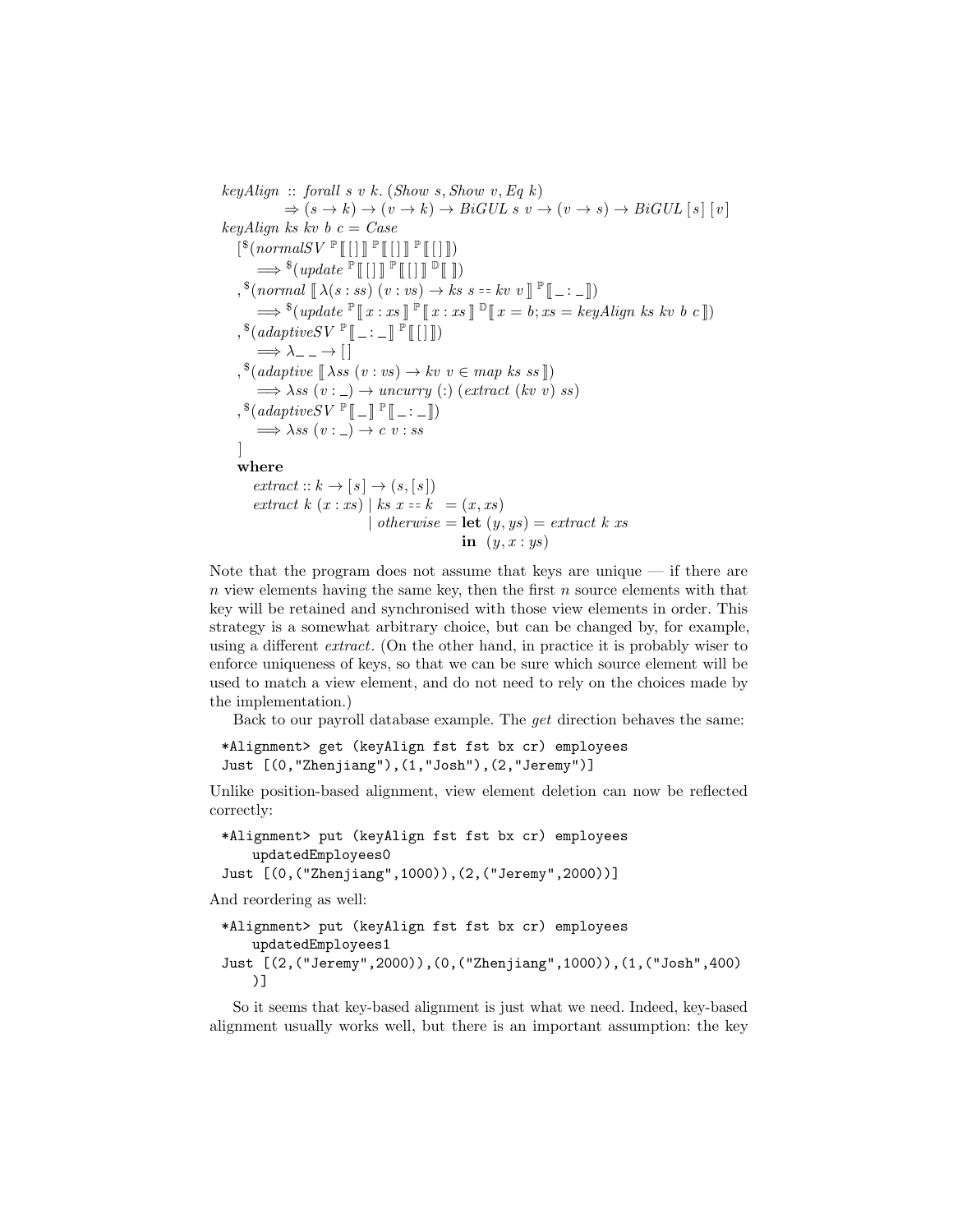values should not be changed. If, for example, we decide to assign a different id to Josh:

```
updatedEmployees2 :: [View]updatedEmployes2 = [(0, "Zhenjiang"), (100, "Josh"), (1, "Jeremy"]
```
Then the effect is the same as sacking Josh and then hiring him again, and his salary is thus reset:

```
*Alignment> put (keyAlign fst fst bx cr) employees
   updatedEmployees2
Just [(0,("Zhenjiang",1000)),(100,("Josh",0)),(1,("Jeremy",400))
   ]
```
The problem is that we cannot distinguish modification from deletion and insertion pairs. To be able to have such distinction, we need the notion of deltas [\[4\]](#page-49-5), which allows us to explicitly represent and keep track of the correspondences between source and view elements.

### 6.3 Delta-based alignment

A (horizontal) delta between a source list and a view list is a list of pairs of corresponding positions:

type  $Delta = [(Int,Int)]$ 

For example, the delta we have in mind between the source list employees and the view list *updatedEmployees2* is  $[(0,0), (1,1), (2, 2)]$ , which, in particular, associates the source and view entries for Josh since  $(1, 1)$  is included, instead of  $[(0,0),(2,2)]$ , which indicates that Josh's source entry does not correspond to any view entry and should be deleted, and that Josh's view entry does not correspond to any source entry and is thus new. Deltas can easily represent reordering as well. For example, we would supply the delta between employees and updatedEmployees1 as  $[(0, 1), (1, 2), (2, 0)]$ , associating the 0th element in the source — namely the one for Zhenjiang — with the 1st element in the view, and so on. Comparing this treatment with the key-based one, we might say that keys are "poor man's correspondences", which are not as explicit and unambiguous as Delta. A Delta between source and view lists directly describes the accurate correspondences between them, whereas with keys the correspondences can only be inferred, sometimes inaccurately.

So the input now includes not only source and view lists but also a delta between them. Recall key-based alignment: what it does overall is to bring the first matching source element to the front for each view element, so the source list is updated throughout execution, with the links between the source and view elements gradually and implicitly restored. If we are doing something similar with delta-based alignment, then when the source list is updated, the delta should also be updated to reflect the restored consistency. This suggests that the delta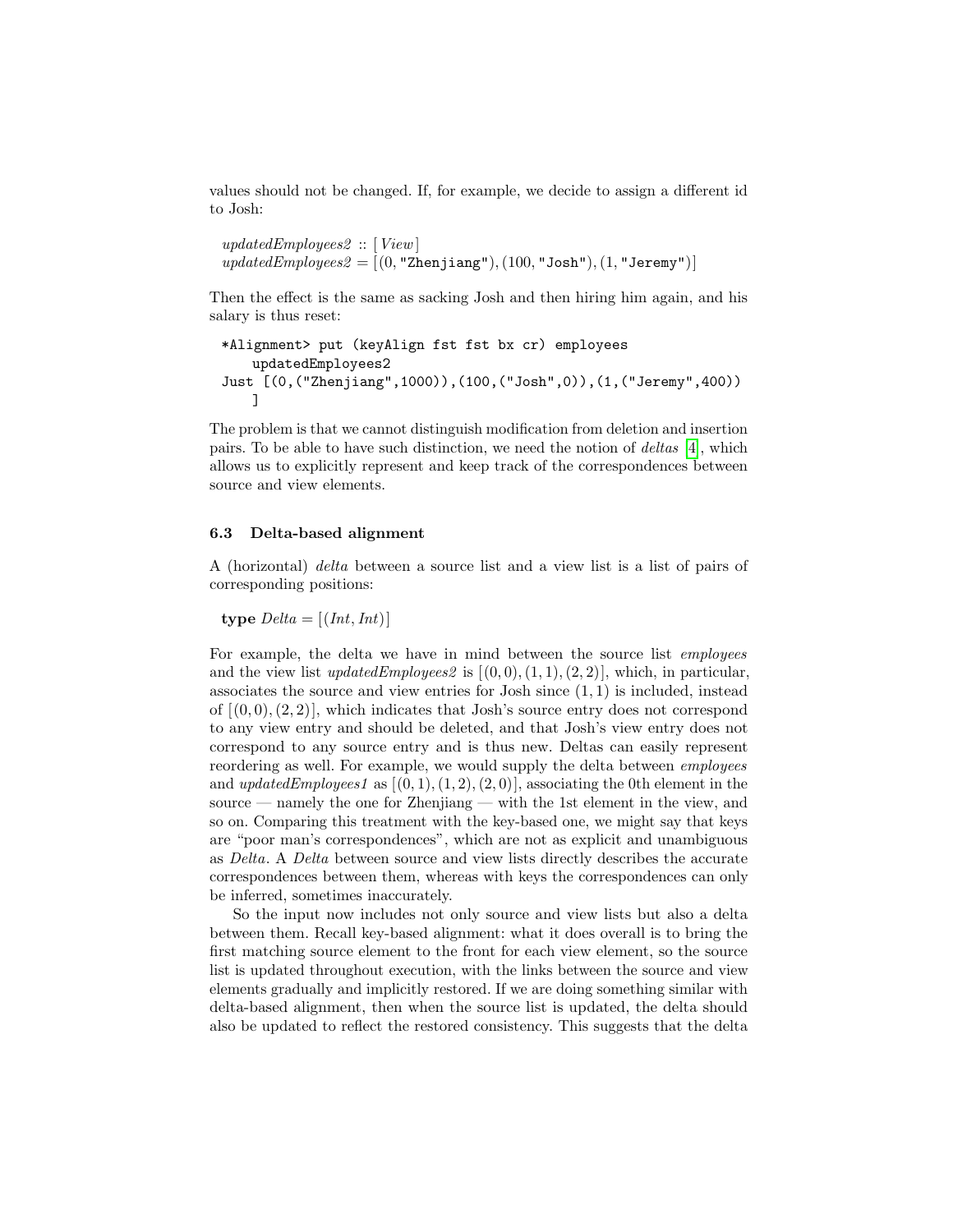should be paired with the source list, so that it can be updated. The type we use for the delta-based alignment program is thus:

$$
deltaAlign :: (Show \, s, Show \, v)
$$
  
\n $\Rightarrow BiGUL \, s \, v \rightarrow (v \rightarrow s) \rightarrow BiGUL \, ([s], Delta) \, [v]$ 

Here we take a simpler approach to implementing  $deltaAliqn$ , analyzing the problem into just two cases: The delta can tell us either that the source and view elements are all in correspondence, in which case a simple position-based alignment suffices, or that we need to do some rearrangement of the source elements, which can be done by adaptation. In BiGUL:

```
\n
$$
idDelta :: [s] \rightarrow Delta\n\nidDelta\,ss = [(i,i) | i \leftarrow [0..length ss]]\n\ndelta\,ss = [(i,i) | i \leftarrow [0..length ss]]\n\neq BiGUL\,s\,v \rightarrow (v \rightarrow s) \rightarrow BiGUL\,([s],Delta)\,[v]\n\ndelta\,disfall\,s\,v \rightarrow (v \rightarrow s) \rightarrow BiGUL\,([s],Delta)\,[v]\n\neq [s\n  (normal \[\lambda(ss, d) vs \rightarrow length ss == length vs \land d == idDelta ss]]\n\quad\nF \[\ ]\]\n\Rightarrow s\n  (rearr V \[\lambda vs \rightarrow (vs, ())]\,s\n  posAlign\,b\,c\,`Prod` Skip\,const\,())\n\Rightarrow s\n  (adaptive \[\lambda_--\rightarrow otherwise\,])\n\Rightarrow \lambda(ss, d)\,vs \rightarrow\n    let\ d' = map\,swap\,d\n    ss' = [maybe\,(c\,v)\,(ss!!)\, (lookup\,j\,d') \mid (v,j) \leftarrow zip\,vs\, [0..]]\n\text{in}\,(ss',idDelta\,ss')\n
$$

```

The source and view lists are in full correspondence if and only if they have the same length and the delta associates all their elements positionally. This full positional delta can be computed by idDelta. When this is the case, it suffices to call posAlign to carry out element-wise synchronization, since no rearrangement is required. Otherwise, we enter the adaptive branch, which constructs a new source list in full correspondence with the view list, drawing elements from the original source list or creating new ones as the delta dictates. The new source list is in full correspondence with the view list, so the delta we pair with it is the one computed by idDelta.

Only when performing put does a delta make sense. When performing  $qet$ , however, we still need to supply a delta since it is part of the source; but there is a natural choice, namely idDelta. So we define:

 $putDelta A$ *ign*  $:: (Show s, Show v)$  $\Rightarrow BiGUL \ s \ v \rightarrow (v \rightarrow s) \rightarrow [s] \rightarrow Delta \rightarrow [v] \rightarrow Maybe [s]$ putDeltaAlign b c ss d vs = fmap fst (put (deltaAlign b c) (ss, d) vs)  $getDeltaA$ lign  $:: (Show s, Show v)$  $\Rightarrow BiGUL \ s \ v \rightarrow (v \rightarrow s) \rightarrow [s] \rightarrow Maybe [v]$  $getDeltaHigh b c s s = get (deltaAlpha b c) (ss, idDelta s s)$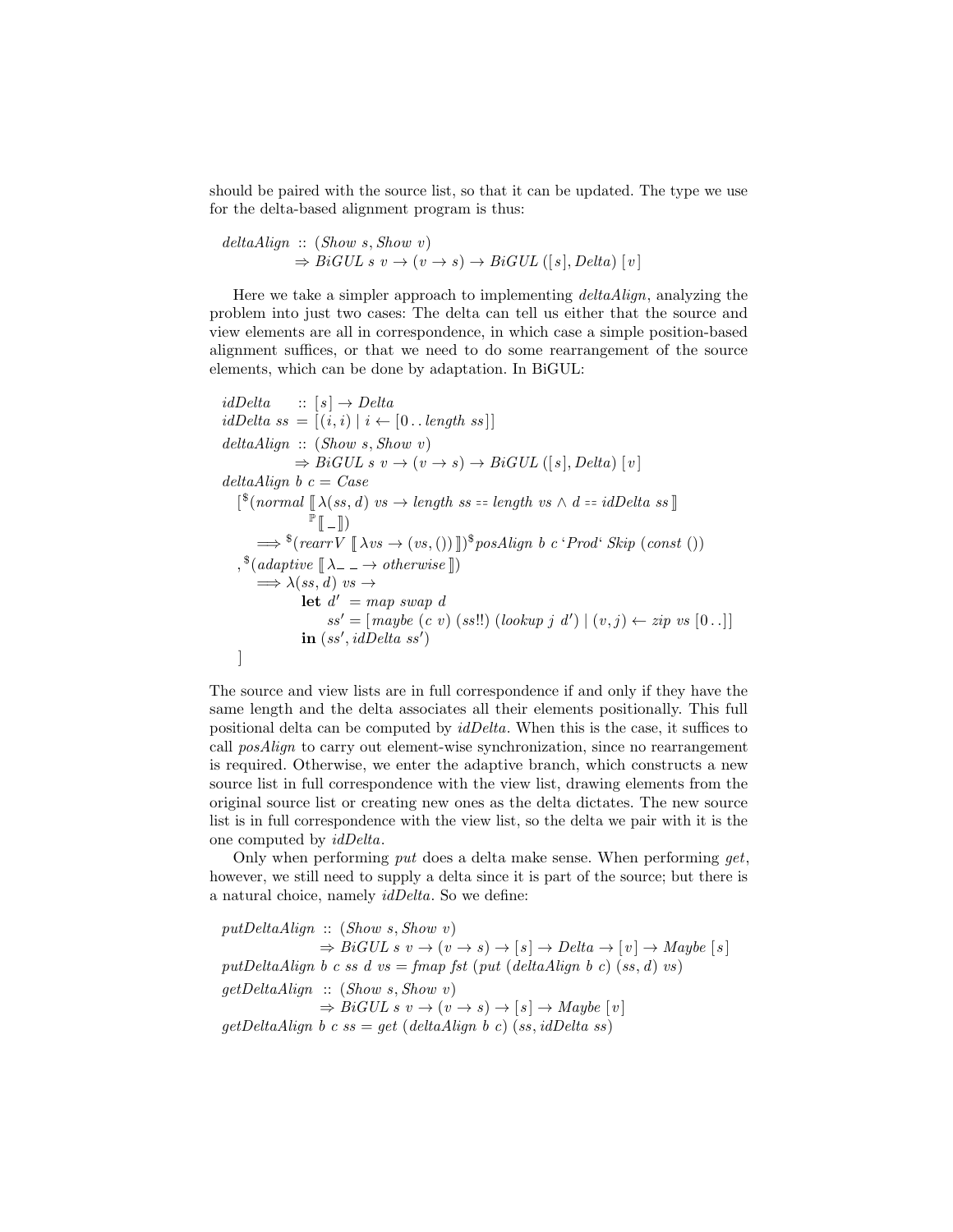It is easy to prove that, given the same  $b$  and  $c$ , these two functions do form a lens. The key observation is that the delta produced by put (deltaAlign b c) is necessarily the one computed by  $idDelta$ , so, for example, in PUTGET, throwing away the delta in the put direction is fine because it can be recomputed by idDelta, and the get direction can resume from exactly the same source pair.

Back to our example. We can now update Josh's id without resetting his salary by providing a full delta indicating that there are only in-place updates:

```
*Alignment> putDeltaAlign bx cr employees [(0,0), (1,1), (2,2)]
   updatedEmployees2
Just [(0,("Zhenjiang",1000)),(100,("Josh",400)),(1,("Jeremy
```

```
",2000))]
```
Besides obvious modifications like reordering, we can also do some fairly subtle modifications now: If we actually sack Josh and replace him with a new Josh (inheriting the original Josh's id) whose salary should be reset (to be re-considered by the accounting department), we can say so by providing a partial delta:

```
*Alignment> putDeltaAlign bx cr employees [(0,0), (2,2)] =<<
   getDeltaAlign bx cr employees
Just [(0,("Zhenjiang",1000)),(1,("Josh",0)),(2,("Jeremy",2000))]
```
One alignment to rule them all. Where do deltas come from? In general, we may provide a special view editor which monitors how the view is modified and produces a suitable delta. But in more specialized scenarios, deltas can simply be computed by, for example, comparing the source and view. We can formalize this delta computation as:

type DeltaStrategy s  $v = [s] \rightarrow [v] \rightarrow Delta$ 

and further parametrize putDeltaAlign:

 $putDeltaIignS :: (Show s, Show v) \Rightarrow DeltaStrategy s v$  $\rightarrow BiGUL \ s \ v \rightarrow (v \rightarrow s) \rightarrow [s] \rightarrow [v] \rightarrow Maybe [s]$ putDeltaAlignS dst b c ss vs = putDeltaAlign b c ss (dst ss vs) vs

Position-based and key-based alignment can then be seen as special cases of deltabased alignment using specific delta-computing strategies. For position-based alignment, we simply compute the identity delta:

byPosition :: DeltaStrategy s v by Position ss  $= idDelta$  ss

And for key-based alignment, we compute a delta associating source and view elements with the same key:

 $byKey :: Eq \, k \Rightarrow (s \to k) \to (v \to k) \to \text{DeltaStrategy} \, s \, v$ byKey ks kv ss  $vs =$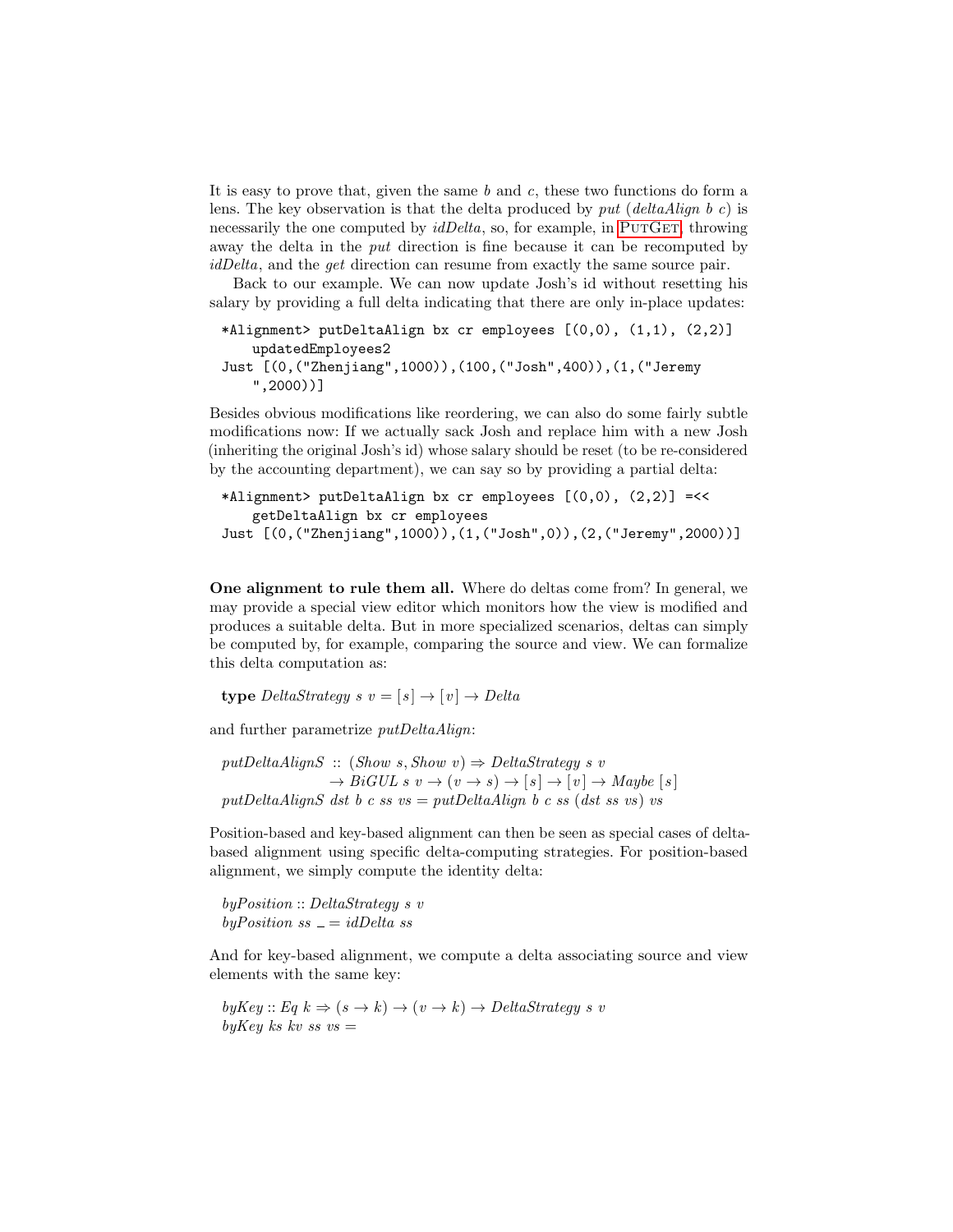let  $sis = zip \; ss \; [0 \ldots]$ in catMaybes  $\left[ \text{fmap}(\lambda(\_,i) \to (i,j)) \text{ (find } (\lambda(s,\_) \to ks s = kw v) \text{ sis} \right)$  $|(v, j) \leftarrow zip \ vs \ [0 \ldots]$ 

We can check that these strategies indeed give us position-based and key-based alignment:

```
*Alignment> putDeltaAlignS byPosition bx cr employees
   updatedEmployees0
Just [(0,("Zhenjiang",1000)),(2,("Jeremy",400))]
*Alignment> putDeltaAlignS (byKey fst fst) bx cr employees
   updatedEmployees1
Just [(2,("Jeremy",2000)),(0,("Zhenjiang",1000)),(1,("Josh",400)
   )]
```
# <span id="page-37-0"></span>7 Bidirectionalizing relational queries with BiGUL[2](#page-37-1)

In work on relational databases, the view-update problem is about how to translate update operations on the view table to corresponding update operations on the source table properly. Relational lenses [\[3\]](#page-49-1) try to solve this problem by providing a list of combinators that let the user write get functions (queries) with specified updated policies for put functions (updates); however this can only provide limited control of update policies. To resolve this problem, we define a new library BRUL [\[17\]](#page-50-9), where two *putback*-based combinators (operators) are designed to specify update policies, from which forward queries (selection, projection, join) can be automatically derived.

- $-$  *align* is to update a source list with a view list by aligning part of source elements filtered by a predicate with view elements according to a matching criteria between source element and view element;
- unjoin is to decompose a join view to update two sources.

In this section, we will focus on align. As will be seen in Section [7.3,](#page-40-0) it can describe more flexible update strategies (related to selection/projection queries) than relational lenses, while the well-behavedness is guaranteed for free.

## <span id="page-37-2"></span>7.1 Relational database representation

A relational table  $(RT)$  is denoted by a list of records (where the order does not really matter), and each record (Record) is denoted by a list of attributes of type  $RType$ , which could be an integer, a string, a floating point number, or a double-precision floating point number.

type  $RT = [Record]$ type  $Record = [RTupe]$ 

<span id="page-37-1"></span> $\frac{2}{17}$  The text of this section is adapted from our BX 2016 paper [\[17\]](#page-50-9).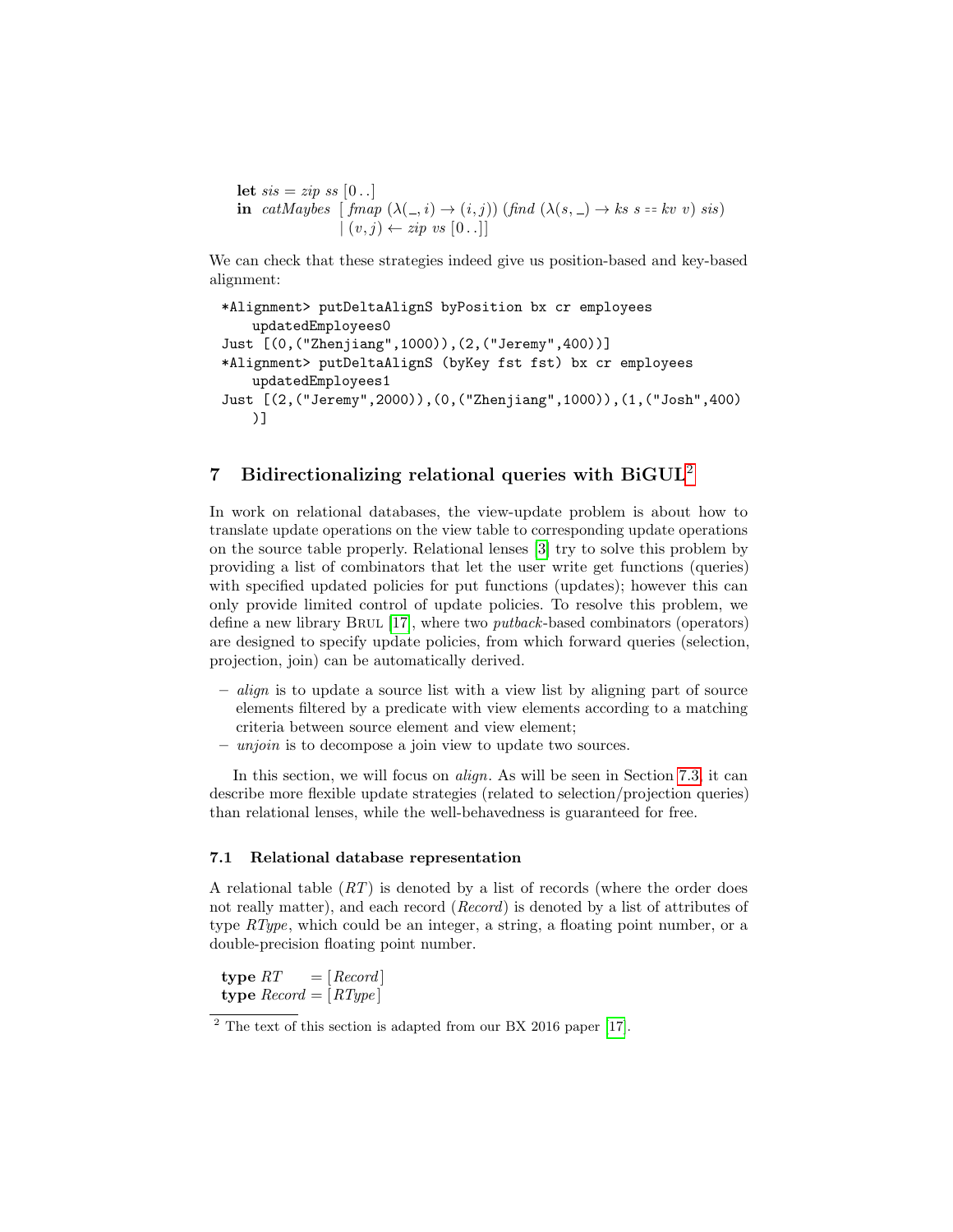|               |      |   |        | Track Date Rating Album Quantity |
|---------------|------|---|--------|----------------------------------|
| Lullaby 1989  |      | 3 | Galore | 2.                               |
| Lullaby 1989  |      | 3 | Show   | 3                                |
| Lovesong 1989 |      | 5 | Galore | 2                                |
| Lovesong 1989 |      | 5 | Paris  |                                  |
| Trust         | 1992 |   | Wish   | h.                               |

<span id="page-38-0"></span>Fig. 1. Source table

data  $RType = RInt Int$ | RString String | RFloat Float | RDouble Double deriving  $(Show, Eq, Ord)$ 

To allow pattern matching on the newly defined algebraic data type RType in BiGUL, we need to add the following declaration.

#### deriveBiGULGeneric ''RType

Consider the table in Figure [1](#page-38-0) that stores five music track records, and each record contains its Track name, release Date, Rating, Album, and the Quantity of this Album. We can represent it as follows, where all the records have the same structure.

 $s = [[RString "Lullaby" , RInt 1989, RInt 3, RString "Galone", RInt 1]$ ,  $[RString$  "Lullaby" ,  $RInt$  1989,  $RInt$  3,  $RString$  "Show" ,  $RInt$  3 ,  $[RString$  "Lovesong",  $RInt$  1989,  $RInt$  5,  $RString$  "Galore",  $RInt$  1 ,  $[RString$  "Lovesong",  $RInt$  1989,  $RInt$  5,  $RString$  "Paris",  $RInt$  4]  $, [RString "Trust" , RInt 1992, RInt 4, RString "Wish" , RInt 5]$ ]

#### 7.2 Relation Alignment

The alignment of two relational tables, which is related by a selection/projection query, is similar to the key-based list alignment in Section [6.](#page-29-0) The difference is that we need to consider filtering on (i.e., selection of) the source records based on a condition.

Let us see how to extend  $keyalign$  (in Section [6\)](#page-29-0) to implement the new align  $p\text{ }Aliqn$  that can deal with filtering of source elements. We extend keyAlign with two new arguments; one is the predicate  $p$  for filtering source elements, and the other is the function h for hiding/concealing source elements if their corresponding elements are removed from the view. As seen below, pAlign has a similar case structure as that of  $keyAliqn$ , except that we refine the third case of keyAlign into two cases (the third and the fourth cases of  $p\text{Align}$ ): the third case says that if the view  $v$  is empty but the first record in the source satisfies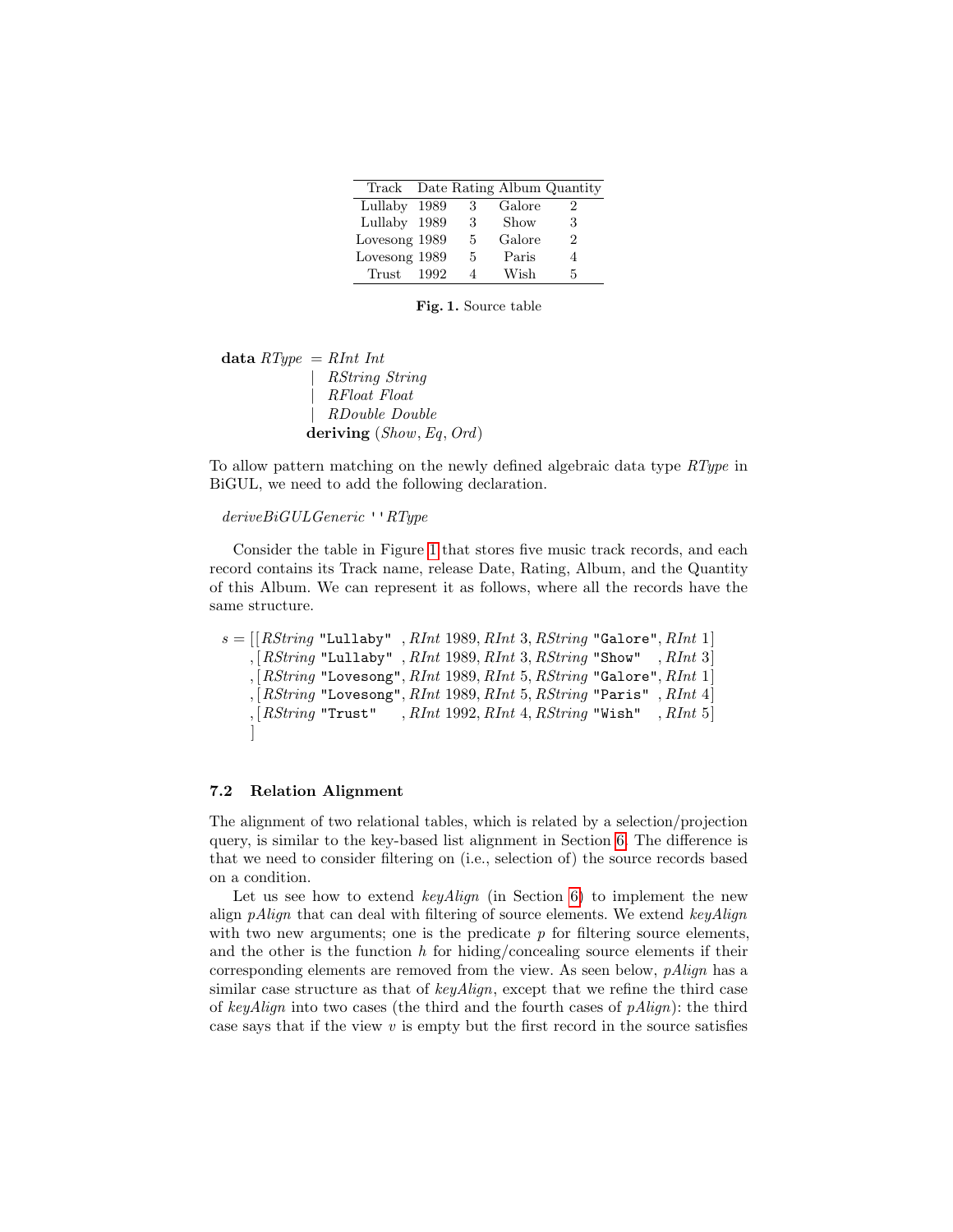p, we should hide this record using  $h$ , and the fourth case says that if the first record of the source does not satisfy  $p$ , we simply ignore it and continue with the remaining records.

```
pAlign :: forall s v k. (Show s, Show v, Eq k)
                 \Rightarrow (s \rightarrow Bool) -- predicate
                 \rightarrow (s \rightarrow k) \rightarrow (v \rightarrow k) \rightarrow BiGUL \, s \, v \rightarrow (v \rightarrow s)\rightarrow (s \rightarrow Maybe s) -- conceal function
                 \rightarrow BiGUL[s][v]pAlign p ks kv b c h = Case[^{\$(normal SV \, \mathbb{P}[[\,]] \, \mathbb{P}[[\,]] \, \mathbb{P}[[\,]]})\Rightarrow \sqrt[8]{\sqrt{update}} \lceil \rceil \lceil \rceil \lceil \rceil \lceil \rceil \lceil \rceil \lceil \rceil\mathcal{L}, \mathcal{L} \text{normal } [\![ \lambda(s:ss) \; (v:vs) \rightarrow p \; s \land \; ks \; s = k v \; v \; [\![ \; \lambda(s:ss) \rightarrow p \; s \; ]\!])\Rightarrow \sqrt[8]{\frac{1}{2}} \Rightarrow \sqrt[8]{\frac{1}{2}} \sqrt[8]{\frac{1}{2}} \sqrt[8]{\frac{1}{2}} \sqrt[8]{\frac{1}{2}} \sqrt[8]{\frac{1}{2}} \sqrt[8]{\frac{1}{2}} \sqrt[8]{\frac{1}{2}} \sqrt[8]{\frac{1}{2}} \sqrt[8]{\frac{1}{2}} \sqrt[8]{\frac{1}{2}} \sqrt[8]{\frac{1}{2}},\text{``(adaptive }\lbrack \lambda(s:ss) \ v \rightarrow p \ s \land null \ v \ \rbrack)\Rightarrow \lambda(s:ss) \ v \rightarrow maybe \ [ ] \ ( : ] \ ) \ (h \ s) + ss,\n \mathcal{S}(normal \in \lambda(s:ss) \ v \rightarrow not \ (p \ s) \in \mathbb{R} \setminus \lambda(s:ss) \rightarrow not \ (p \ s) \in \mathbb{R}\Rightarrow \sqrt[8]{\frac{1}{2} \cdot \frac{1}{2} \cdot \frac{1}{2} \cdot \frac{1}{2} \cdot \frac{1}{2} \cdot \frac{1}{2} \cdot \frac{1}{2} \cdot \frac{1}{2} \cdot \frac{1}{2} \cdot \frac{1}{2} \cdot \frac{1}{2} \cdot \frac{1}{2} \cdot \frac{1}{2} \cdot \frac{1}{2} \cdot \frac{1}{2} \cdot \frac{1}{2} \cdot \frac{1}{2} \cdot \frac{1}{2} \cdot \frac{1}{2} \cdot \frac{1}{2} \cdot \frac{1}{2} \cdot \frac{1}{2} \cdot \frac{1}{2} \cdot \frac{\mathfrak{F}(adaptive \upharpoonright \lambda ss \ (v : vs) \rightarrow kv \ v \in map \ ks \ (filter \ p \ ss) \ \upharpoonright)\Rightarrow \lambdass (v: _) \rightarrow uncurry (:) (extract (kv v) ss)
      ,\frac{\$(adaptiveSV \)^{\mathbb{P}} \left[ - \right] \cdot \text{P}}{\left[ - \right]}\Rightarrow \lambdass (v: ) \rightarrow filterCheck p (c v) : ss
      ]
     where
          extract: k \rightarrow [s] \rightarrow (s, [s])extract k (x : xs) | p x \wedge ks x = k = (x, xs)| otherwise = let (y, ys) = extract k xs
                                                                                             in (y, x: ys)filterCheck p \ v \mid p \ v = v| otherwise = error "error in filter checking"
```
To test, recall the example in Section [6.](#page-29-0) Consider the following use of  $p\text{Align}$ , denoting that the view is selected from those records from the source whose salary is greater than 1000, and that if a view record is removed, the corresponding record in the source will be removed (and thus hidden).

 $pSelProj = pAlign \left(\lambda(k,(n,s)) \rightarrow s > 1000\right)$  fst fst bx cr' (const Nothing) where  $cr'(k, n) = (k, (n, 2000))$ 

We have:

```
*Brul> get pSelProj employees
Just [(2,"Jeremy")]
*Brul> put pSelProj employees updatedEmployees0
Just [(0,("Zhenjiang",1000)),(1,("Josh",400)),(0,("Zhenjiang
   ",2000)),(2,("Jeremy",2000))]
```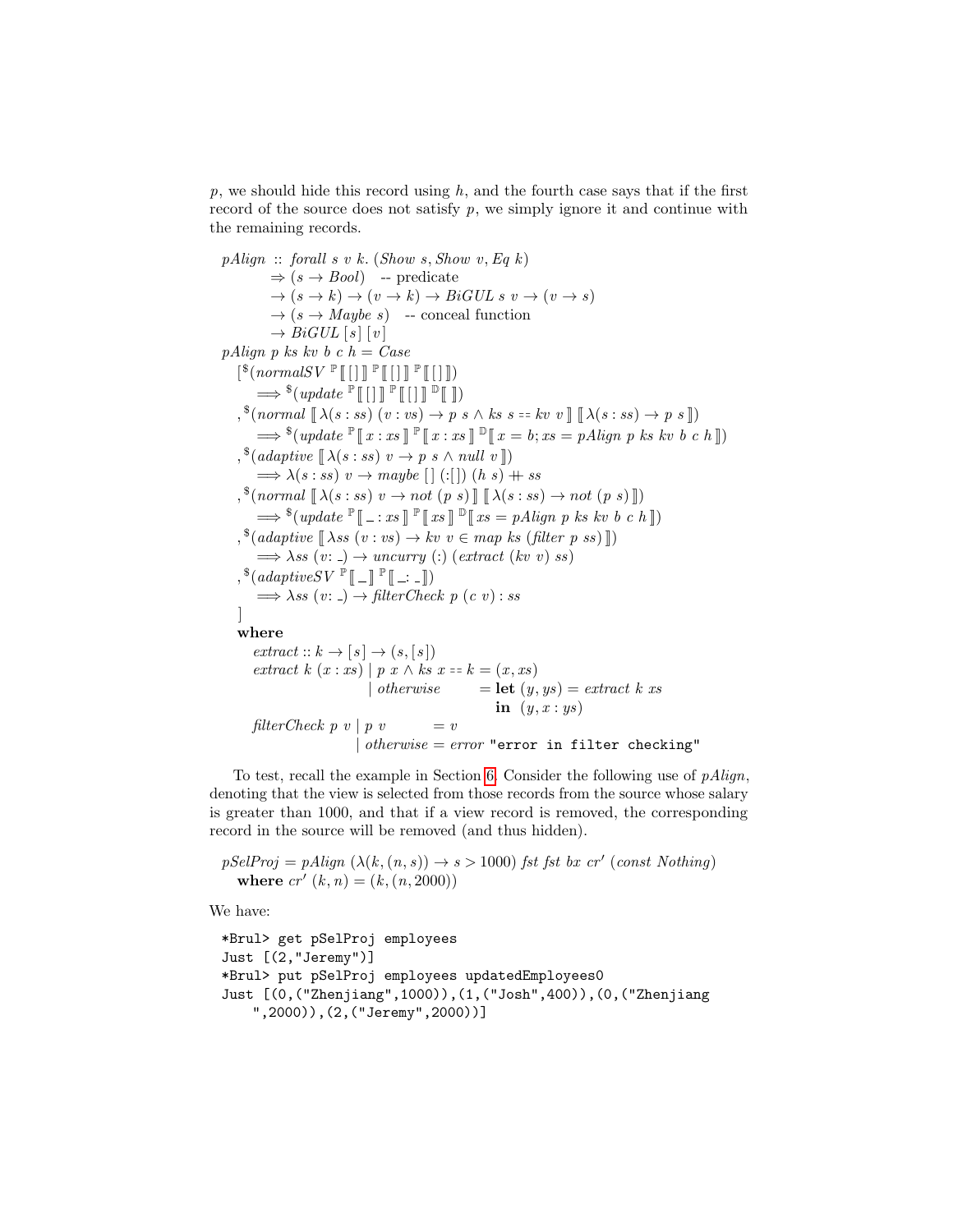### <span id="page-40-0"></span>7.3 Describing update policies in selection/projection

With  $p\text{Align}$ , we can describe various update policies for the selection/projection queries. To be concrete, consider the following selection/projection query:

select Track, Rating, Album, Quantity as v

from s

where  $Quantity > 2$ 

which extracts the track, rating, album and quality information from those music tracks in the source s whose quantity is greater than 2. Let us see how to write a single BiGUL program so that its *get* does the above query and its *put* describes a specific update policy.

The first BIGUL program is  $u\theta$  below.

$$
u0 :: RType \rightarrow BiGUL [Record] [Record]
$$
  
\n
$$
u0 d = pA lign
$$
  
\n
$$
(\lambda r \rightarrow (r \text{!! } 4) > RInt 2)
$$
  
\n
$$
(\lambda s \rightarrow (s \text{!! } 0, s \text{!! } 3))
$$
  
\n
$$
(\lambda v \rightarrow (v \text{!! } 0, v \text{!! } 2))
$$
  
\n
$$
*(update \mathbb{P}[[ (t := r : a : q : [])]
$$
  
\n
$$
\mathbb{P}[[ (t : r : a : q : [])]
$$
  
\n
$$
\mathbb{P}[[ t = Replace; r = Replace; a = Replace; q = Replace[] )
$$
  
\n
$$
(\lambda(t : r : a : q : [] ) \rightarrow (t : d : r : a : q : [] ))
$$
  
\n
$$
(const \text{ Nothing})
$$

It tries to match the source records whose Quantity is greater than 2 with the view records by the key (Track, Album). There are three cases:

- A source record is matched with a view record: we first use a rearrangement function to rearrange the view from a four-element list  $[t, r, a, q]$  to a fiveelement list  $[t, ..., r, a, q]$  with the second element matched against a widecard. This rearrangement function reshapes the view to match the shape of the source. Then, the element in the source is Replaced by the corresponding element in the view.
- A view record that has no matching source record: a new source record is created with a default value d filled into the Date.
- A source record that has no matching view record: we simply delete this record by returning Nothing.

Now if we wish to hide the source record by setting its Quantity to 0 rather than deleting it if it has no matching view record, we could simply change the last line of  $u\theta$  and get  $u\theta$  as follows.

$$
u1 :: RType \rightarrow BiGUL [Record] [Record]
$$
  

$$
u1 d = pAlign
$$
  

$$
(\lambda r \rightarrow (r \mathbin{!!} 4) > RInt 2)
$$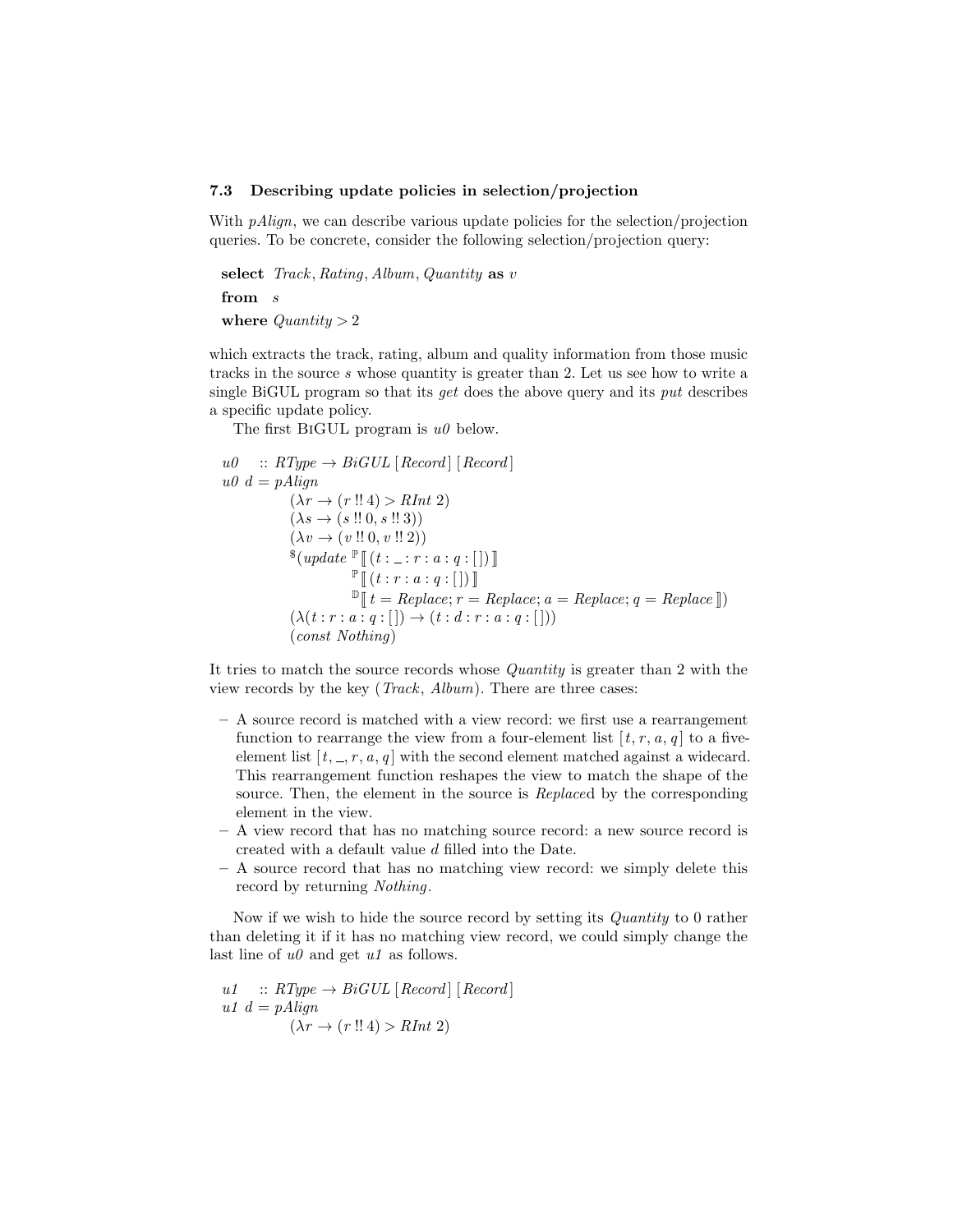```
(\lambda s \to (s \,!! \, 0, s \,!! \, 3))(\lambda v \rightarrow (v \mathbin{!!} 0, v \mathbin{!!} 2))\sup_{\mathbb{P}} \left[ \left( t : \mathbb{P} \left[ x : a : q : [\cdot] \right) \right] \right]\mathbb{D}[\![t = Replace; r = Replace; a = Replace; q = Replace](\lambda(t : r : a : q : [] ) \rightarrow (t : d : r : a : q : [] ))(\lambda(t : d : r : a : \dots : []) \rightarrow Just (t : d : r : a : RInt 0 : []))
```
To test, let us see some concrete running examples of using  $u\theta$ . Recall s defined in Section [7.1.](#page-37-2) We can confirm that get performs the query given at the start of this subsection.

```
*Brul> get (u0 (RInt 2000)) s
Just [[RString "Lullaby",RInt 3,RString "Show",RInt 3],[RString "
    Lovesong",RInt 5,RString "Paris",RInt 4],[RString "Trust",RInt 4,
    RString "Wish",RInt 5]]
```
Now suppose that we change the above result (view) to the following by raising the rating of Lullaby from 3 to 4, raising the quality of lovesong from 4 to 7, and deleting Trust:

```
v = \left[ \left( RString \text{ "Lulllaby",} RInt 4, RString \text{ "Show",} RInt 3 \right] \right], [RString "Lovesong", RInt 5, RString "Paris", RInt 7]
      ]
```
We can reflect these changes to the source by performing put with  $u\theta$ .

```
*Brul> put (u0 (RInt 2000)) s v
Just [[RString "Lullaby",RInt 1989,RInt 3,RString "Galore",RInt 1],[
    RString "Lullaby",RInt 1989,RInt 4,RString "Show",RInt 3],[RString
    "Lovesong",RInt 1989,RInt 5,RString "Galore",RInt 1],[RString "
    Lovesong",RInt 1989,RInt 5,RString "Paris",RInt 7]]
```
In the updated source, the changes of rating and quality are correctly reflected, and the music track Trust is removed. Note that we may reflect the changes to the source by performing put with  $u_1$ , another update strategy, and we will keep the music track Trust while setting its quality to be 0.

```
*Brul> put (u1 (RInt 2000)) s v
Just [[RString "Lullaby",RInt 1989,RInt 3,RString "Galore",RInt 1],[
    RString "Lullaby",RInt 1989,RInt 4,RString "Show",RInt 3],[RString
    "Lovesong",RInt 1989,RInt 5,RString "Galore",RInt 1],[RString "
    Lovesong",RInt 1989,RInt 5,RString "Paris",RInt 7],[RString "Trust
    ",RInt 1992,RInt 4,RString "Wish",RInt 0]]
```
# <span id="page-41-0"></span>8 Parsing and reflective printing

When we mention the *front-end* of a compiler, we usually think of a *parser* that turns concrete syntax, which is designed to be programmer-friendly and provides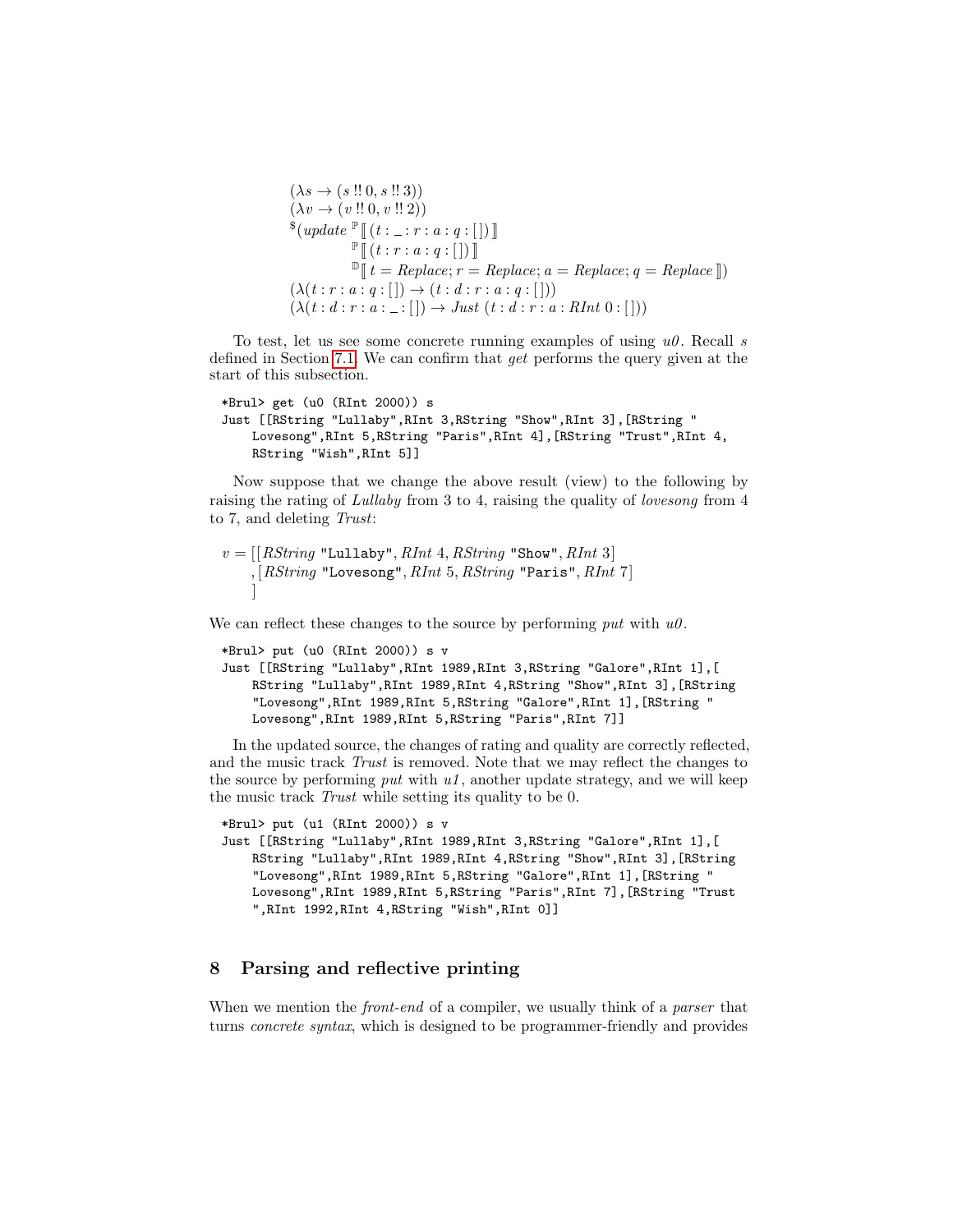convenient syntactic sugar, into abstract syntax, which is concise, structured, and easily manipulable by the compiler back-end. There is another direction, though, in which a printer turns abstract syntax back into concrete syntax. This is useful, for example, for reporting the result of compiler optimizations done on abstract syntax to the programmer, who knows only concrete syntax. In this case, though, we would want to print the optimized program in a form that is as close to the original program as possible, so the programmer can spot what has changed — and not changed — correctly and more easily. This is where the notion of reflective printing comes in: By taking both the original concrete program and the optimized abstract program as input, we can try to retain the look of the original program as much as possible. Below we will use a simplified arithmetic expression language to explain how reflective printing can be implemented in BiGUL.

# 8.1 Well-behavedness

It is probably obvious that the idea of reflective printing comes from put transformations; parsing, then, is the get direction. Before we proceed to implement parsing and reflective printing in BiGUL, a natural question to ask is: is wellbehavedness meaningful in the context of parsing of reflective printing? The answer is yes, especially for PUTGET: An abstract syntax tree (AST) may be thought of as a concise and canonical representation of a concrete program, so it would be strange if a concrete program printed from an AST could not be parsed back to the same AST. GETPUT, on the other hand, is in fact not strong enough for our purpose, as it only says that, when an AST is unmodified, printing it reflectively to the original program does not change anything, whereas we would have liked to also say that "small" changes to the AST lead to only "small" changes to the concrete program. That is, we would like reflective printing to conform to some sort of least-change principle, a topic which is still unsettled and actively investigated by the BX community. It is at least a good start to have GETPUT, though. We thus conclude that BiGUL is indeed a suitable language for implementing reflective printers and corresponding parsers.

#### 8.2 Additive expressions

Here we use a minimal example which is simple and yet can demonstrate what reflective printing is capable of. Consider the following abstract syntax of arithmetic expressions consisting of integer constants, addition, and subtraction:

data  $Arith = Num Int$ | Add Arith Arith | Sub Arith Arith deriving Show

This is a nice representation for the compiler, but we cannot expect the programmer to write something like "Sub (Num 1)  $(Add (Num 2) (Num 3))$ ", and should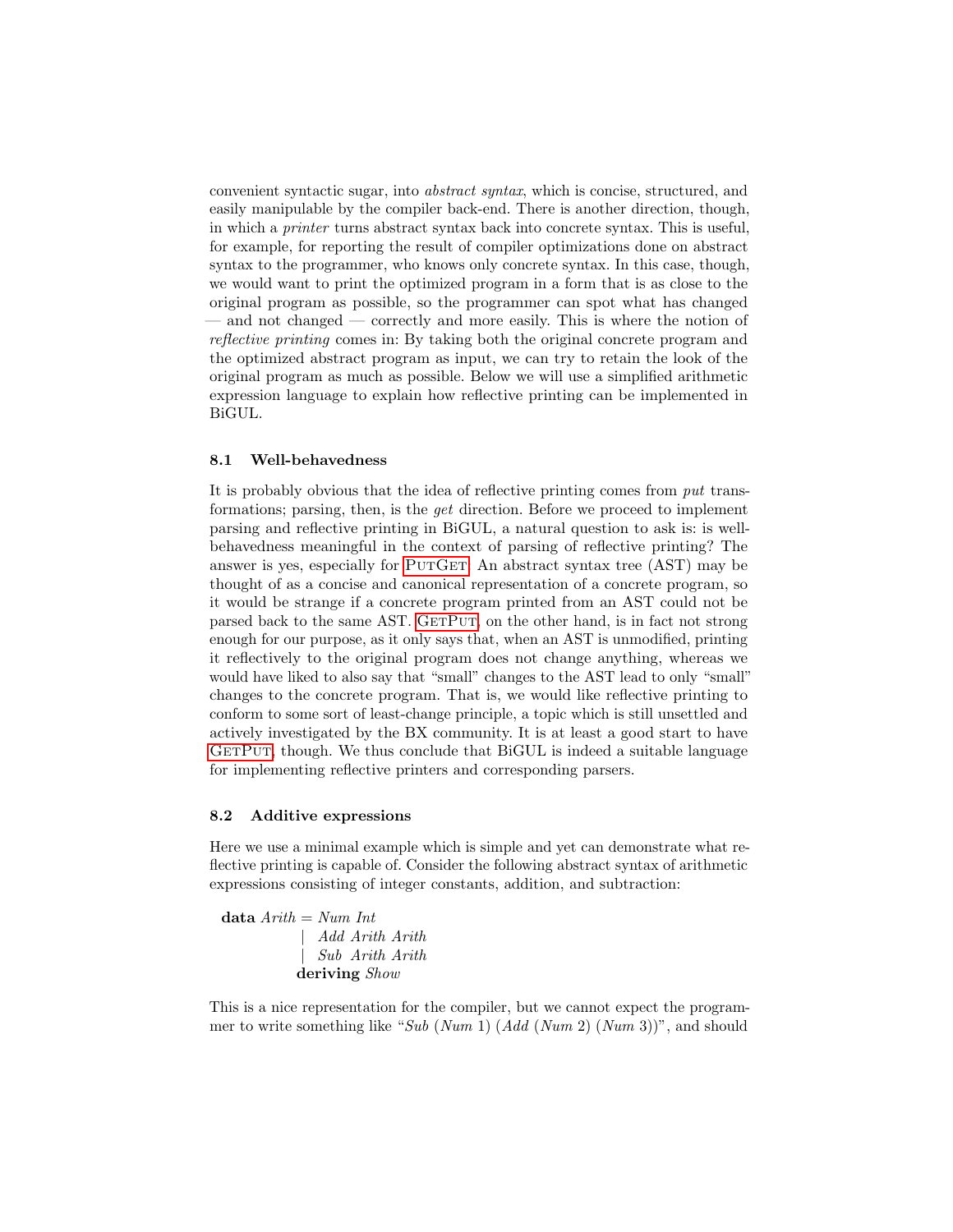provide a concrete syntax so that they can write " $1 - (2 + 3)$ ". Such a concrete syntax is usually defined in terms of a BNF grammar:

 $Exp \rightarrow Exp$  '+'  $Factor$ | Exp '-' Factor | Factor  $Factor \rightarrow Int$ | '-' Factor  $| (Exp)^{\top})$ 

The two-level structure of Exp and Factor ensures that plus and minus associate to the left by default; to change association, we should use parentheses. And, to spice up the problem a little, we allow minus to be used also as a negative sign, as specified by the second production rule for *Factor*. BiGUL deals with structured data only, so we should represent a string generated using this grammar as a concrete syntax tree of the following type:

```
data Exp = Plus Exp Factor| Minus Exp Factor
          | EF Factor
          | ENull
data Factor = Lit Int
             | Neg Factor
              | Paren Exp
            | FNull
```
Again, we need to provide one  $deriveBiGULE,$  statement for each of the above datatypes to allow BiGUL to operate on them:

deriveBiGULGeneric ''Arith deriveBiGULGeneric ''Exp deriveBiGULGeneric ''Factor

Apart from the Null constructors, which are inserted to represent incomplete trees that can occur during reflective printing, these two datatypes are in direct correspondence with the grammar, so it is easy to recover the string from a concrete syntax tree:

instance Show Exp where

show (Plus  $e f$ ) = show  $e +$  "+"  $+$  show f show (Minus e f) = show e + "-" + show f show  $(EF \t f) = show f$ show  $ENull = "$ ." instance Show Factor where

show  $(Lit \t n) = show \t n$ show  $(Neq \ f) =$  "-" ++ show f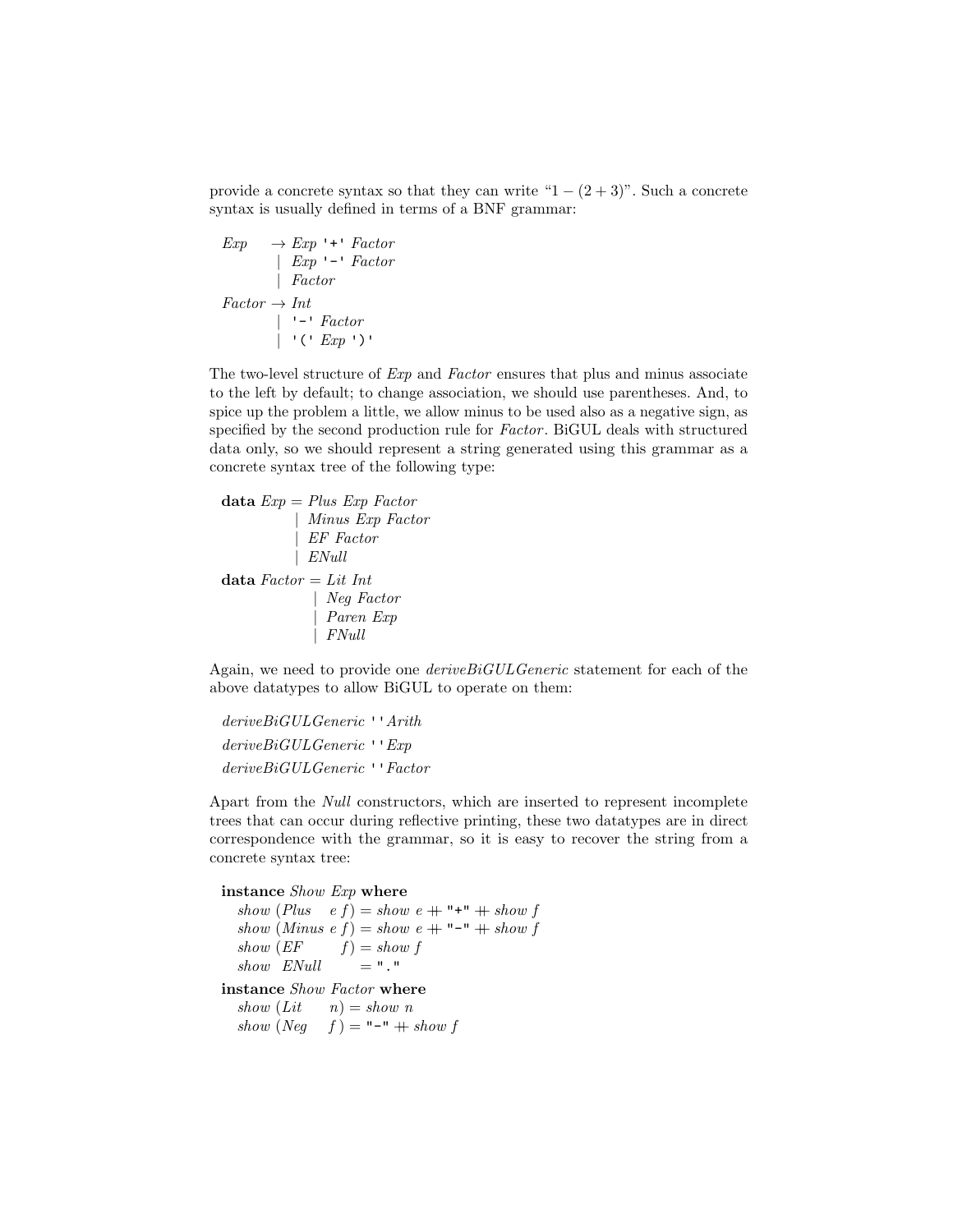show  $(Paren e) = "(" + show e +")"$ <br>show  $FNull = " "$ show FNull

Conversely, using modern parser technologies like Haskell's parsec parser combinator library, we can easily implement a "concrete parser" that turns a string into a concrete syntax tree:

```
parseExp :: String \rightarrow Exp
```
The rest of the job is then to write a BiGUL program between *Exp* and *Arith*.

### 8.3 Reflective printing in BiGUL

The program is basically a case analysis: For example, when the concrete side is a plus and the abstract side is an addition, they match, and we can go into their sub-trees recursively. For the concrete side, the right sub-tree is of type Factor instead of Exp, so in fact we will write two (mutually recursive) programs:

 $pExpArith$   $\therefore$  BiGUL Exp Arith  $pExpArith = Case \perp$ pFactorArith :: BiGUL Factor Arith  $pFactorArith = Case \perp$ 

The branch for plus and addition can then be written as:

 $\mathscr{L}(\mathbb{Q})$   $\mathscr{L}(\mathbb{Q})$   $\mathscr{L}(\mathbb{Q})$   $\mathscr{L}(\mathbb{Q})$   $\mathscr{L}(\mathbb{Q})$   $\mathscr{L}(\mathbb{Q})$   $\mathscr{L}(\mathbb{Q})$   $\mathscr{L}(\mathbb{Q})$   $\mathscr{L}(\mathbb{Q})$   $\mathscr{L}(\mathbb{Q})$   $\mathscr{L}(\mathbb{Q})$   $\mathscr{L}(\mathbb{Q})$   $\mathscr{L}(\mathbb{Q})$   $\mathscr{L}(\mathbb{Q})$   $\mathscr{L}(\mathbb{$ 

Following the same line of thought, we can fill in other branches to relate all abstract constructors with concrete production rules:

```
pExpArith :: BiGUL Exp Arith
pExpArith = Case\left[\begin{array}{c}\n\sqrt[8]{\textdegree} \left(\textdegree-\textdegree\right)}\n\end{array}\right] \mathbb{P}[\textdegree] \left[\begin{array}{c}\n\textdegree\textdegree\end{array}\right] \mathbb{P}[\textdegree] \left[\begin{array}{c}\n\textdegree\textdegree\end{array}\right]\implies <sup>$</sup>(update \mathbb{P} \llbracket Plus l r \llbracket \mathbb{P} \llbracket Add l r \rrbracket\mathbb{D}[\![l = pExpArith; r = pFactorArith]]\mathbb{R}^{\$(normalSV \mathbb{P}[\textit{Minus} \_ \] \mathbb{P}[\textit{Sub} \_ \] \mathbb{P}[\textit{Minus} \_ \]\implies<sup>$</sup>(update \mathbb{P} \llbracket Minus l r\rrbracket \mathbb{P} \llbracket Sub l r\rrbracket\mathbb{D} \overline{\parallel} l = pExpArith; r = pFactorArith \parallel,\frac{\$(normalSV \; \mathbb{P}[\;EF \; \_ \; \mathbb{P}[\; = \; \mathbb{P}[\; = \; \mathbb{P}[\;EF \; \_ \;])\Longrightarrow \{update \space \mathbb{P}[\![Ef[t]]\!]\overline{\mathbb{D}}[t = pFactorArith]
        ]
pFactorArith :: BiGUL Factor Arith
pFactorArith = Case\left[\begin{array}{c}\n\sqrt[8]{\textdegree} \left( \textnormal{normalSV} \right.\n\mathbb{P} \left[ \textnormal{Lit} \right. - \mathbb{P} \left[ \textnormal{Num} \right. - \mathbb{P} \left[ \textnormal{Lit} \right. - \mathbb{P} \right]\n\end{array}\right]\Rightarrow \mathcal{F}(update \mathbb{P} \mid Lit \ i \mathbb{P} \mathbb{P} \text{Num} i \mathbb{P} \mathbb{P} \text{I} i = Replace \mathbb{P} \text{I}
```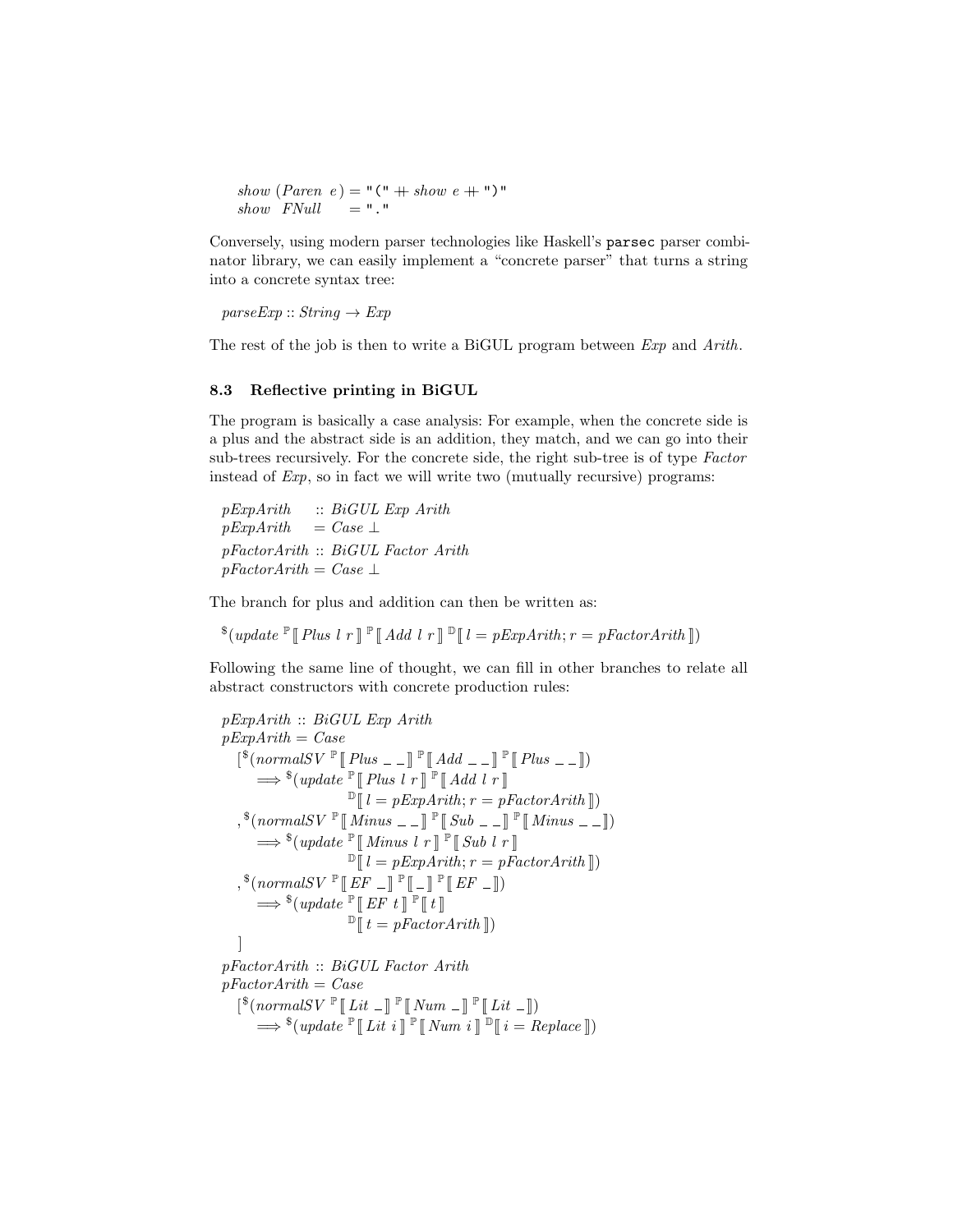$$
\begin{aligned}\n, \n\ ^{\$}(normalSV \ ^{\mathbb{P}} \llbracket \; Neg \; \_ \rrbracket \ ^{\mathbb{P}} \llbracket \; Sub \; (Num \; 0) \; \_ \rrbracket \ ^{\mathbb{P}} \llbracket \; Neg \; \_ \rrbracket) \\
\Longrightarrow \ ^{\$}(update \ ^{\mathbb{P}} \llbracket \; Neg \; t \rrbracket \ ^{\mathbb{P}} \llbracket \; Sub \; (Num \; 0) \; t \rrbracket \ ^{\mathbb{P}} \llbracket \; t = pFactorArith \rrbracket) \\
, \ ^{\$}(normalSV \ ^{\mathbb{P}} \llbracket \; Paren \; \_ \rrbracket \ ^{\mathbb{P}} \llbracket \; - \rrbracket \ ^{\mathbb{P}} \llbracket \; - \rrbracket \; Paren \; - \rrbracket) \\
\Longrightarrow \ ^{\$}(update \ ^{\mathbb{P}} \llbracket \; Parent \; t \rrbracket \ ^{\mathbb{P}} \llbracket \; t \rrbracket \; p \; ExpArith \rrbracket)\n\end{aligned}
$$

This covers only "normal" cases though, namely when the source and view are "the same" except for parentheses and literals. What about the cases where the source and view have mismatched shapes? For these cases, we need adaptation. Corresponding to each branch we have already written, we add an adaptive branch which looks at the shape of the view only, throws away a mismatched source, and creates an incomplete one whose shape matches that of the view; the source will be completely created through recursive processing. For example, corresponding to the plus/addition branch, we write:

 $\{adaptive SV \$   $\| \$   $\|$   $\}$   $\|$   $Add \_ \dots \$  $\Rightarrow \lambda_{-} \rightarrow Plus \; ENull \; FNull$ 

The full programs are:

$$
pExpArith :: BiGUL Exp Arith
$$
  
\n
$$
pExpArith = Case
$$
  
\n
$$
[{}^{\$}(normal V \mathbb{P} \mathbb{P} [Plus - \mathbb{P} \mathbb{P} [Add - \mathbb{P} \mathbb{P} [Plus - \mathbb{P}])
$$
  
\n
$$
\implies {}^{\$}(update \mathbb{P} \mathbb{P} [Plus l r] \mathbb{P} \mathbb{P} [Add l r] \mathbb{P} [Xdd l r] \mathbb{P} [Matrix r = pFactorArith ])
$$
  
\n
$$
, {}^{\$}(normal V \mathbb{P} \mathbb{P} [Minus - \mathbb{P} \mathbb{P} [Sub l - \mathbb{P} \mathbb{P} [Minus - \mathbb{P}])
$$
  
\n
$$
\implies {}^{\$}(update \mathbb{P} [Minus l r] \mathbb{P} [Sub l r] \mathbb{P} [Xdd l r] \mathbb{P} [Xdd l r] \mathbb{P} [Xdd l r] \mathbb{P} [Xdd l r] \mathbb{P} [Xdd l r] \mathbb{P} [Xdd l r] \mathbb{P} [Xdd l r] \mathbb{P} [Xdd l r] \mathbb{P} [Xdd l r] \mathbb{P} [Xdd l r] \mathbb{P} [Xdd l r] \mathbb{P} [Xdd l r] \mathbb{P} [Xdd l r] \mathbb{P} [Xdd l r] \mathbb{P} [Xdd l r] \mathbb{P} [Xdd l r] \mathbb{P} [Xdd l r] \mathbb{P} [Xdd l r] \mathbb{P} [Xdd l r] \mathbb{P} [Xdd l r] \mathbb{P} [Xdd l r] \mathbb{P} [Xdd l r] \mathbb{P} [Xdd l r] \mathbb{P} [Xdd l r] \mathbb{P} [Xdd l r] \mathbb{P} [Xdd l r] \mathbb{P} [Xdd l r] \mathbb{P} [Xdd l r] \mathbb{P} [Xdd l r] \mathbb{P} [Xdd l r] \mathbb{P} [Xdd l r] \mathbb{P} [Xdd l r] \mathbb{P} [Xdd l r] \mathbb{P} [Xdd l r] \mathbb{P} [Xdd l r] \mathbb{P} [Xdd l r] \mathbb{P} [Xdd l r] \mathbb{P} [Xdd l r] \mathbb
$$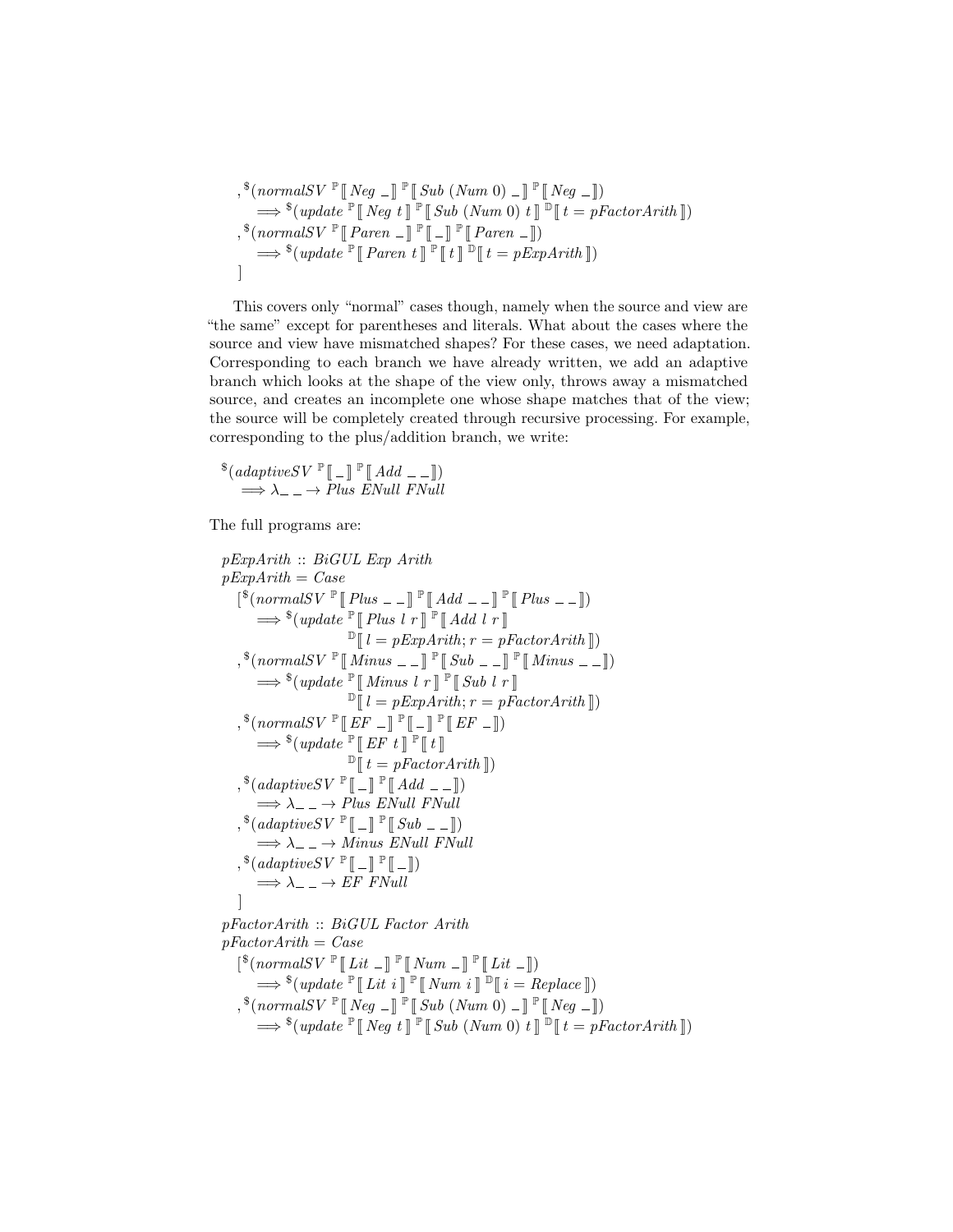$$
\begin{array}{l} \text{, }^{\$}(normalSV \ ^{\mathbb{P}}[\ \textit{Paren} \ ] \ ^{\mathbb{P}}[\ ] \ -]\ \ \mathbb{P}[\ ] \ -]\ \ \text{=} \ ^{\$}(update \ ^{\mathbb{P}}[\ \textit{Paren} \ t \ ] \ ^{\mathbb{P}}[\ ] \ t \ ] \ ^{\mathbb{D}}[\ t = pExpA \textit{rith} \ ])\\ \text{, }^{\$}(adaptiveSV \ ^{\mathbb{P}}[\ ] \ _{\bot}]\ ^{\mathbb{P}}[\ \textit{Num} \ _{\bot}])\\ \text{, }^{\$}(adaptiveSV \ ^{\mathbb{P}}[\ ] \ _{\bot}]\ ^{\mathbb{P}}[\textit{Sub} \ (Num \ 0) \ ])\\ \text{, }^{\$}(adaptiveSV \ ^{\mathbb{P}}[\ ] \ _{\bot}]\ ^{\mathbb{P}}[\textit{Sub} \ (Num \ 0) \ _{\bot}])\\ \text{, }^{\$}(adaptiveSV \ ^{\mathbb{P}}[\ ] \ _{\bot}]\ ^{\mathbb{P}}[\ ] \ _{\bot}]\}\\\text{, }^{\$}(adaptiveSV \ ^{\mathbb{P}}[\ ] \ _{\bot}]\ ^{\mathbb{P}}[\ ] \ _{\bot}])\\ \text{, }^{\$}(adaptiveSV \ ^{\mathbb{P}}[\ ] \ _{\bot}]\ ^{\mathbb{P}}[\ ]\\ \text{, }^{\$}\ \lambda_{-} \rightarrow Parent \ \textit{ENull} \end{array}
$$

### 8.4 Reflecting optimizations and evaluation sequences

The BiGUL programs, being bidirectional, can be executed in the put direction as a reflective printer, or in the get direction as a parser. Let us look at parsing first. For example:

```
*BiYacc> get pExpArith (parseExp "(-(3+0))")
Just (Sub (Num 0) (Add (Num 3) (Num 0)))
```
Note that a unary minus is regarded as syntactic sugar, and is desugared into a subtraction whose left operand is zero. Also note that parentheses are turned into correct structure of the abstract syntax tree, and nothing more — excessive parentheses are cleanly discarded.

For reflective printing, as we mentioned, one application is reporting what compiler optimizations do. We can optimize the sub-expression  $3 + 0$  by getting rid of the superfluous  $+0$ , for example, and the reflective printer will be able to retain the excessive parentheses:

```
*BiYacc> put pExpArith (parseExp "(-(3+0))") (Sub (Num 0) (Num
   3))
Just (- (3))
```
Notice also that the unary minus is preserved. If the original concrete expression uses a binary minus instead, it will be preserved as well:

```
*BiYacc> put pExpArith (parseExp "(0-(3+0))") (Sub (Num 0) (Num
   3))
Just (0-(3))
```
In the above example, the pair of parentheses around 3 is also preserved. This is more a coincidence, though — if we change  $Sub$  to  $Add$ , for example, the pair of parentheses will not be preserved:

```
*BiYacc> put pExpArith (parseExp "(0-(3+0))") (Add (Num 0) (Num
   3))
Just (0+3)
```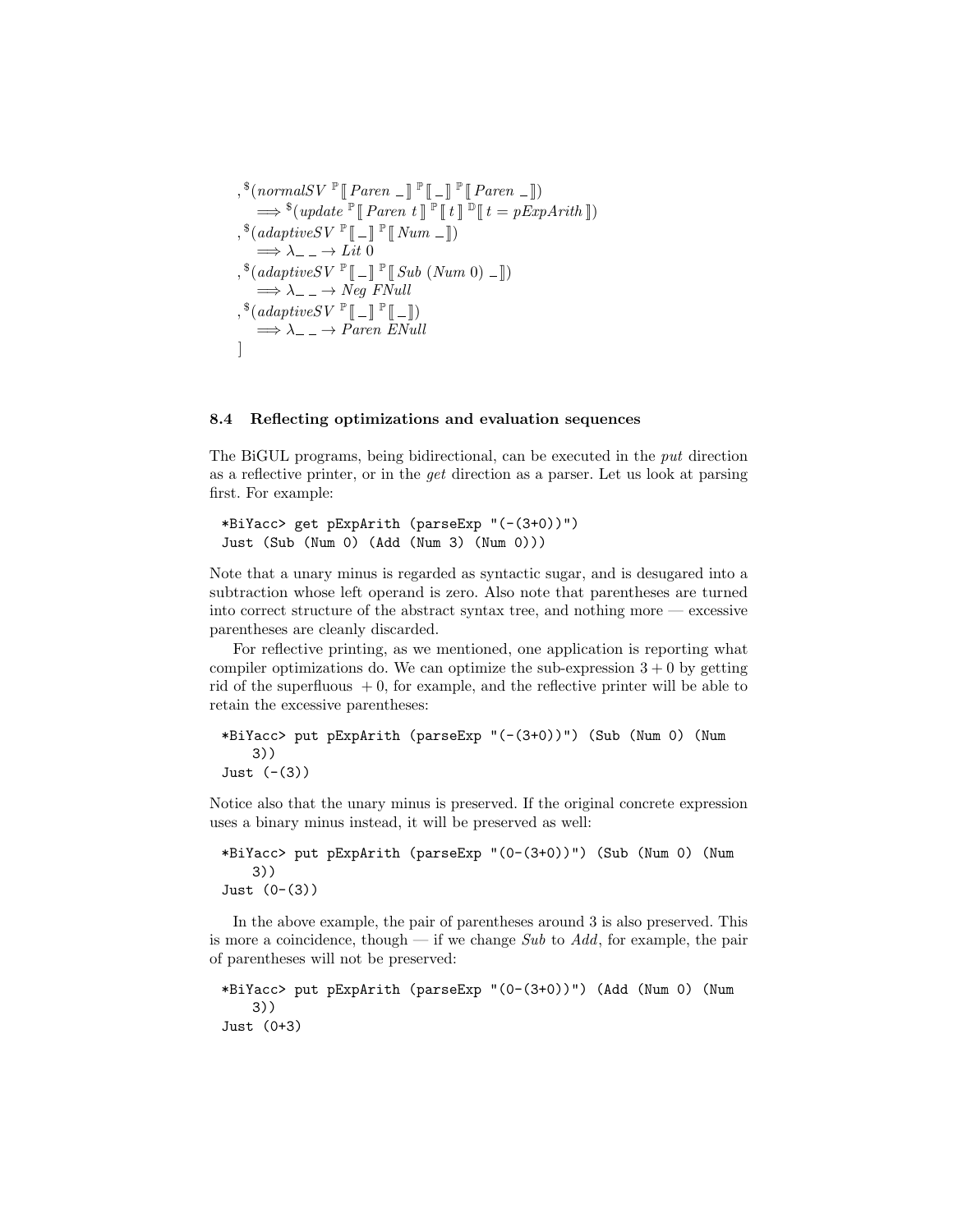This behavior is indeed what we described with our BiGUL program: the concrete binary minus does not match the abstract Add, so the whole concrete expression 0-(3+0) inside the outermost pair of parentheses is discarded, and a new concrete expression 0+3 is generated by adaptation. This behavior does not give us "least change", however: the pair of parentheses around 3 could have been kept. This is one example showing that, while GETPUT (no view change implies no source change) is guaranteed by BiGUL, least-change behavior (small view change implies small source change) is another matter completely, and requires extra care and effort to achieve.

Another thing we can do is reflecting the steps in an evaluation sequence of an abstract syntax tree to concrete syntax. For example, starting from:

```
*BiYacc> get pExpArith (parseExp "1+(2+3)")
Just (Add (Num 1) (Add (Num 2) (Num 3)))
```
it takes two steps to evaluate this expression:

```
*BiYacc> put pExpArith (parseExp "1+(2+3)") (Add (Num 1) (Num 5)
   )
Just 1+(5)
*BiYacc> put pExpArith (parseExp "1+(5)") (Num 6)
Just 6
```
This means that if we have an evaluator on the abstract syntax, we will automatically get an evaluator on the concrete syntax!

A reflective printer can also be used as an ordinary printer by setting the original source to an empty one. For example:

\*BiYacc> put pExpArith ENull (Sub (Num 0) (Add (Num 1) (Num 1))) Just 0-(1+1)

Note that the subtraction is reflected as a binary minus instead of a unary one, despite that the left operand is zero. This behavior is easily customizable: By adding an adaptive branch before the one dealing generically with Sub in pExpArith:

 $*(adaptive SV \n\mathbb{P} [- \n\mathbb{P} \nskip 0.02in \mathbb{P} \nskip 0.02in \mathbb{P} \nskip 0.02in \mathbb{P} \nskip 0.02in \mathbb{P} \nskip 0.02in \mathbb{P} \nskip 0.02in \mathbb{P} \nskip 0.02in \mathbb{P} \nskip 0.02in \mathbb{P} \nskip 0.02in \mathbb{P} \nskip 0.02in \mathbb{P} \nskip 0.02in \mathbb{P} \nskip 0.02in \mathbb{P} \nskip 0.02in \mathbb{P} \nskip$  $\Rightarrow \lambda_{-} \rightarrow \overline{EF} \overline{F} \overline{N}$ 

the above abstract syntax tree can be printed as:

\*BiYacc> put pExpArith ENull (Sub (Num 0) (Add (Num 1) (Num 1))) Just 0-(1+1)

# 8.5 A domain-specific language

As a final remark, the above programs may look long, but at the core of them are merely the correspondences between concrete production rules and abstract constructors. We can design a domain-specific language (DSL) that expresses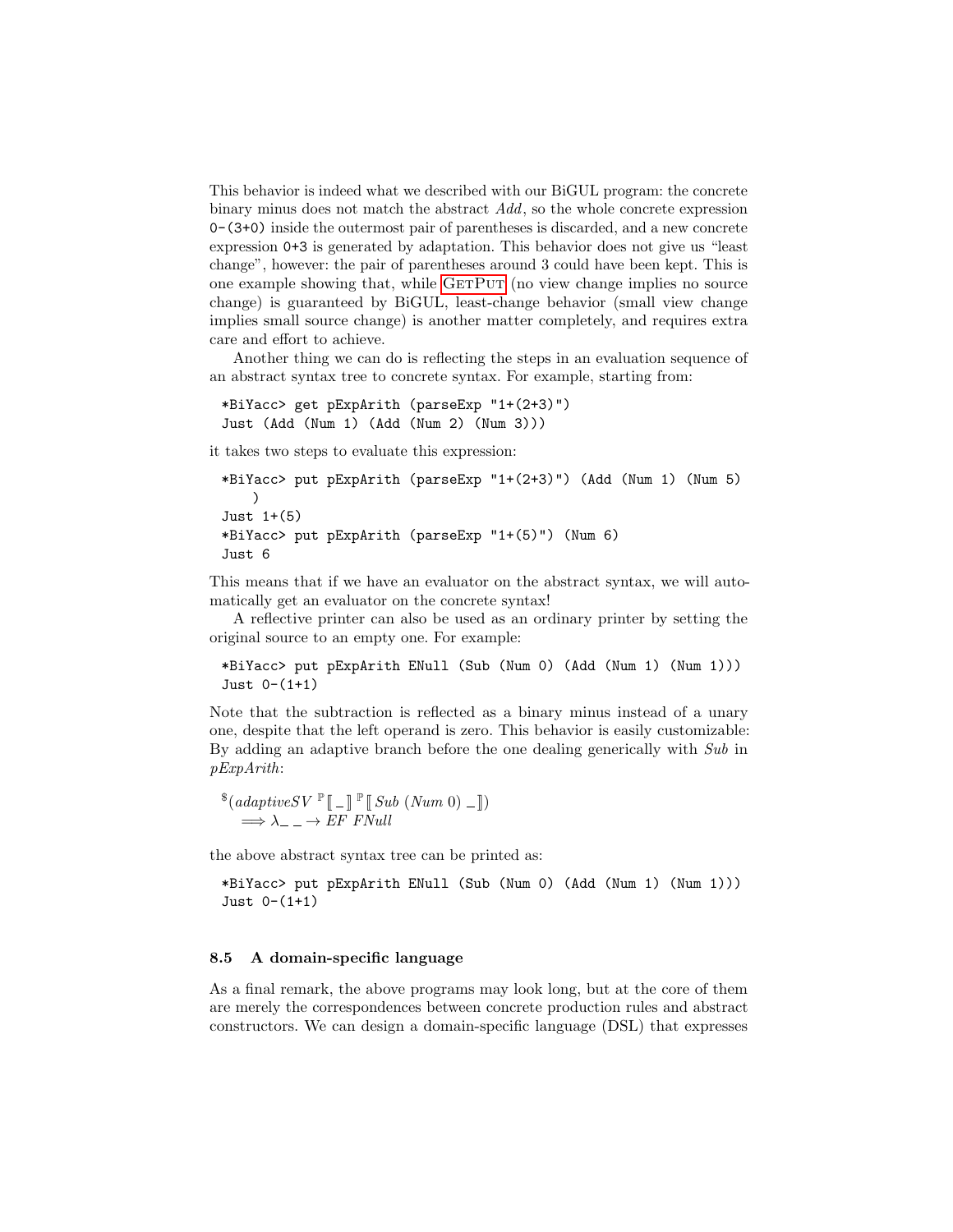such correspondences concisely, and then expand programs in this DSL into BiGUL. In fact, we have already done so, and the DSL is called  $BiYacc$ . For example, all the programs we have written can be generated from the following eight-line BiYacc program:

```
Arith +> Exp
Add l r \leftrightarrow (l \leftrightarrow Exp) '+' (r \leftrightarrow Factor);
Sub l r +> (l +> Exp) '-' (r +> Factor);
f \rightarrow (f +> Factor);
Arith +> Factor
Num n \rightarrow (n +> Int);
Sub (Num 0) r \leftrightarrow '-' (r \leftrightarrow Factor);
f +> '(' (f +> Exp) ')';
```
See our SLE 2016 paper [\[18\]](#page-50-10) for more interesting experiments about reflective printing, done on a more realistic imperative language.

# 9 Conclusion

We have given an introduction to BiGUL programming, explained the underlying design of its putback-based language constructs, and presented a number of applications. BiGUL in its current form is merely one step toward a versatile bidirectional programming language, though. We conclude this chapter by laying out some future directions.

While BiGUL is designed to ensure that programmers can freely describe whatever consistency restoration strategies they have in mind and guarantees that the described strategies are well-behaved, well-behavedness guarantees may be trivial if a described strategy is not actually well-behaved and consequently fails some dynamic checks at runtime. Working with the current BiGUL can thus involve a lot of tedious testing to see if those dynamic checks can go through; also, since we must keep the dynamic checks in place to ensure well-behavedness, at runtime they can incur serious performance overheads. We need ways to precisely characterize the behavior of the dynamic checks, so that it is possible to know that they are redundant and can be safely skipped during execution.

Also we have observed that, as consistency relations or consistency restoration strategies become more complex, BiGUL programs can quickly become awkward to write and hard to read. It is also not that easy to develop reusable libraries because BiGUL programs are not easily composable. (The only general composition operator, namely the classical lens composition, behaves obscurely in the putback direction and is difficult to understand in practice. A discussion of this problem is offered by, e.g., Diskin et al. [\[4,](#page-49-5) Section 2.2].) We need to design new language constructs that improve composability of BiGUL programs, discover programming patterns and architectures, and eventually build reusable libraries to facilitate program development.

Apart from language-specific issues, there are also challenges faced by the functional programming approach to BXs in general. For one, graphs have always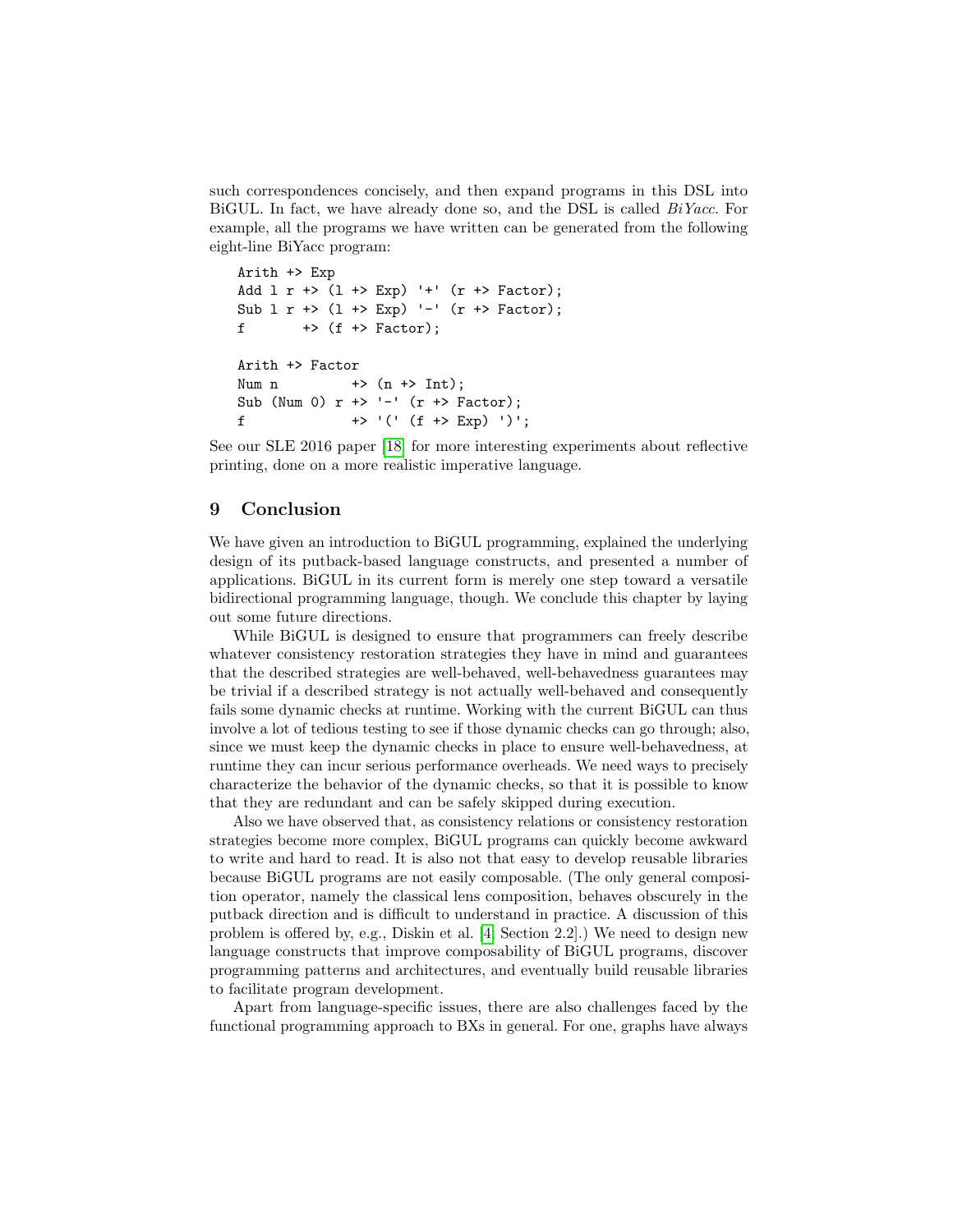been a kind of data structure that is hard to deal with in functional programming, but the application domains of other BX sub-communities usually require the ability to work with graphs; this is an area where BiGUL and other functional programming–based languages/tools need to catch up. More fundamentally, while programmable from one single direction, asymmetric lenses are a less expressive BX formalism, and we probably should not restrict the future version of BiGUL and new bidirectional languages to the framework of asymmetric lenses. We should recognize that the essence of BiGUL is its full programmability of bidirectional behavior, not the framework of asymmetric lenses which it currently supports, and we should strive to bring this programmability into other existing BX formalisms, or, if that is difficult, come up with new formalisms that are designed with such programmability in mind.

# Acknowledgements

We would like to thank James Cheney, Jeremy Gibbons, and, in particular, Anthony Anjorin for their meticulous and helpful comments on this paper. This work is supported by JSPS Grant-in-Aid for Scientific Research (A) No. 25240009 of Japan, the Nation Basic Research Program (973 Program) of China under Grant No. 2015CB352201, and the National Natural Science Foundation of China under Grant No. 61620106007.

# References

- <span id="page-49-4"></span>1. Barbosa, D.M.J., Cretin, J., Foster, J.N., Greenberg, M., Pierce, B.C.: Matching lenses: alignment and view update. In: International Conference on Functional Programming. pp. 193–204. ACM (2010), [https://doi.org/10.1145/1863543.](https://doi.org/10.1145/1863543.1863572) [1863572](https://doi.org/10.1145/1863543.1863572)
- <span id="page-49-0"></span>2. Bohannon, A., Foster, J.N., Pierce, B.C., Pilkiewicz, A., Schmitt, A.: Boomerang: resourceful lenses for string data. In: Symposium on Principles of Programming Languages. pp. 407–419. ACM (2008), <https://doi.org/10.1145/1328438.1328487>
- <span id="page-49-1"></span>3. Bohannon, A., Pierce, B.C., Vaughan, J.A.: Relational lenses: a language for updatable views. In: Symposium on Principles of Database Systems. pp. 338–347. ACM (2006), <https://doi.org/10.1145/1142351.1142399>
- <span id="page-49-5"></span>4. Diskin, Z., Xiong, Y., Czarnecki, K.: From state- to delta-based bidirectional model transformations: the asymmetric case. Journal of Object Technology 10, 6:1–25 (2011), <https://doi.org/10.5381/jot.2011.10.1.a6>
- <span id="page-49-2"></span>5. Fischer, S., Hu, Z., Pacheco, H.: A clear picture of lens laws. In: International Conference on Mathematics of Program Construction. pp. 215–223. Lecture Notes in Computer Science, Springer (2015), <https://doi.org/10.1007/978-3-319-19797-5>
- 6. Fischer, S., Hu, Z., Pacheco, H.: The essence of bidirectional programming. SCI-ENCE CHINA Information Sciences 58(5), 1–21 (2015), [https://doi.org/10.](https://doi.org/10.1007/s11432-015-5316-8) [1007/s11432-015-5316-8](https://doi.org/10.1007/s11432-015-5316-8)
- <span id="page-49-3"></span>7. Foster, J.: Bidirectional Programming Languages. Ph.D. thesis, University of Pennsylvania (December 2009)